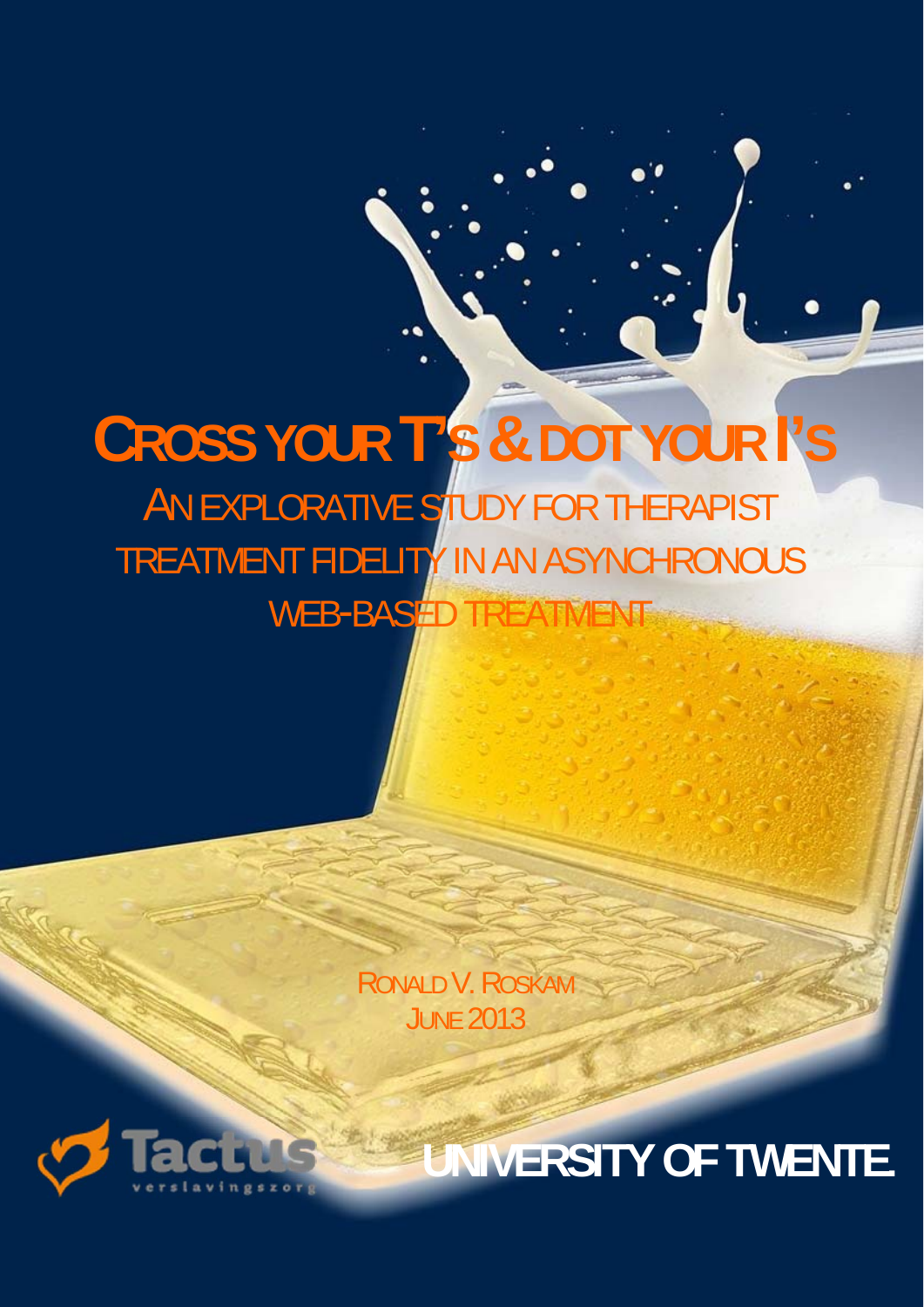# CROSS YOUR T'S AND DOT YOUR I'S

An explorative study for therapist treatment fidelity in an asynchronous web-based treatment

June 2013

Ronald V. Roskam s1076353

Supervision by: Marloes Postel, PhD<sup>1,2</sup>, Marcel Pieterse, PhD<sup>2</sup> & Anneke Sools, PhD<sup>2</sup>

<sup>1</sup> Tactus Addiction Treatment, Enschede  $\&$  <sup>2</sup> University of Twente, Enschede

Please cite as: Roskam, R.V. (2013). Cross your T's and dot your I's: An explorative study for therapist treatment fidelity in an asynchronous web-based treatment. *Master dissertation. June 2013, University of Twente, Enschede*

Copyright © R.V. Roskam, 2013

All rights reserved. No part of this publication may be reproduced in any form, by print, photocopying, recording or otherwise, without the prior written permission of the author.

*Front Page Design:* 'Beer-Laptop' by Sudhagali on http://www.worth1000.com/entries/693669/beer-laptop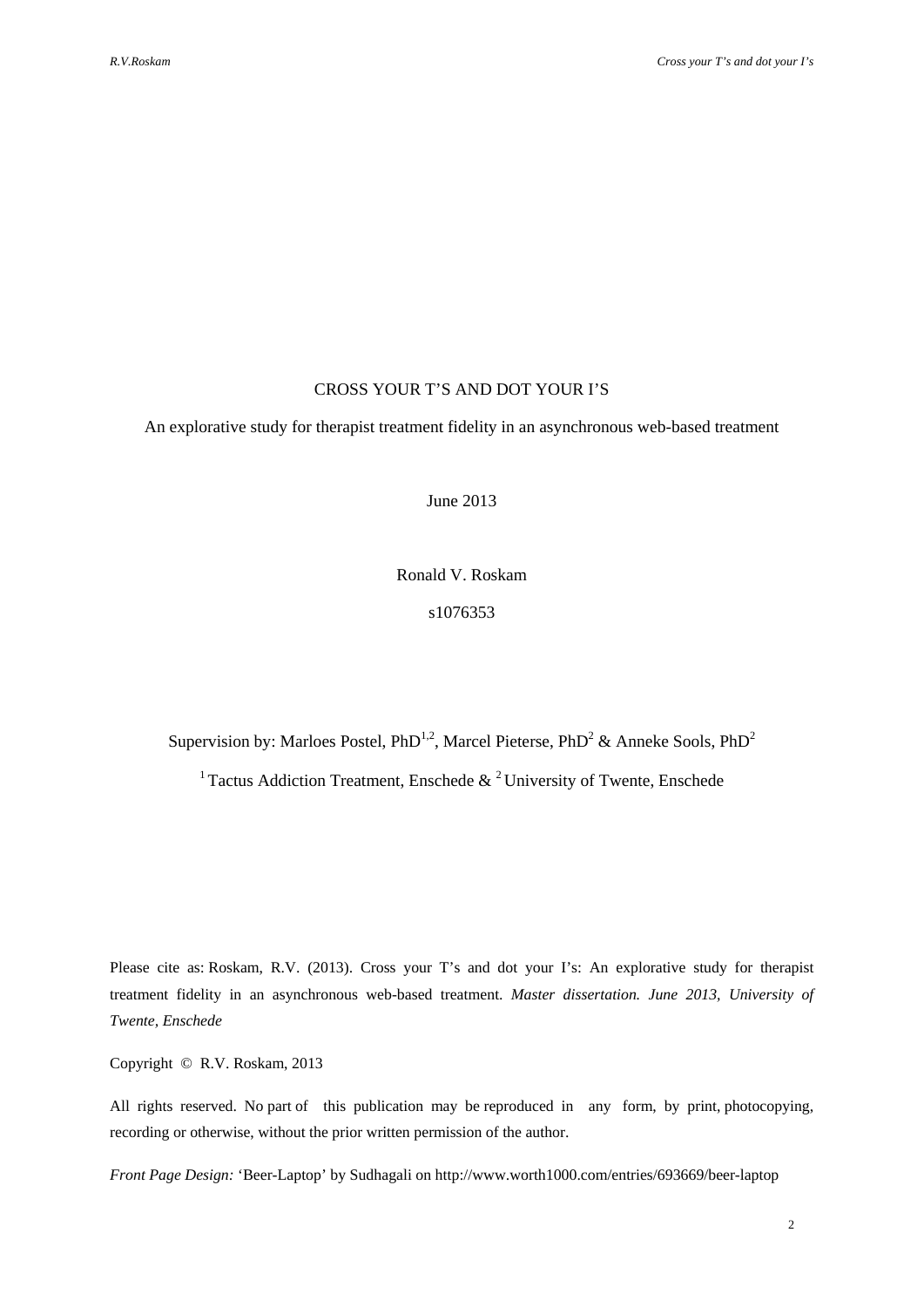# **Abstract (English)**

**INTRODUCTION:** This research is the first research assessing therapist treatment fidelity in a web-based treatment for participants coping with alcohol abuse- or addiction. The therapist treatment fidelity consists of an assessment of therapist treatment adherence and therapist competence, mostly measured by means of a rating scale. Encompassing an exploration of concepts of cognitive behavioral therapy (CBT) and motivational interviewing (MI) this research lays an extensive fundament for the 'Look At Your Drinking – Adherence Competence Scale (LAYD-ACS)'. The main research question is: 'How can therapist treatment adherence and competence be assessed in the web-based treatment Alcoholdebaas.nl?'

**METHODS:** A combination of directive and summative content analysis is used to explore three asynchronous online treatments. The treatments were initiated within the period of January 2009 until December 2011. The LAYD-ACS is created based on literature about therapeutic skills and has a dichotomous way of assessing therapist treatment fidelity by giving either a plus (+, good) or minus (-, not so good/room for improvement). An expert interview is held to assess the validity of the LAYD-ACS. The messages are analyzed independently by two raters (RVR and TZ). An inter-rater agreement has been achieved a priori by testing a pilot and a posteriori by discussions between the raters.

**RESULTS:** 24 categories were taken into account, 23 were recognized as applied in the treatments used. A total amount of 2154 codes were found. Almost 84% of all codes were given a plus value, and more than 16% are graded minus. The most dominant therapeutic skills were 'Support & Endorsement' and 'Consent & Non-Committal. Every category is described and underpinned with quotes from the web-based treatment.

**CONCLUSION:** The therapist treatment fidelity and the therapist competence are very good. Quantitative data showed very high rates. Concepts like 'Empathy' and 'Motivation' are not seen very often, but are the main concepts of MI, and thus, could be used more. The LAYD-ACS has shown to be an useful and promising rating scale to assess therapist treatment fidelity. Improvement can be made in validating the LAYD-ACS, by increasing reliability by using a more critical tool and make the LAYD-ACS more manageable. Although the LAYD-ACS shows a lot of room for improvement, this research has led to an extensive fundament of therapeutic techniques in a web-based treatment.

**SEACH TERMS:** Therapist treatment fidelity, integrity, adherence, competence, web-based treatment, rating scale, qualitative research.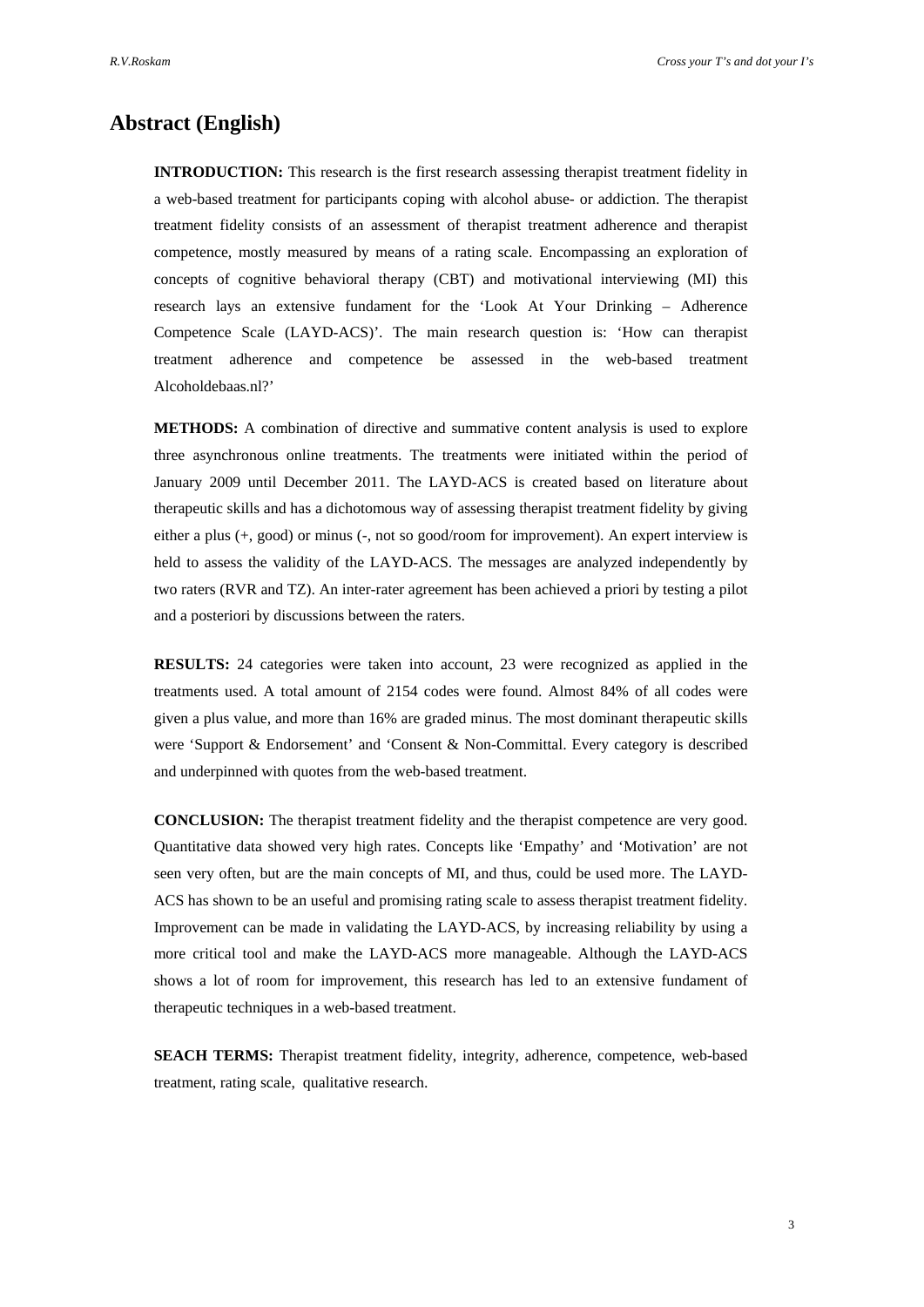# **Abstract (Dutch)**

**INTRODUCTIE:** Dit onderzoek is het eerste onderzoek dat de therapeut-behandeling conformiteit toetst in een online behandeling voor deelnemers met alcoholmisbruik of – afhankelijkheid. De therapeut-behandeling conformiteit bestaat een toetsing van de behandelconformiteit en de vaardigheden van de therapeut, veelal aangeduid door middel van een kwalificatieschaal. Door het verkennen van concepten uit de cognitieve gedragstherapie (CGT) en motiverende gespreksvoering (MG) legt dit onderzoek een fundament voor de 'Look At Your Drinking – Adherence Competence Scale' (LAYD-ACS). De hoofdvraag luidt: 'Hoe kan therapeut-behandelcomformiteit en competentie getoetst worden in Alcoholdebaas.nl.**'** 

**METHODE:** Een combinatie van een directieve en een summatieve inhoudsanalyse is gebruikt om berichten in drie asynchrone online behandelingen te verkennen. De behandelingen zijn gestart in de periode van Januari 2009 tot en met December 2011. De LAYD-ACS is aan de hand van literatuur met relevante therapeutische vaardigheden ontworpen. Dit instrument heeft een dichotome manier van het beoordelen van therapeutische vaardigheden, oftewel een plus (+, goed) dan wel een min (-, er is ruimte voor verbetering). De validiteit is getoetst in een interview met een expert. Een tussenbeoordelaars betrouwbaarheid is a priori verkregen via het testen van een pilot, en a posteriori via discussie.

**RESULTATEN:** Er zijn 24 verschillende categorieën onderzocht, waarvan er bij 23 een toepassing is gevonden. Er zijn totaal 2154 codes toegekend. Bijna 84% van alle codes die gegeven zijn hebben een plus gekregen, meer dan 16% werd beoordeeld als een min. De meest dominante therapeutische vaardigheden zijn 'bevestigen en ondersteunen' ('Support & Endorsement') en 'toestemming en vrijblijvendheid' ('Consent & Non-Committal'). Elke categorie is omschreven en onderbouwd met quotes uit de behandeling.

**CONCLUSIE:** De conformiteit naar de behandelprotocollen en de vaardigheden van de therapeuten bleken erg goed. Kwantitatieve data geeft hoge scores weer. Ondanks dat het belangrijke concepten zijn binnen MG zijn concepten als 'empathie' ('Empathy') en 'motivatie' ('Motivation') erg weinig gevonden. Deze zouden meer gebuikt mogen worden. De LAYD-ACS bleek een bruikbare en veelbelovende kwaliteitsschaal om behandelconformiteit en de vaardigheden van de therapeuten te meten. De LAYD-ACS kan verbeterd worden door het instrument te valideren, kritischer te kijken naar de betrouwbaarheid en het instrument meer hanteerbaarder te maken. Ondanks de ruimte voor verbetering heeft dit onderzoek geleid tot een uitgebreid fundament van therapeutische technieken in een op internet gebaseerd behandeling.

**ZOEKTERMEN:** behandelconformiteit, integriteit, vaardigheid, online behandeling, kwaliteitsschaal, kwalitatief onderzoek.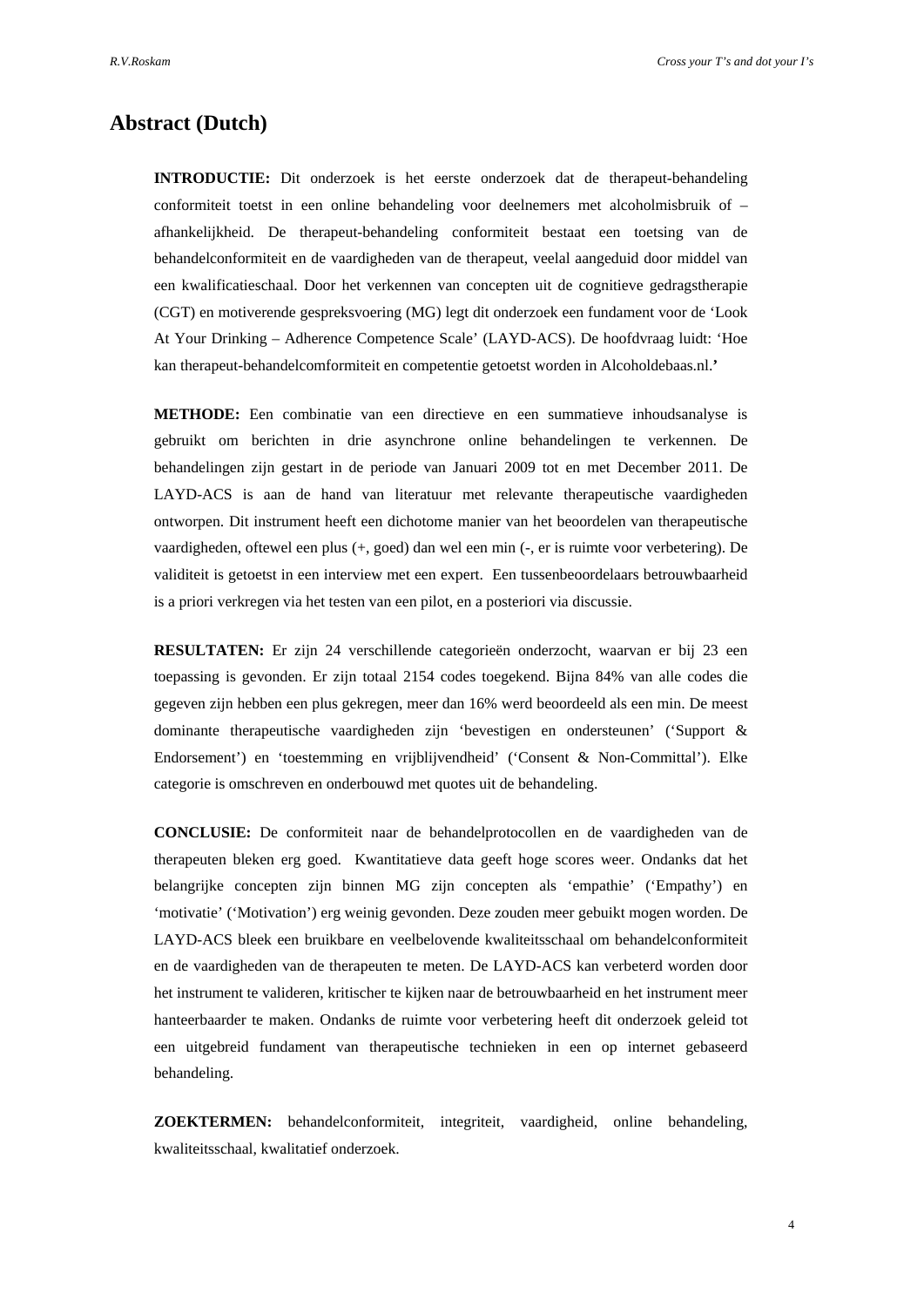# **Preface**

# Dear reader,

Welcome to my master thesis written for my graduation for the master of Mental Health Promotion in Psychology. With great pleasure I have performed this research in January and February 2013 at Tactus Addiction Treatment in Enschede. Within this project I could integrate two, according to my opinion, interesting fields within psychology: the field of addiction treatment and the field of eHealth. Although the thesis in the end became more methodological in qualitative perspective, I still enjoyed it to be able to dive into literature about addiction and online treatments. With regard to the addiction literature this was a satisfying refreshment and addition to my knowledge gained in my Bachelor of Nursing.

This research is performed with the ultimate goal to increase the quality of Alcoholdebaas.nl. Several researches of Marloes Postel, my first supervisor, showed that Alcoholdebaas.nl is effective, but has some flaws left. The treatment is already complete and it is very difficult to make any improvements on macro level. Still, to make some improvements, a research on micro level is necessary, to find the small areas which can be improved by using qualitative methods. Therefore, this research is called 'Cross your T's and dot your I's', which means something like perfecting the system. Although perfection is utopic, I think it is a good thing to always strife to make things better than they are, so, to cross the T's and dot the I's.

Several people have provided help in some way to this thesis. I would like to thank a few for their participation in this thesis:

- First of all is Tim Ziel. I would like to thank him for his collaboration on this project. Without Tim I would not have been able to realize this master thesis in the relatively short amount of six weeks. He guided me within the Tactus facilities and assisted in analyzing the data as a second coder.
- Marloes Postel, I would like to thank my first supervisor for her willingness and troubles to help arrange a project for me. Marloes initially came up with the idea to test the content quality of Alcoholdebaas.nl and let me free in working it out. Throughout the process she gave very useful comments for improving this master thesis.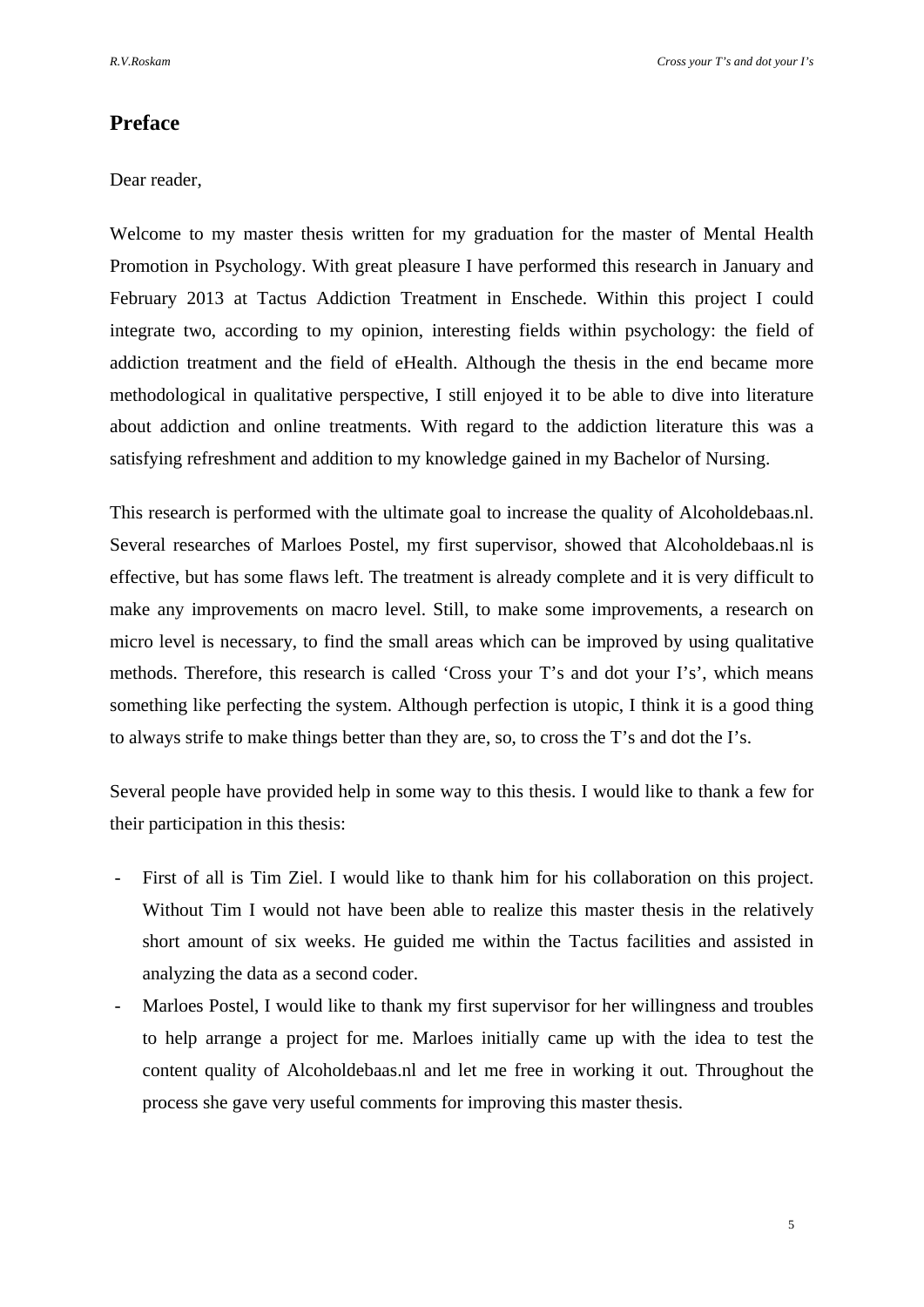- Marcel Pieterse. I would like to thank him for his precision in giving feedback. His ability to jump to the core problem within an instant helped me very much to go into depth with the current research. His comments were useful shaping the problem.
- I would like to thank Anneke Sools for her advice on qualitative research methods. The comments provided me additional insight on how to deal with the qualitative methods.
- I would like to thank Bert van Laar. Bert is supervisor for interns and new employees at Alcoholdebaas.nl. In addition, Bert had a big role in the development of Alcoholdebaas.nl. His expert view on the LAYD-ACS resulted in several small changes to the initial instrument to increase validity and to improve tailoring to Alcoholdebaas.nl and motivational interviewing.
- And finally I would like to thank Stefan Roskam, Max Dicker & Huib de Jong for their comments on this thesis. In addition, I would like to thank every other person who supported me in some way during this process and my study, like, for example my parents, my partner, my friends and the colleagues at Tactus Addiction Treatment. In addition, I would like to thank all the other people who are not mentioned here by name.

I hope I can share the pleasure of this research and I hope that you will enjoy this master thesis while reading,

With kind regards,

Ronald V. Roskam

June 2013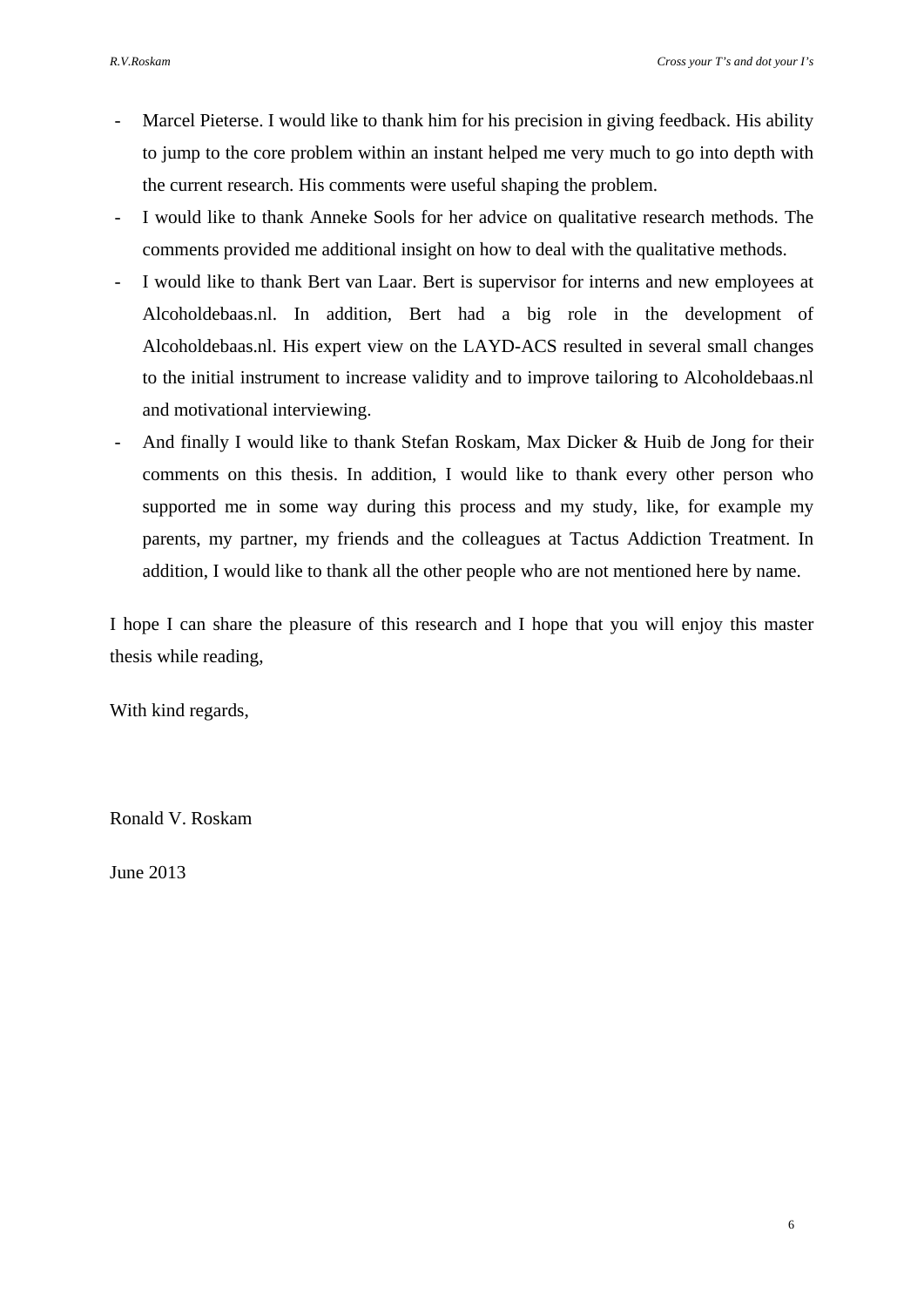# **Index**

| .22 |
|-----|
|     |
|     |
|     |
|     |
|     |
|     |
|     |
|     |
|     |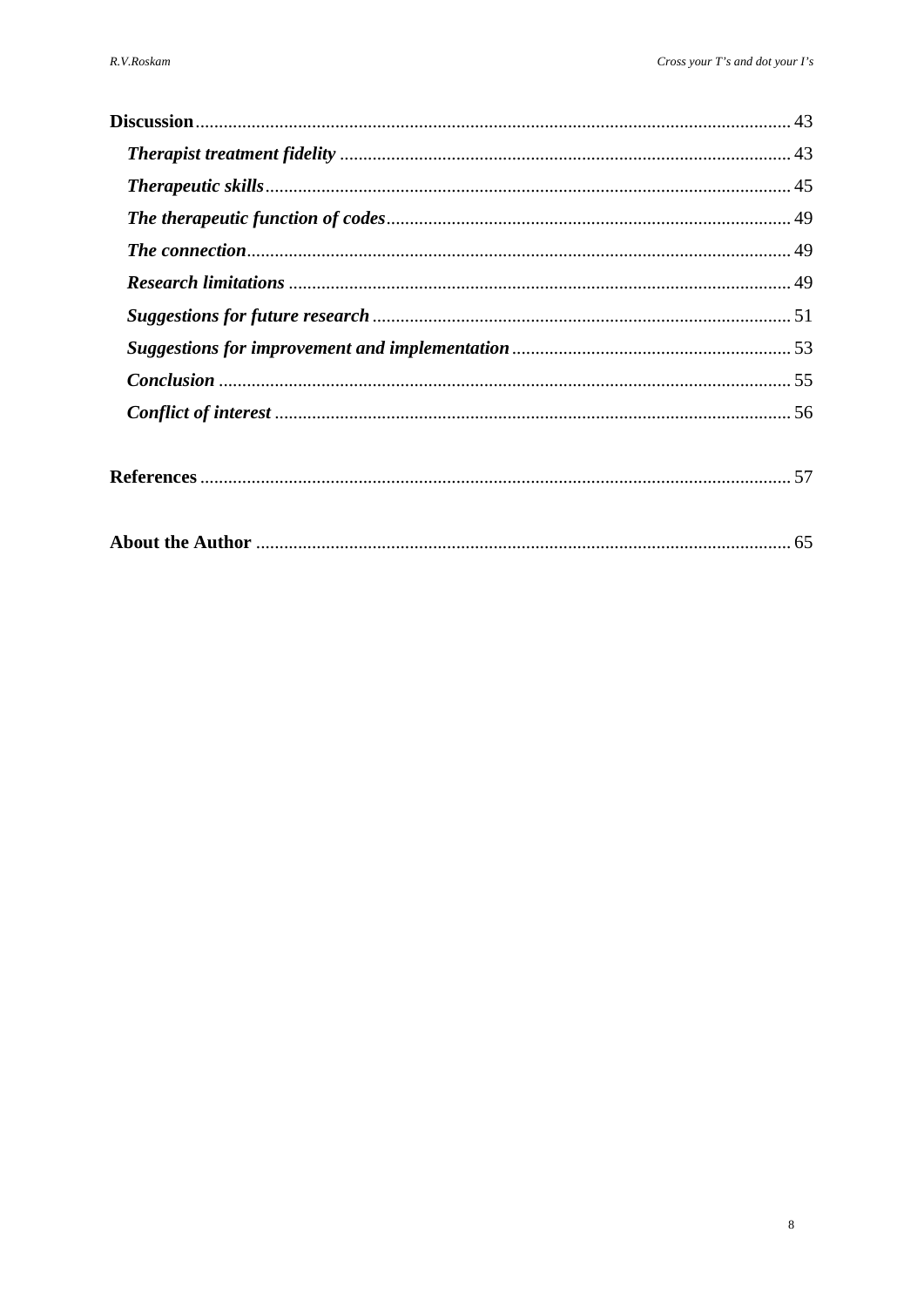# **Introduction**

# *Online treatments*

Online treatments have emerged almost a decade after introduction of the internet in the mid-1990s (Barak, Klein & Proudfoot, 2009). One of the first who defined eHealth was Eysenbach (2001). He defined eHealth in such a broad way that he did not only capture the field of webbased treatments, but every part of the eHealth field. He described eHealth as '*health services and information delivered or enhanced through the internet and related technologies*' (Eysenbach, 2001, p1). In addition Eysenbach (2001) called it a way of thinking, a perspective someone can take and a strife to improve health care via information and communication technology. Throughout the years several terms have been used to describe the activities conducted via the internet for health purposes, for example, physical, social and mental health. The terms include web-based therapy, e-counseling, e-therapy, cyber therapy, tele-health, eHealth, e-interventions, online therapy, online treatment and so forth (Barak, Klein & Proudfoot, 2009). This research focuses on a web-based treatment, which embodies a small part of eHealth which will be explained further on.

# *Advantages and disadvantages of online treatments*

The benefits of online treatments are found especially in availability, convenience, accessibility, cost-effectiveness, anonymity and privacy (Gainsbury & Bladzvzynski, 2011). A study of Postel et al (2011a) have showed that other, different target groups can be reached by online treatments, which are not likely to be reached with face-to-face treatment. For example, the treatment involved significantly more woman, significantly more highly educated participants, more participants with paid work, participants who received less prior alcohol treatments and significantly older participants when compared to the face-to-face treatment offered (Postel et al., 2011a).

Disadvantages of eHealth are the uptake and the impact of eHealth applications. Black et al. (2009) stress that while the number of eHealth technologies is growing, the understanding of eHealth is still limited with regard to the implementation. They stress that efforts need to be taken to ensure that the technology adopted both multidisciplinary and capable of untangling the complicated factors which can have an influence on the results. Van Limburg et al. (2011) stress that little attention is given to the implementation. To ensure this, Van Gemert-Pijnen et al. (2011) underlined the need for an implementation framework which aims to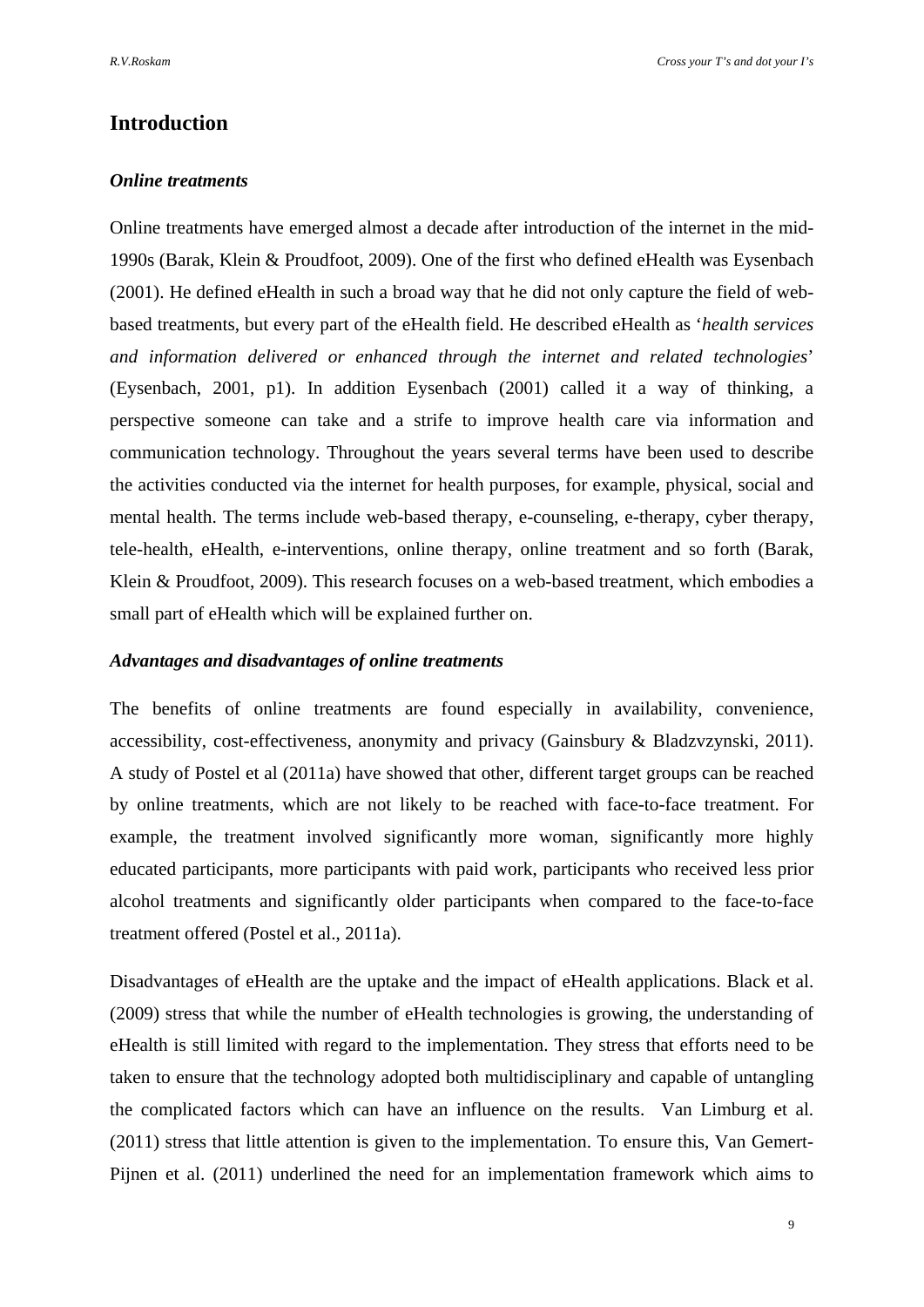improve the uptake and impact of eHealth technologies in practice. The CeHRes roadmap, created by the Center of eHealth Research & Disease Management (Van Gemert-Pijnen et al., 2011) stresses a complex, large and iterative process of eHealth development from the gathering of information from users and the context, creating and testing prototypes, operationalize and evaluate them. This complex and time-consuming process is mostly regarded as too intense, which results in more simple, less careful methods, which also results in lower quality and less tailored eHealth technologies (Van Gemert-Pijnen et al., 2011).

#### *Alcohol consumption in the Netherlands*

The substantial alcohol problems in the Netherlands led to the development of Alcoholdebaas.nl, a web-based treatment for people who experience problems with their alcohol usage. Alcohol is a common used drug in young and late adolescence (Hibel et al., 2009). Alcohol is, a drug that is more dangerous than heroin in terms of physical, social and financial influences and can be regarded as an endemic problem affecting every single person in society (Lee & Forsythe, 2011). In 2009 84% of the Dutch population consumed alcohol at least once, from which 90% is male, and 78% female (Van Laar, Cruts, Ooyen-Houben, Meijer, Croes & Ketelaars, 2012). De Graaf, Ten Have & Dorsselear (2010) reported that 14.3% (21.9% of all men and 14.3% of all women) of the Dutch population fit the criteria of alcohol abuse and 2.0% (3.1% of all men and 0.9% of all women) fit the criteria of alcohol dependency. Dijck & Knibbe (2005) even reported that  $88.2\%$  of their sample (N=7546) is consuming alcohol and 9.9% of the sample is abstinent. Luckily, the percentage binge drinkers (more than six standard glasses of alcohol a day, for example on Saturday evening when people going out) is significantly lowering. After years of increasing numbers of clients at the addiction treatment facilities, it is slightly decreasing since 2010 (Van Laar et al, 2012). It should be noted that although numbers are decreasing, both stay relatively high.

The consumption of alcohol can have several consequences. Alcohol can contribute to a wide range of diseases, such as cancer (Toriala, Kurl, Dyba, Laukkanen & Kauhanen, 2010) and brain hemorrhage (Suzuki & Izumi, in press). Alcohol is also a contributing factor for expanding aggression (Bushmen, Giancola, Parrott & Roth, 2012), collision when driving (Mann et al., 2010) and the risk of injury (Taylor et al., 2012). Alcohol also relates to mental health problems, such as an increased risk for suicide related outcomes (Miller et al., 2011). In addition, Collela, Savage & Whitmer (2010) stress that alcohol can be the cause of brain damage, which in itself can lead to the Wernicke encephalopatie or the Korsakoff's syndrome.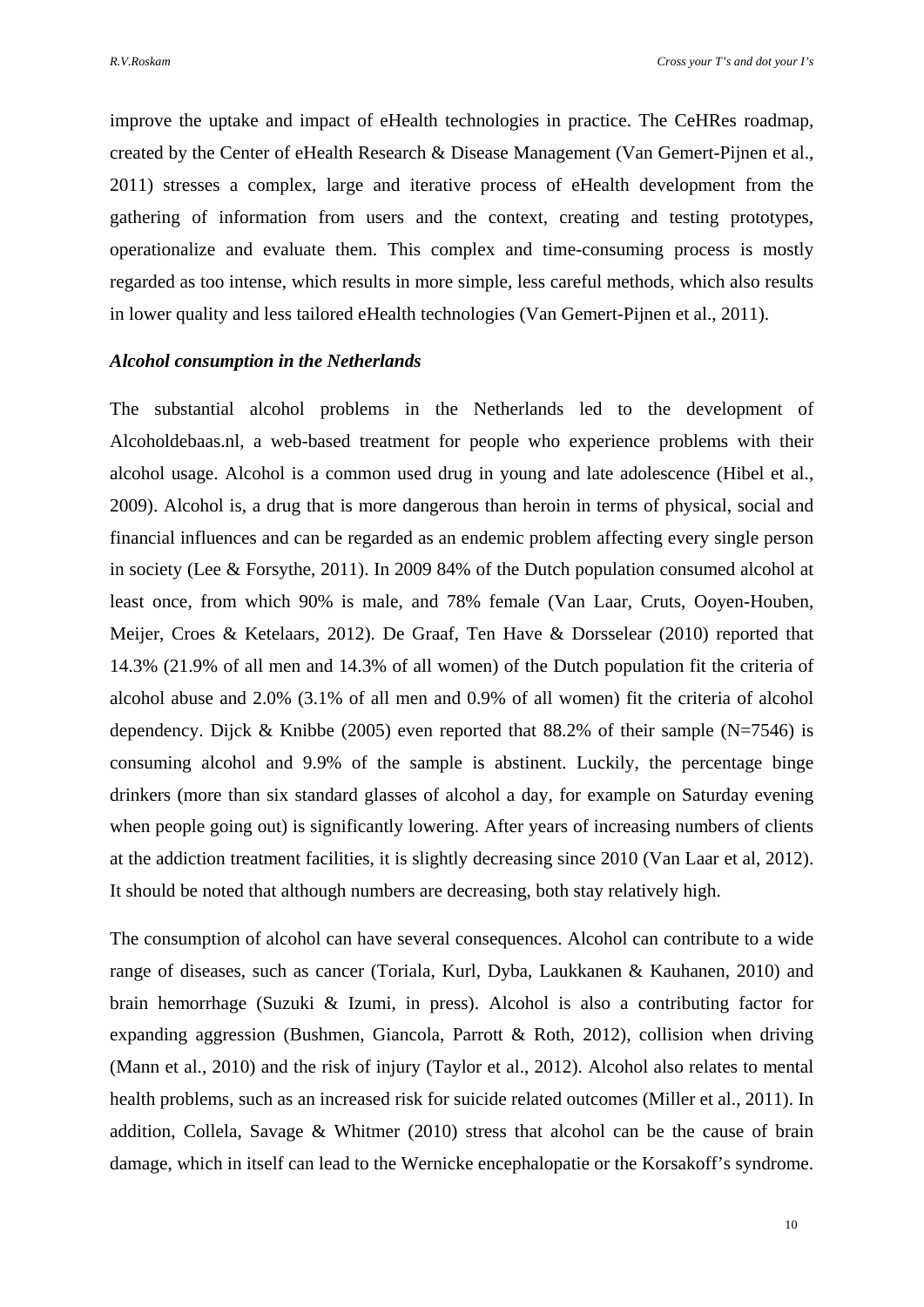# *A web-based treatment*

Alcoholdebaas.nl (in English, www.lookatyourdrinking.com) is developed in 2005 making use of the conveniences of eHealth in an attempt to reach out for a broader and more differentiated group of people who experience problems with their alcohol usage. Alcoholdebaas.nl consists of an online community for online contact with fellow participants, an informative website, a professional human supported internet treatment and follow-up care. The web-based treatment of Alcoholdebaas.nl has shown itself effective in various ways throughout several researches within a PhD project (Postel, 2010). The following information about Alcoholdebaas.nl is composed from Postel's dissertation (2010).

The structured web-based treatment consists of two parts wherein the participant gets individual attention of a professional social worker, for example a psychologist or a nurse. The treatment method is based on principles of the cognitive behavioral therapy (CBT) and motivational interviewing (MI). The interaction is asynchronous, which means a gap between the contacts exist, which is seen mostly in email conversations. Synchronous communication are real-time conversations, like for example video conferencing, instant messaging and live chat rooms (Perle, Langsam & Nierenberg, 2011). The treatment objective is to decrease or quit alcohol consumption. As seen later on, in the methods section, part one is more about diagnostics, psycho-education and getting insight in the function of alcohol. In the second part, the participant formulates own objectives and works to achieve change. The treatments duration is approximately three months and communication takes place in a secured environment on the website. Participants can log into their own file, where all the communication takes place and homework assignments can be sent and read.

Alcoholdebaas.nl, which will further be described by either its name or as a web-based online treatment, is an intervention which can be called a human-supported web-based therapeutic intervention and can be described as '*Human-supported web-based therapeutic interventions incorporate a human (usually a health/mental health professional or, in some cases, peer supporters) to provide support, guidance, and feedback* ' (Barak, Klein & Proudfoot, 2009). Even an intervention which contains automatic features besides the human-support is a human-supported intervention. According to a meta-analyzes of Barak, Hen, Boniel-Nissim & Shapira (2008) a human-supported online treatment can be as effective as a face-to-face treatment and is certainly effective for anxiety and stress with symptoms that will last after therapy ends. The human-support in the included studies ranges from telephone support, chat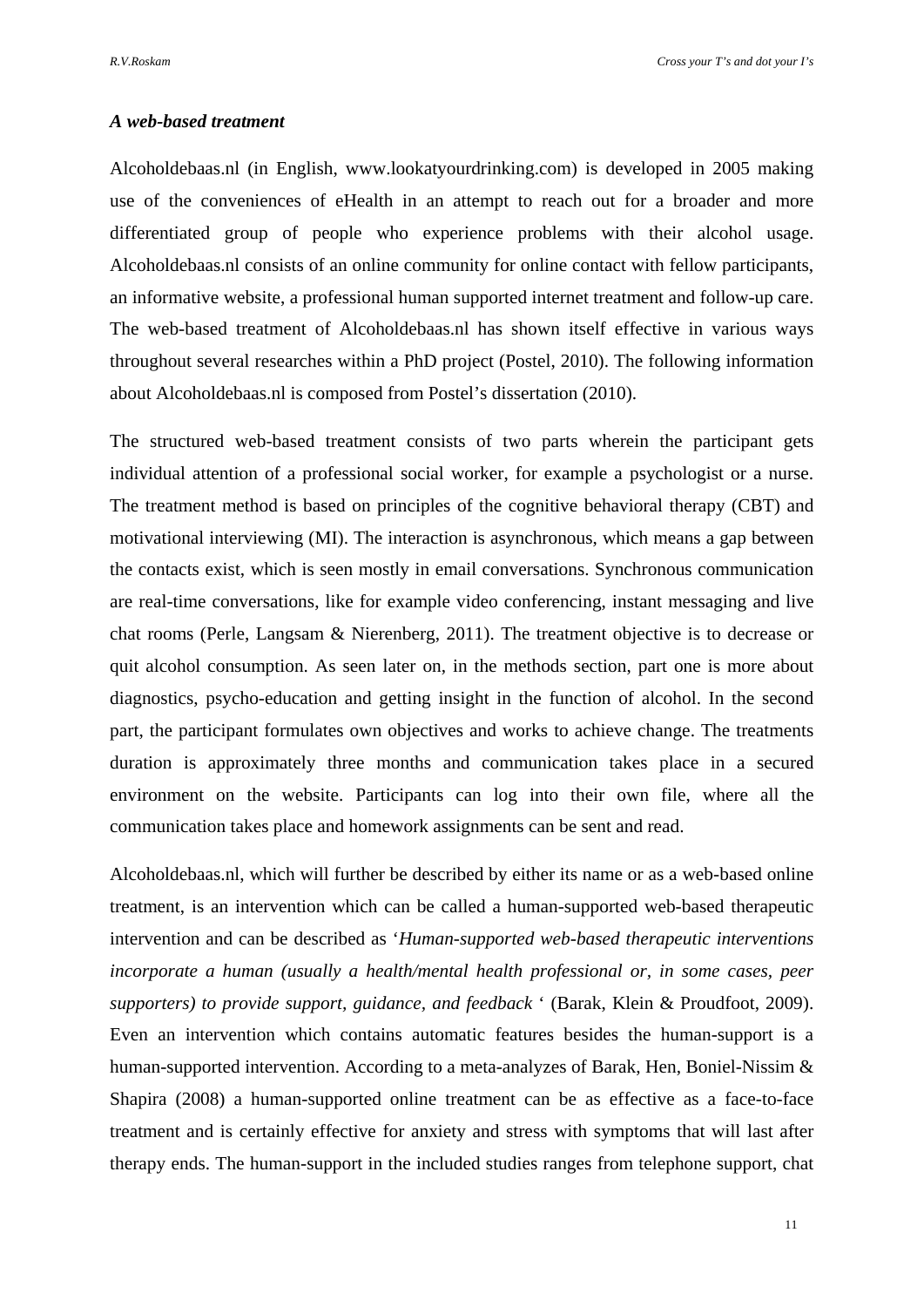room and e-mail contact to a guided website. Thus human-support contributes to the effectiveness of a web-based online treatment. A meta-analyses of Spek, Cuijpers, Nyklicek, Riper, Keyzer & Pop (2007) shows that internet cognitive behavioral therapy (iCBT) has a large mean effect size when providing support, while interventions without therapeutic support resulted in relatively small effect sizes. The therapeutic support in the studies used is mostly done by monitoring the participants progress and giving feedback. Other forms of web-based therapeutic interventions are web-based education intervention which primarily provides information about specific health problems, and a self-guided web-based therapeutic intervention in which the participant have to go through the system all by themselves (Barak, Klein & Proudfoot, 2009).

#### *Treatment Components and therapeutic skills*

One of the main things poorly done within the field of eHealth is research about components of the online treatments which contribute to the effectiveness of the treatment. Gainsbury & Bladzvzynski (2011) stress the need for research which analyzes the working components and show the working mechanisms. Note that this research does not aim to explain which component is most effective, but explores therapeutic skills according to the methods use.

In a systematic review of Gainsbury & Bladzvzynski (2011) it is shown that CBT and MI are the most common used treatment aspects within online web-based alcohol treatments. According to Gainsbury & Bladzvzynski (2011) both treatment methods have shown themself effective. Barak et al. (2008) underpin this by showing that most of the used treatments in their meta-analyzes used aspects of CBT. Examples are that CBT showed effective for violent behavior in children and adolescents (Özabaci, 2011), in body image perception treatments (Jarry & Ip, 2005), in pediatric PTSD treatments (Kowalik, Weller, Venter & Drachman, 2011), in PTSD treatments in conflict areas (Wagner, Schulz & Knaevelsrud, 2012), in problematic gambling (Gooding & Tarrier, 2009) and internet addiction (Winkler, Dörsing, Rief, Shen & Glombiewski, 2013). Lately, CBT has proven itself effective in web-based treatments alcohol addiction treatment (Gainsbury & Blasczynski, 2011) and for work-related stress, mild to moderate depression, panic symptoms and bulimic symptoms (Ruwaard, 2012). Longmore & Worrell (2007) express in a review that the amount of efficacy research is surprisingly more than the relatively small number of research which aim to explore the therapeutic components. They underline that research up to this point has shown to be insufficient in addressing characteristics contributing to the effectiveness of CBT. CBT can be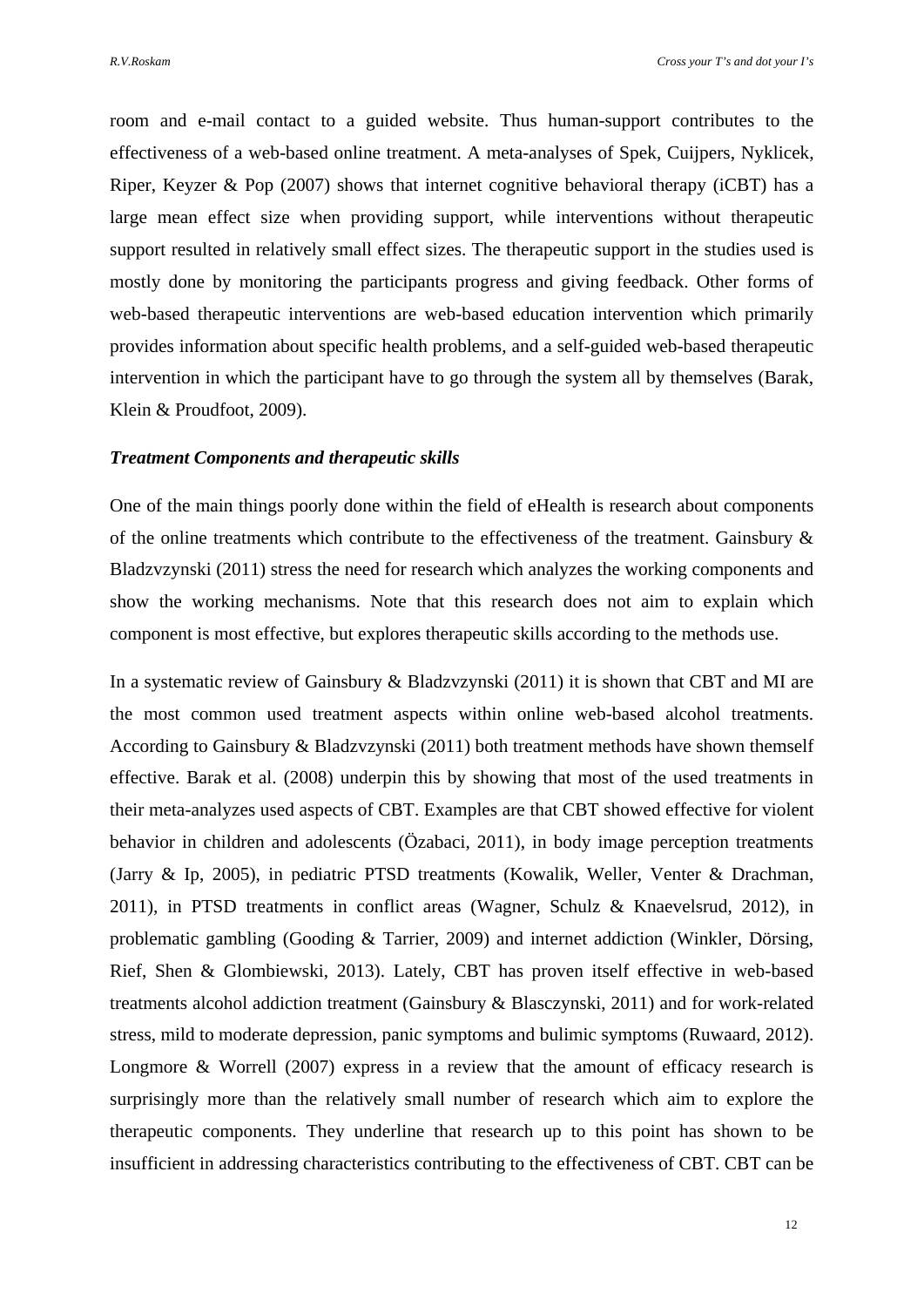described as a black box. The box works and is effective. Longmore & Worrell (2007) stress that there are several possibilities, but that the exact components which contribute to the effectiveness of the treatment remain unknown. Vernmark et al. (2009) describe several components which they integrated in an email CBT for depression. These components are quite similar to the CBT components in Alcoholdebaas.nl. These components, similarly used in face to face treatments (Vernmark et al., 2009), are: 1) case conceptualization, in which the therapist tries to make a fitting theory of the problems the participants presents (Persons et al., 2001), 2) functional analysis, in which the reason for a certain behavior is explained according to the theory of operant conditioning, 3) behavioral activation, a method in which for example fears are treated (Martell et al., 2001) and 4) cognitive restructuring, in which invalidating thoughts are substituted with useful, helping thoughts (Beck et al., 1979).

MI showed effective in various health sectors. Martins & McNeill (2009) discuss that MI is effective in diet and exercise, diabetes, and oral health. Originating from addiction treatment (Miller, 1983) MI is used in for example treating eating disorders (Macdonald, Hibbs, Corfield & Treasure, 2012) and in reducing partner aggression in both men and women (Woodlin, Sotskova & O'Leary, 2012) According to Miller & Rose (2009) a contributing element of MI is change talk, or '*that proficient use of the techniques of MI will increase clients' in-session change talk and decrease their sustain talk, which in turn will predict behavior change'* (Miller & Rose, 2009, p529). A second therapeutic component according to Miller & Rose (2009) is empathy. While referring to prior research Miller & Rose (2009, p530) describe the following: *'studies preceding MI showed a specific and strong relationship between the therapist empathy and drinking outcomes*'. Moyers et al. (2006) and Piersons et al. (2007) describe a few components of MI which are found in face to face treatment research: 1) confrontation, when used the therapist is clearly opposing the arguments of the participant or delivers counterarguments, 2) resistance, any refusal from either the therapist or the participant to comply with something like for example an argument or a certain type of intervention, 3) summarizing, giving a brief overview of the main topics, and 4) endorsing, which means giving support through for example positive feedback.

Knaevelsrud (2005) underlines that it are not the CBT components itself, but the therapeutic alliance which plays an important role. *'This is thought to be achieved by a high degree of transparency regarding therapeutic procedures, encouragement of questions and doubts, instructions, frequent positive feedback, creating hope, and the stimulation of positive*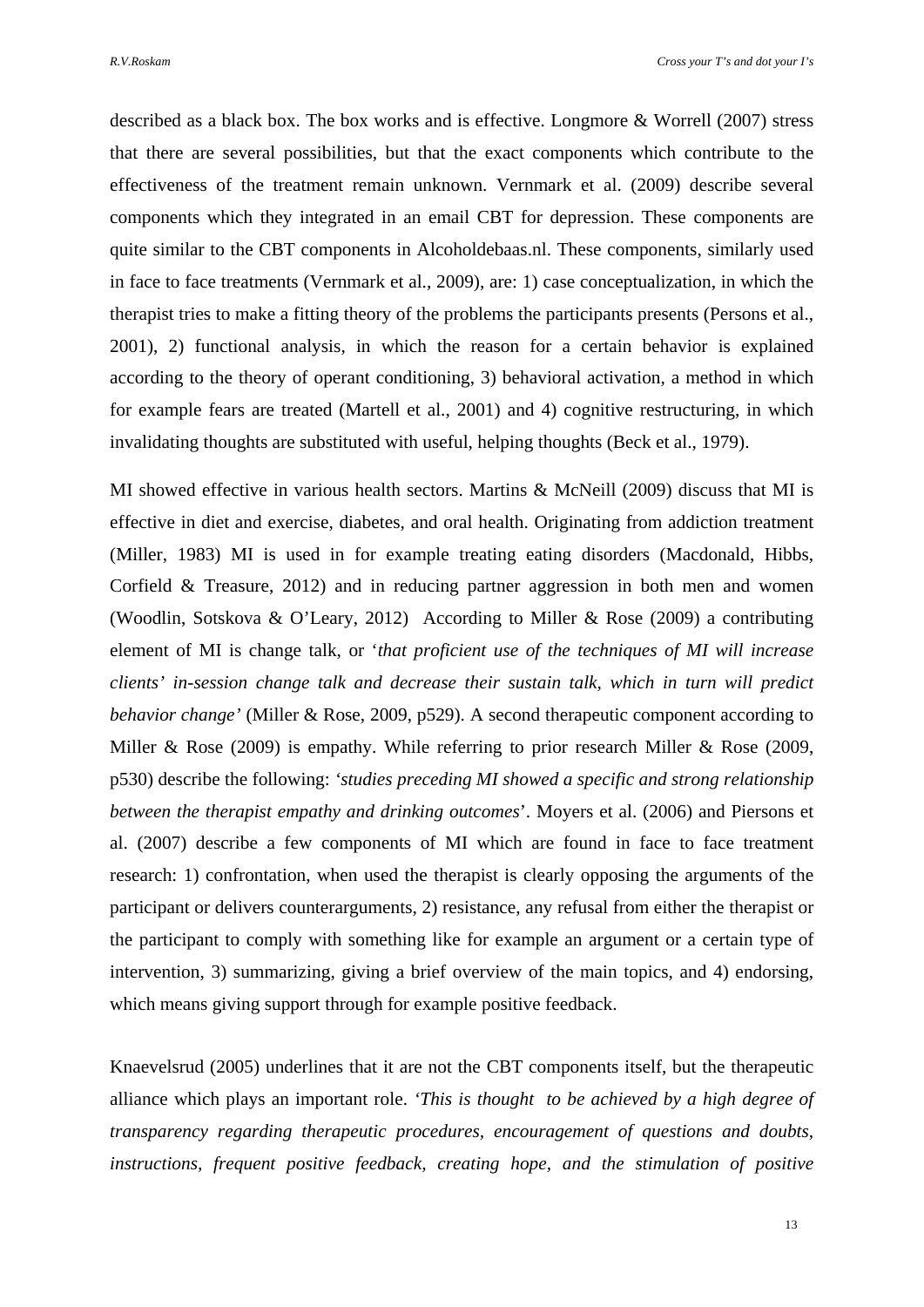*expectations.'* (Knaevelsrud, 2005, p26). The therapeutic alliance seems to be a consistent predictor of therapy outcomes in the last thirty years of psychotherapy research (Del Re et al., 2012). In a systematic review about a web-based treatment Postel, De Haan & De Jong (2008) already state that in regular face-to-face therapy, '*the quality can only be as good as the therapist is doing it'* (p712). They stress that the role of a professional therapist is very important in face-to-face treatment, and, although evidence has not yet been found, in online treatments. The therapeutic alliance is described as one of the important parts of online treatment that may enable or stimulate behavioral change in patients (Gainsbury & Bladzvzynski, 2011; Andersson et al., 2012). Several researchers emphasize different parts of the therapeutic alliance. Elvins & Green (2008) have underlined therapist warmth and flexibility (Castonguay, Constantino, & Grosse Holtforth, 2006) and collaboration and emphasizing common ground (Creed & Kendall, 2005). Other concepts of the therapeutic alliance are trustworthiness, experience, confidence, lucid communication and accurate interpretation (Ackerman & Hilsenroth, 2003). Akerman & Hilsenroth (2003) found that enthusiasm, interest, exploration, involvement and activity were means of therapist investment in the therapeutic alliance. Therapeutic alliance is mostly researched in face-toface contacts (Elvins & Green, 2008). but is not limited to it. Although there is not much research about the therapeutic alliance in web-based treatments available, the physical presence or absence of a therapist (and related behavior) does not seem to matter. An example of related behavior is the supporting nod of the therapist. A concept found in both face to face treatments as in therapist guided online treatments show that the working alliance remains, even without the physical presence of the therapist. Research shows that the working alliance is a possible contributer to the effectiveness of an online treatments (Andersson et al., 2012). Examples are from Knaevelsrud (2005) who measured therapeutic alliance via the working alliance inventory (WAI) in an internet-based psychotherapy for posttraumatic stress disorder and from Andersson et al. (2012) who also used the WAI to assess therapeutic alliance in an internet cognitive behavioral therapy. Andersson et al. (2012) concluded that alliance is possibly less important in an iCBT than in standard face-to-face treatments. Knaevelsrud (2005, p72) found that '*the more positive patients experienced the therapeutic relationship at the end of treatment the less psychological symptoms they reported after the treatment*.'

# *Therapist treatment fidelity*

The main concept encompassing therapist adherence and competence is treatment fidelity, sometimes called treatment integrity, which can be defined as *'the extent to which the*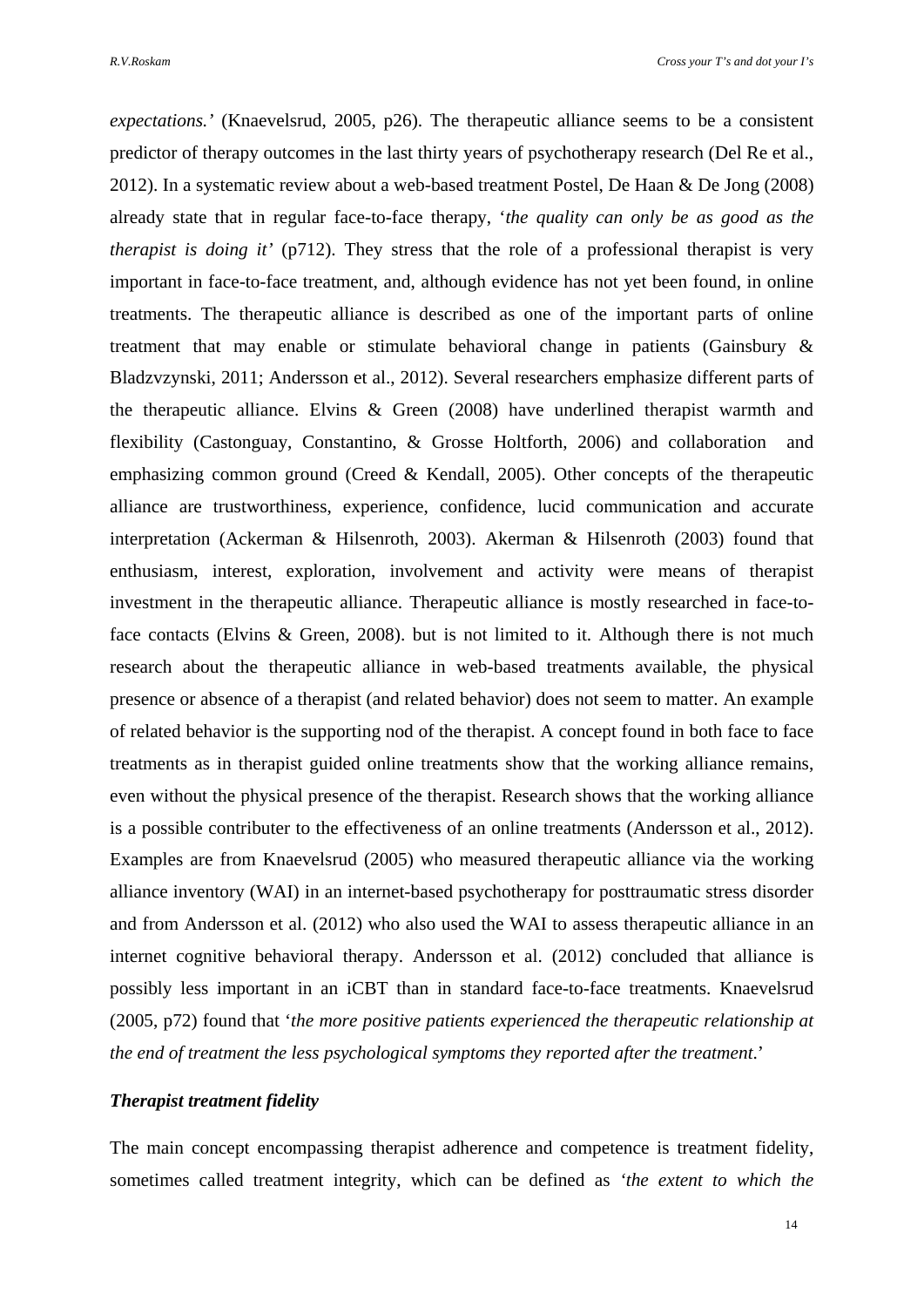*intervention was implemented as intended'* (Perepletchikova, Treat & Kazdin, 2007, p829). Treatment fidelity encompasses three aspects (Perepletchikova, Treat & Kazdin, 2007; Resko, Walton, Chermack, Blow & Cunningham, 2012). The first is therapist treatment adherence, which is defined as the degree to which the therapists utilize or avoid prescribed procedures (Hogue et al., 2008). The second is therapists competence, which is defined as the therapists capacities, or, '*the level of the therapists skill and judgment'* (Perepletchikova, Treat & Kazdin, 2007, p829). The third is treatment differentiation, which refers to the degree to which comparative treatment approaches differ from each other in practice (Hogue & Dauber, 2013).

The therapist treatment adherence and therapist competence are the two most important concepts of treatment fidelity. As Waltz, Addis, Koerner & Jacobsen (1993, p620) state: *'Successful tests of treatment integrity include both an assessment of therapist adherence to the treatment protocol and a determination that the interventions are being performed competently.'* Although the definition of Waltz et al. (1993) is almost two decades old, research about therapist fidelity is mostly done over the last 5-10 years. The adherence, competence and the differentiation can be measured by following pre- and proscribed therapist behaviors. Waltz et al. (1993) state that the easiest way to asses adherence is by presence or absence of a therapeutic intervention. A more extensive method can be used when an assessment is not only done by the presence of a technique, but also by rating the frequency or extensiveness of the techniques (Waltz et al., 1993). Competence is mostly measured with reliable an validated instruments (Gearing, El-Bassel, Ghesquiere, Baldwin, Gilles & Ngeow, 2011). An example is from Campbell et al. (2013) who developed the Twelve Step Facilitation Adherence Competence Empathy Scale (TSFACES) for outpatient, community-based, addiction treatment centers to strengthen the Twelve Step Facilitation (TSF) method, a manual guided treatment which aims to increase engagement among clients in 12-step activities. Imel, Baer, Martino, Ball & Carroll (2011) used an existing checklist to assess therapist treatment adherence and competence for Motivational Enhancement Therapy (MET), a form of therapy based on MI. Weck, Richtberg, Esch, Höfling & Stangier (2013) used the Cognitive Therapy Scale (CTS) to assess therapist competence in Maintenance Cognitive Therapy (MCT). Campbell et al. (2013), Imel et al. (2011) and Weck et al. (2011) al used rating scales which were reliable, valid and thoroughly researched. They all used rating scales to assess taped videos of therapies. Muse & McManus (2013, p498) stress the need of formative (ongoing) and summative (end) assessment methods. Although both have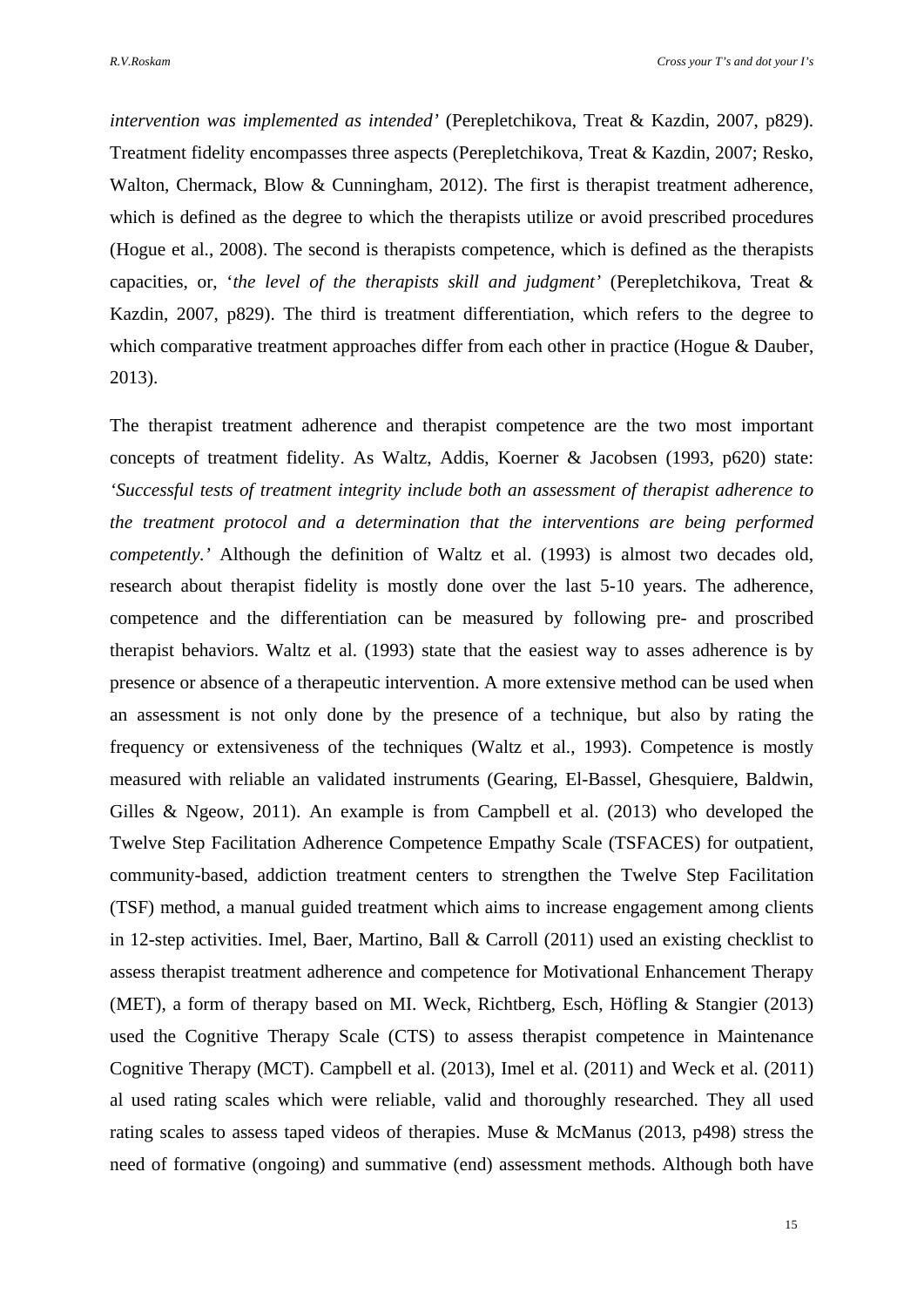been proposed in theoretical models for eHealth implementation (see for example Van Gemert-Pijnen et al., 2011), it is noteworthy that not one research about treatment fidelity in a web-based treatment is found.

# *Direction of Research*

Research about components which contribute to the treatment effectiveness of MI and CBT is limited. Qualitative research is not found very often in eHealth research and therapist fidelity is not only a relatively new concept, it also has not been applied to a web-based treatment before. To the author, only one peer-reviewed article is known which performs an explorative research via qualitative methods in a web-based treatment. Paxling et al. (2012) did a study to address the content of therapist messages in a guided iCBT for generalized anxiety disorders. While using content analysis they derived 490 codes of therapist messages with 44 patients. They derived eight distinct therapeutic interventions, for example deadline flexibility, task reinforcement, self-disclosure, emphatic utterance and self-efficacy shaping. The most common therapist behavior was task reinforcement embodying 40% of the codes. Although this research has found some therapeutic skills in a iCBT, more research is necessary to underpin Paxling et al.'s (2012) findings.

This research is the first in line of two different researches which attempt to fill the research gap of assessment of therapist treatment fidelity in web-based treatments. As discussed therapist treatment adherence and competence is mostly measured by rating scales in face to face treatments. Both researches aim to create such a rating scale specifically for Alcoholdebaas.nl. This research is creating an extensive fundament to define the therapeutic skills which are relevant for this rating system. This research is qualitative and primarily explorative. A pilot version of a rating scale will be made, which will be continued to be researched in a second research project. This second project will also combine the scale with a quantitative database.

Difficulty lies in how to distinguish working components from skills and therapist performance. Therefore, one important differentiation has been made in this research. For example, steps of CBT, like the case conceptualization and functional analysis, are integrated within the system as assignments which can be made individually by the participants. Several assignments go in depth with assessing thoughts, behaviors and feeling and the relation between these three, which are typical CBT steps. The CBT assignments only differ slightly from those used in face-to-face counseling. In contrary, MI is a mindset which takes a very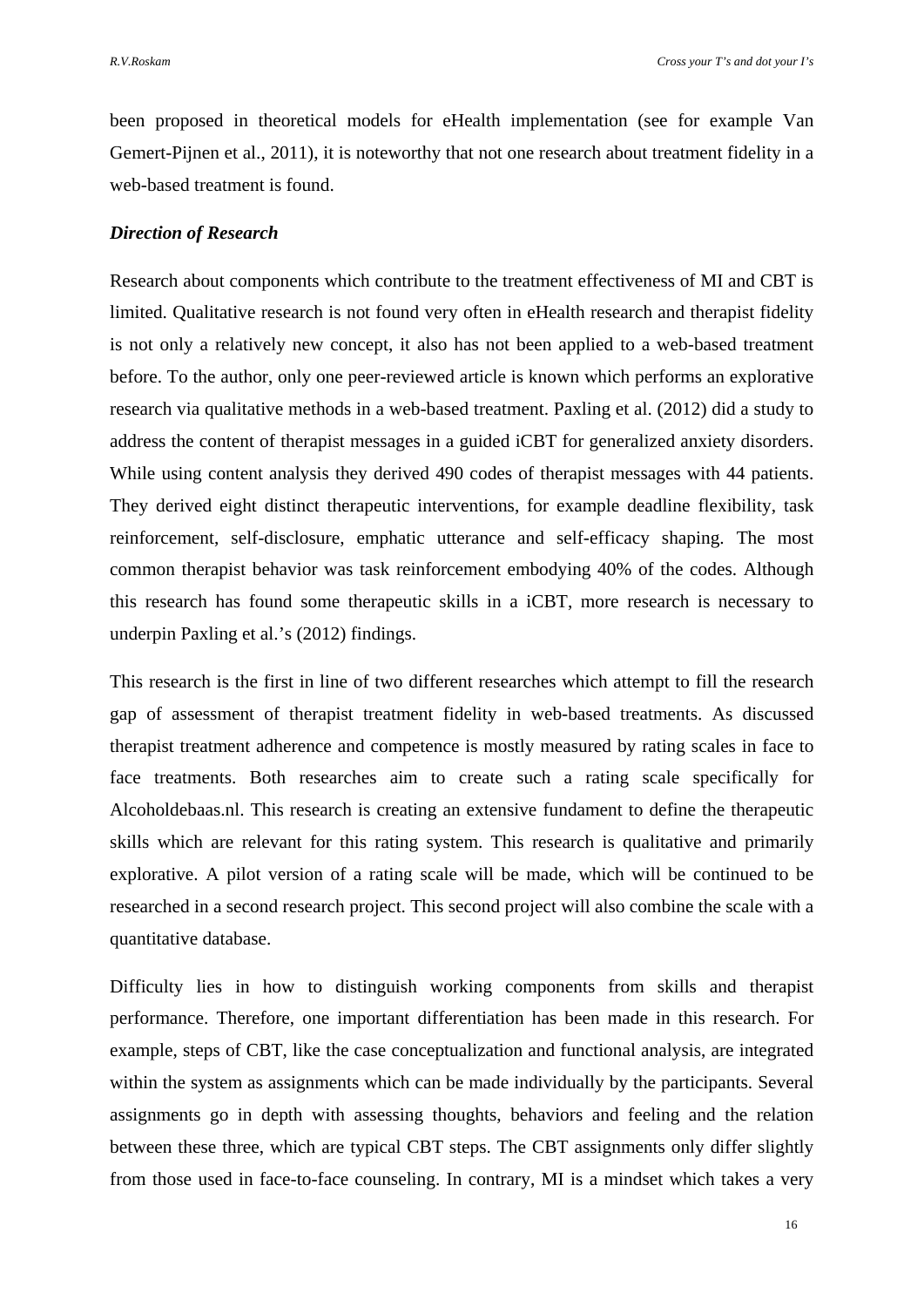different perspective. MI is the leading concept of how a therapist' should communicate and is done through messages between therapists and participants, which embodies the focus of this research.

# *Research Questions*

The preceding parts discussed the CBT, MI and therapeutic alliance elements of a web-based treatment, treatment fidelity and the lack of fidelity research in web-based treatments. This research aims to fill the gap of therapist treatment fidelity research in online treatments. It primarily aims to address the first two sub concepts of therapist treatments fidelity: therapist treatment adherence and competence. Due to the characteristic of being a pilot, the treatment cannot be compared with another web-based treatments, but, the treatments can be compared between each other. Given the small number of participants this research, only descriptions and thoughts on the differences can be given. Thus, the third characteristic of treatment fidelity, treatment differentiation is not measured, but will be described shortly. The main research question is defined as:

- How can therapist treatment adherence and competence be assessed in the web-based treatment Alcoholdebaas.nl?

To ultimately be able to create the 'Look At Your Drinking – Adherence Competence Scale' (LAYD-ACS) to assess therapist treatment adherence and competence in Alcoholdebaas.nl an exploration of essential therapist elements of CBT and MI is necessary. Although elements were already described earlier on, it remains questionable which are applicable in Alcoholdebaas.nl. Although methods like MI and CBT are important, a treatment is not per se limited to these techniques.

- Which therapeutic skills are relevant according the literature when assessing a webbased treatment?
- Which therapeutic skills ought to be applied in Alcoholdebaas.nl?
- To what extent are therapeutic skills applied in Alcoholdebaas.nl?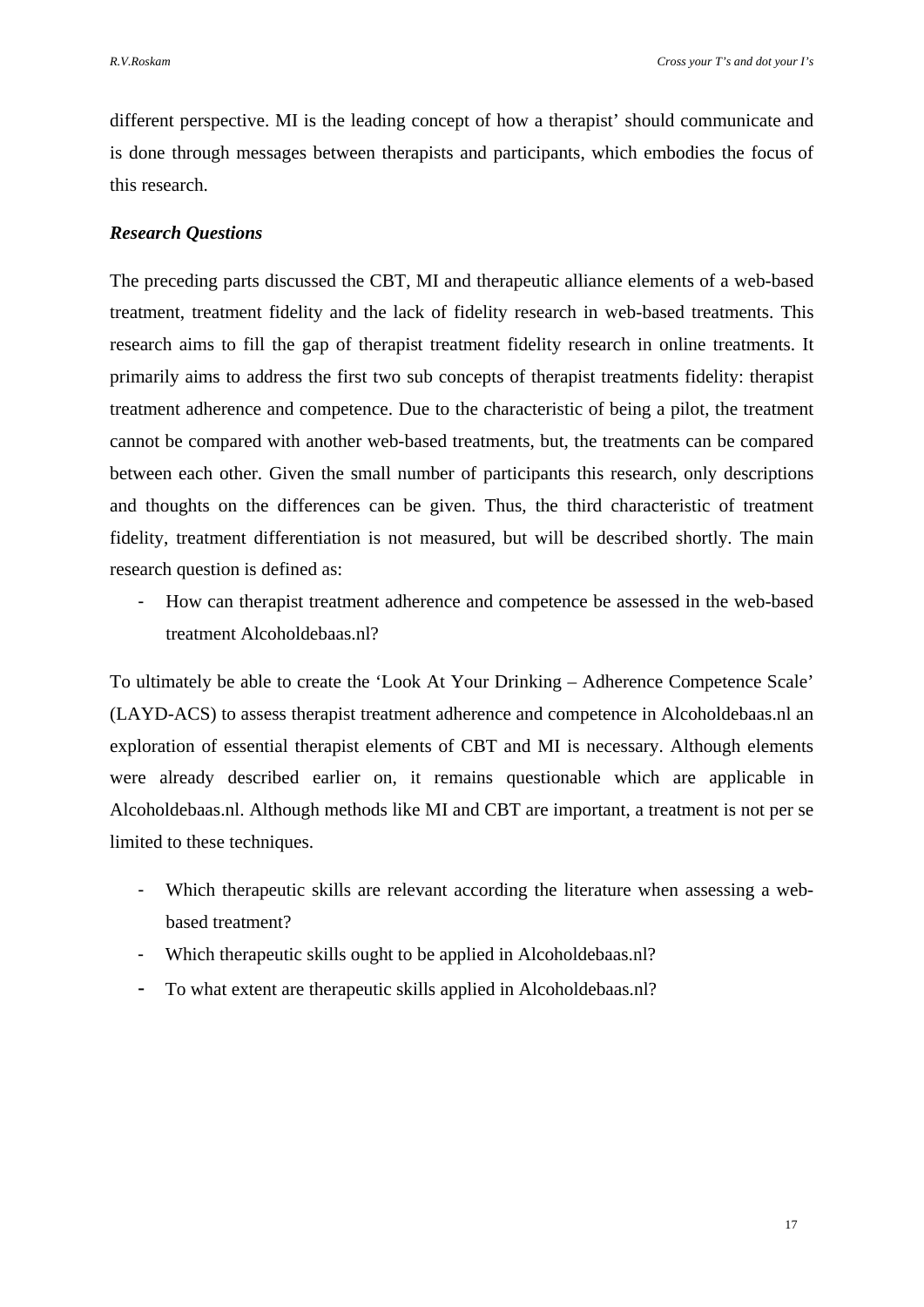# **Method**

In this research a first indication of notable elements of CBT, MI and the therapeutic alliance have been explored to assess therapist treatment fidelity in Alcoholdebaas.nl and to give advice about how to improve therapist treatment adherence and competence.

# *Participants and Data*

Since the first use of Alcoholdebaas.nl the messages and all the treatment information of participants and therapist' have been archived in the system. Data includes not only messages, but also a huge amount of hard, quantified data. Examples are the seven-day drinking diary and questionnaires about medication use and daily alcohol use. In addition, it is standard procedure to ask participants to participate in a follow-up questionnaire three and six months after the treatment. Participant permission is achieved when the participant enters Alcoholdebaas.nl the first time.

Treatment analysis has been done in January and February 2013. Treatment messages were derived from the database. The period of January 2009 to December 2011 was chosen to prevent sampling incomplete active treatments. To achieve a heterogeneous sample of therapist' purposive sampling was used. Therapists were sampled independently by a third person to ensure that these fit the overall demographic data of Alcoholdebaas.nl. An overview on therapist demographics is given in table 1. In the following cases therapists were excluded from the sample: 1) the therapist is an intern, 2) the therapist is in his or her first year and receives supervision and 3) the therapist is a franchise worker. Per therapist several participants were available. Per therapist one participant was included. Criteria to include participants were: 1) the treatment started between January 2009 and December 2011 (it is allowed to end after this date), and 2) treatments are complete and finished. After finishing the treatment a file is closed half a year after the last contact. In case of dropout the

| Therapist | Gender | <b>Job Position</b>   | Period active          | No. of treatments done since   |
|-----------|--------|-----------------------|------------------------|--------------------------------|
|           |        |                       |                        | employment (from which active) |
|           |        | Social Welfare worker | Oct. $2008 - current$  | 33(4)                          |
|           |        | Social Welfare worker | Oct. $2008 - current$  | 44(7)                          |
|           | М      | Coach                 | Sept. $2011 - current$ | 907                            |

\*Data derived on January 20th 2013, cross-checked on February 4th 2013.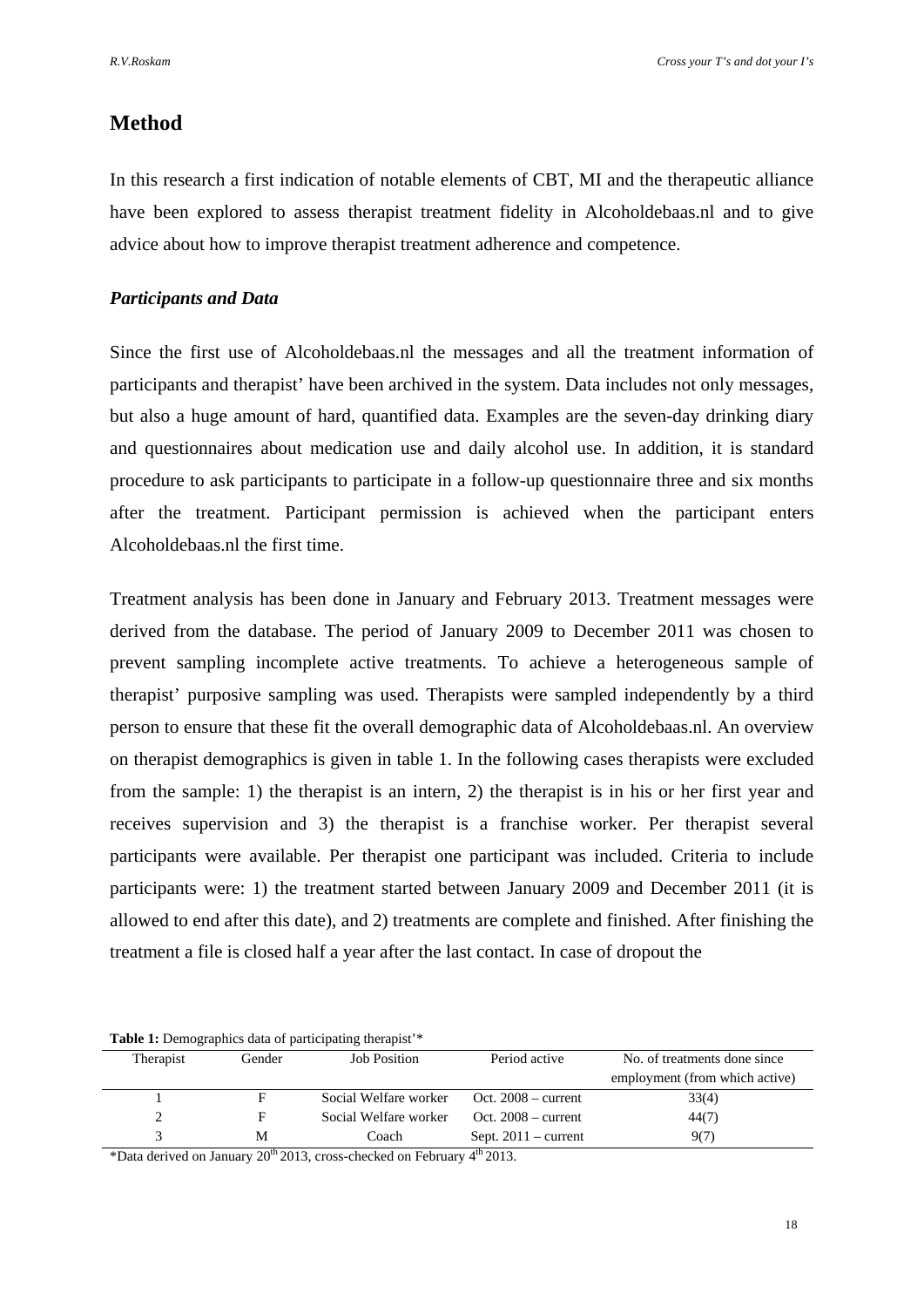| Treatment no.                      | A            | B               |                 |  |  |  |  |
|------------------------------------|--------------|-----------------|-----------------|--|--|--|--|
| Gender                             | М            | M               | F               |  |  |  |  |
| Age                                | 29           | 39              | 44              |  |  |  |  |
| Education                          | <b>WO</b>    | <b>MBO</b>      | HAVO/VWO        |  |  |  |  |
| Job                                | Fulltime     | <b>Fulltime</b> | <b>Fulltime</b> |  |  |  |  |
| First day of contact (yyyy-mm-dd)  | 18-07-2011   | $01-06-2011$    | $07-11-2011$    |  |  |  |  |
| Last day of contact (yyyy-mm-dd)   | 05-04-2012   | 01-03-2012      | 09-11-2011      |  |  |  |  |
| Treatment length in days (weeks)** | 194d (38.8w) | 301d (60.2w)    | 264d (52.8w)    |  |  |  |  |
| No. of participant emails          | 20           | 21              | 19              |  |  |  |  |
| No. of therapist emails.           | 31           | 58              | 59              |  |  |  |  |
|                                    |              | $\mathbf{a}$    |                 |  |  |  |  |

**Table 2:** Demographics data for participants treated by the therapists<sup>\*</sup>

\*Data derived on January  $30<sup>th</sup>$  2013, cross-checked on February  $4<sup>th</sup>$  2013

\*\* Measured by the difference between the first and the last contact (the three- and six-month follow-up email excluded), first email is regarded as N=0. Weekends are excluded, every week is counted as 5 days.

file is closed after several reminders. The therapists have different professions, like for example nurses, psychologist but also social workers. They all have received the same threeday training for the system and are all experienced in face to face addiction treatment. Besides that, the therapist have all practiced the complete program with a simulated participant. And have all taken part in an intensive supervision for a period of 3 months. A course of three full days is preferably given in the first three weeks. The content is about the techniques and the structure of- and how to cope with, the program. Two times a year a supplementary training is given. Franchise workers are excluded because they do not get this training and supervision.

Privacy was secured by making every used document anonymous from the very beginning. The therapists names were changed to an alphabetic character or to 'Social Worker' (for example A, B and C). The participant in the treatments was named 'Client' or 'Participant'. Table 2 shows the demographic information about the three participants used in this research. All data used is only retraceable by the researcher Ronald Roskam (RVR) and his companion Tim Ziel (TZ), which both signed a confidentiality treaty.

# *Treatment Content*

Participants of Alcoholdebaas.nl can sign-up for the treatment by reference of physicians, for example general practitioners or psychiatrists. In addition, participants can apply for the online treatment anonymously after getting free anonymous advice. After registration an intake will takes place. Questions asked are, for example, about demographics, reasons why the participants apply, about the substance abuse- and dependence criteria of the DSM-IV and medication use. In the beginning, the contact is more informative and exploring. Later on in the treatment, more CBT aspects are used. For example, by assessing unrealistic non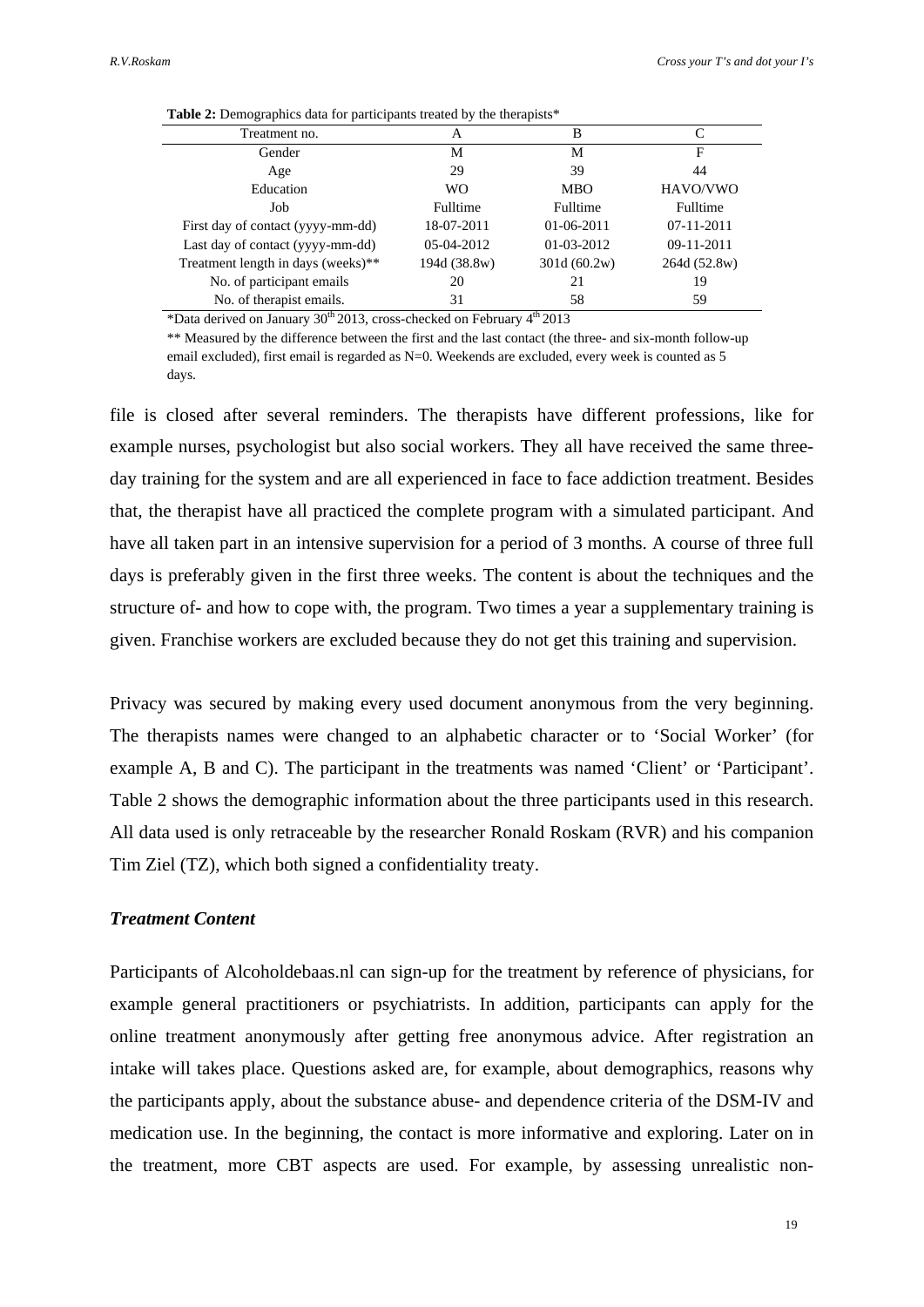supporting thoughts and replace them by realistic supporting thoughts. Sometimes messages from either the therapist or the participant are replied on the same day they were sent. Sometimes, it takes about two to three working days before either one responds. A wellknown agreement between the therapist and the participant is that the participant should get a response from the therapist within three working days. The treatment embodies two parts with a total amount of twelve steps, which are the following.

# *First part*

- 1) The first step is an intake is information gathering. For example, demographic information as age, gender, education, work and the participants objective towards the treatment is gathered. Furthermore, several questions are asked to get a situation overview. An alcohol diary is filled in, information about pharmaceuticals and (possible) prior treatments and food consumption is gathered. This step embodies the fundament regarding information for the whole treatment and is used to compare treatment results with.
- 2) The second step is an assignment and discussion about the advantages and disadvantages of the alcohol use. The participants think about the three most important advantages and the three most important disadvantages of their alcohol use are. Options are already given within the system. Advantages and disadvantages which are not in the system can be discussed throughout the messages.
- 3) In the third step the participant starts fill in a complete daily drinking diary to get an actual overview of the alcohol use. This diary is filled in throughout the whole treatment to let the participant get insight in their actual alcohol usage. In addition, the objective is to search for situations and problems which could possibly be an elucidating factor for increased alcohol use.
- 4) The 'Drinkwijzer' is used in the fourth step. In this assignment the participant can fill in a questionnaire regarding craving in certain situations. Several situations are given and the participant fills in how much craving there is and how often he or she drinks, both on a 3-point Likert scale.
- 5) In the fifth step an 'in between' measurement is done with several theses, questions about what the participant learned so far, about if the participant wants to continue with the second part and some evaluation questions about the therapist and the system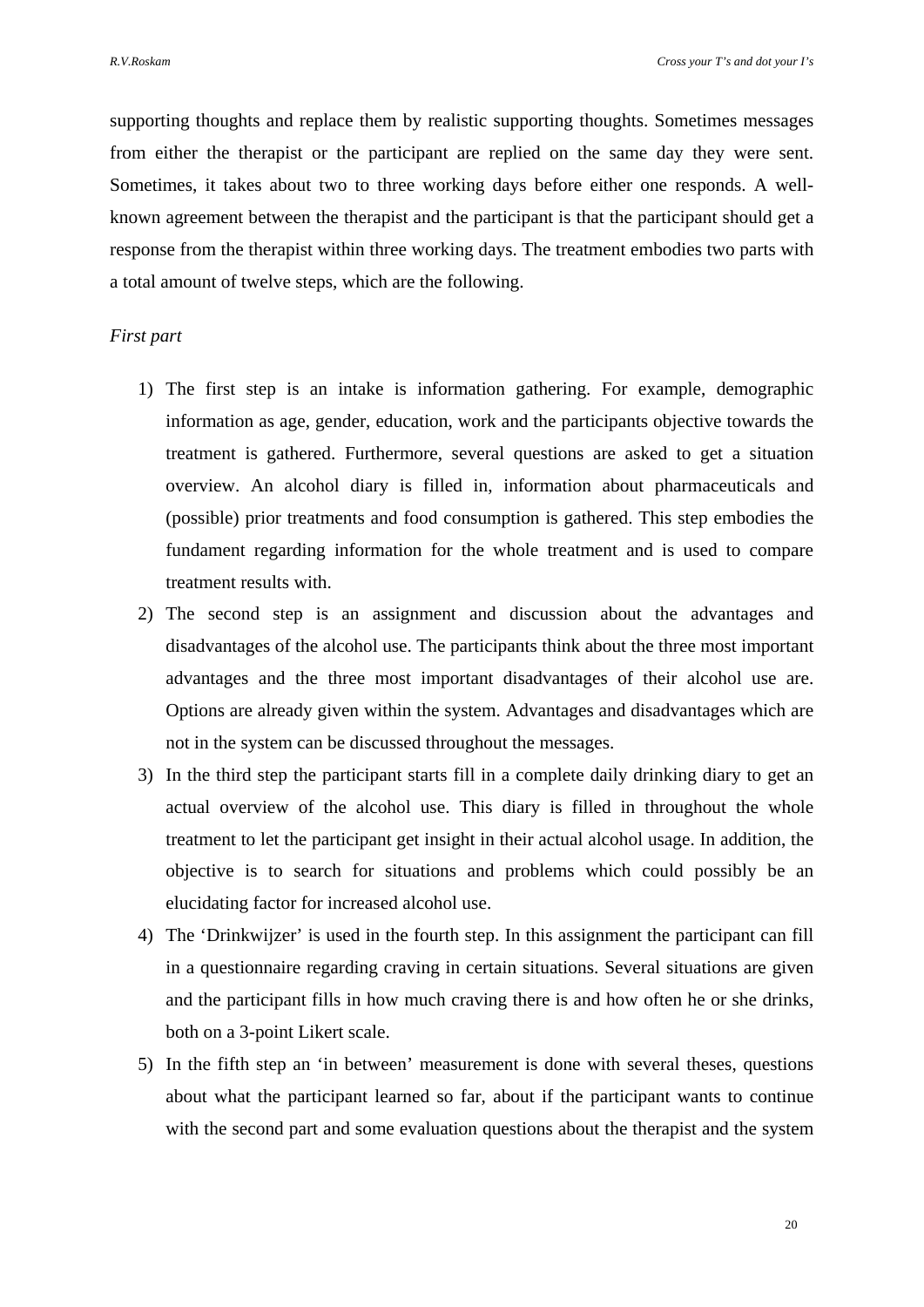(for example: which grade would you give to the therapist? Would you recommend this treatment to other people? Do you have any other comments on this treatments?)

# *Second part*

- 6) In the start of the second part, the objective is discussed. The participant has to create a measurable, feasible and realistic objective. For example, 'I quit per …' and 'I want to drink less, my objective is to: drink a maximum of … per day, a maximum of … per week and I will not drink … days per week'. The participant can fill in a date or a number on the dots. In addition, in this assignment rewards play an important role. The participant is asked to describe how he rewards himself when he succeeds in achieving his goals.
- 7) In the seventh step behaviors are discussed. Again, several theses are given to the participant so he can think about them. Examples are 'I can quit without help', 'I need help to control my drinking', 'I am tired of the problems which are caused by my alcohol use' and 'I want to get treated for my problems'. Participants can judge these theses' on a 5-point Likert scale (I completely agree to I completely disagree). With this step the participants motivation is discussed.
- 8) The eighth step is about supporting and non-supporting thoughts. The participants fills in his thoughts and tries to reformulate them in such a way they will support the objective the participant formulated earlier on
- 9) This step aims to create a connection between thoughts and behavior. The participant is thinking about how he can change his craving. The main question is: 'On moment of craving for alcohol, I can do the following things to feel better: …'. The participant can put his own examples on the dots.
- 10) In the tenth step the participant tries to formulate reasons for alcohol use. What situations triggers the craving for alcohol? In this part thoughts, feelings and behaviors are discussed. In addition, the participant is asked to formulate what he will do on moments of recidivism and how to go on after that.
- 11) In the eleventh step the participant formulates a plan of action. What are the risk situations, -thoughts, -feelings, -behaviors and what are the helping thoughts. Questions which already have risen before in the treatment are now compiled in the formulation of precise and tangible actions.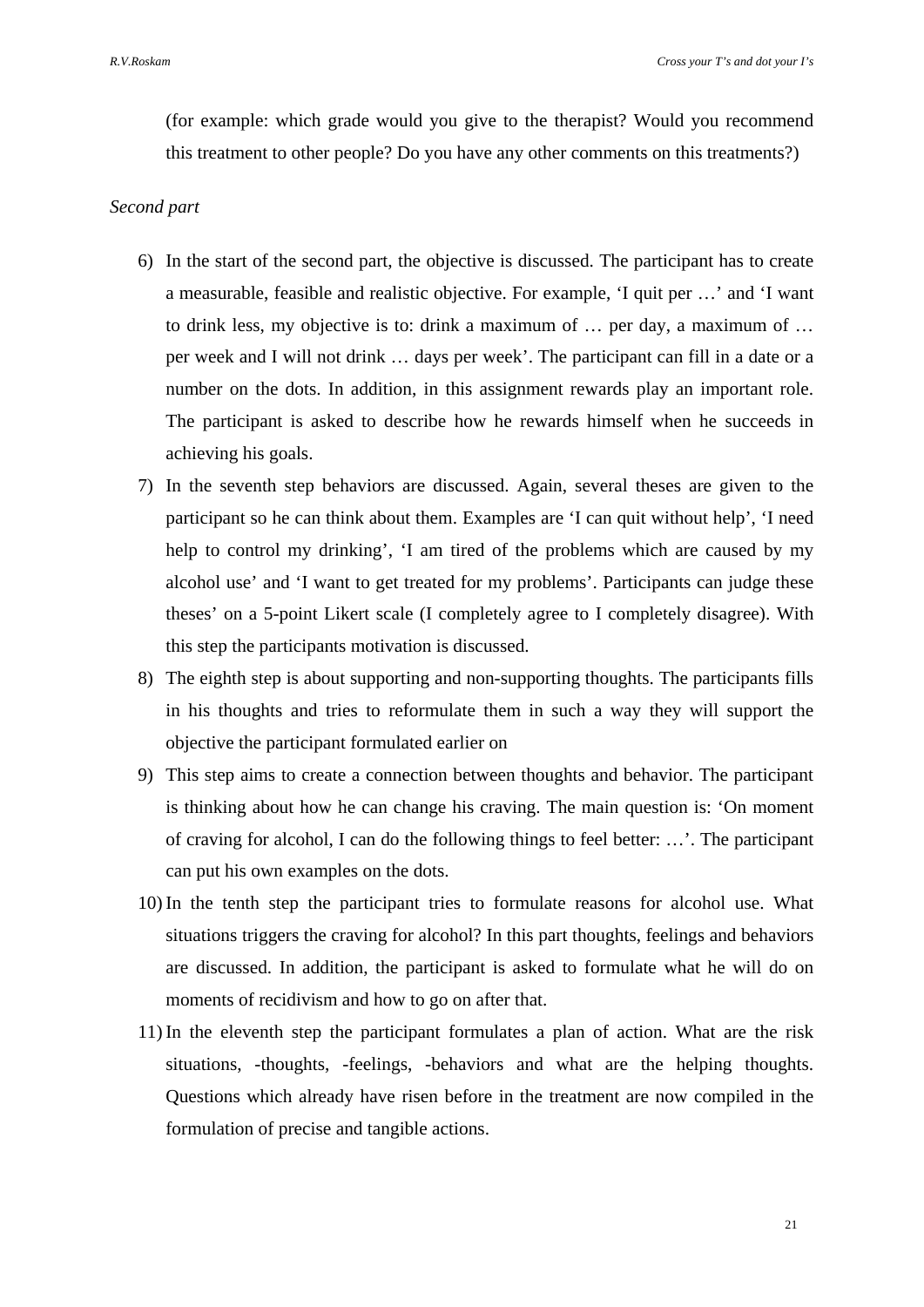12) This step marks the final stage of the treatment. It's not the true end, since there still remains a bit of contact during half a year after this stage. This contact is especially for gathering follow-up information and provides a possibility for the participant to get help when necessary.

After the treatment, participants can take part in a three- and six month follow-up by filling in similair questions as in the intake. Examples are: 'How do you think of the result you achieved with the treatment?', 'How do you look at your drinking habit, after six weeks?', 'What do you regard as the most educational?' and 'Do you need any help with your alcohol consumption at this point?'. In addition, the same question about pharmaceuticals, adverse events, food consumption and co-use of other drugs are asked. This data can also be used by the therapist to give the participant a final advice, or based on the results, the participant can ask for a final contact. By filling in and discussing homework assignments the treatment progresses.

The system has a lot of standardized content which can be used by the therapist to underpin their conversations in the contact. Most of this standardized content is informative, for example psycho-education about alcohol use and homework explanations. In some cases the standardized messages are almost completely standardized and the therapist only needs to fill in some sentences. In other cases the standardized information only gives an overview of what information should be in the message, or what the therapist at least should address. An example of a standardized message is given in table 3. This example shows the places which the therapist should change with personal data and shows what kind of suggestions are standardized within the system. Note that most of the sentences are standardized, where just a few words have to be modified. Also note that this is one example. The degree of standardization differs throughout the standardized content. For example, psycho-education is standardized completely, but when a therapist responds to prior messages, they can put a lot of personal information in it.

# *Concept of analysis*

In this research concept analysis is used to explore the data for several therapeutic interventions and techniques. In addition, some quantitative data is collected, as seen in table 1 and 2. This research uses a combination between conventional content analysis, directed content analysis and summative content analysis (Hsieh & Shannon, 2009). When using the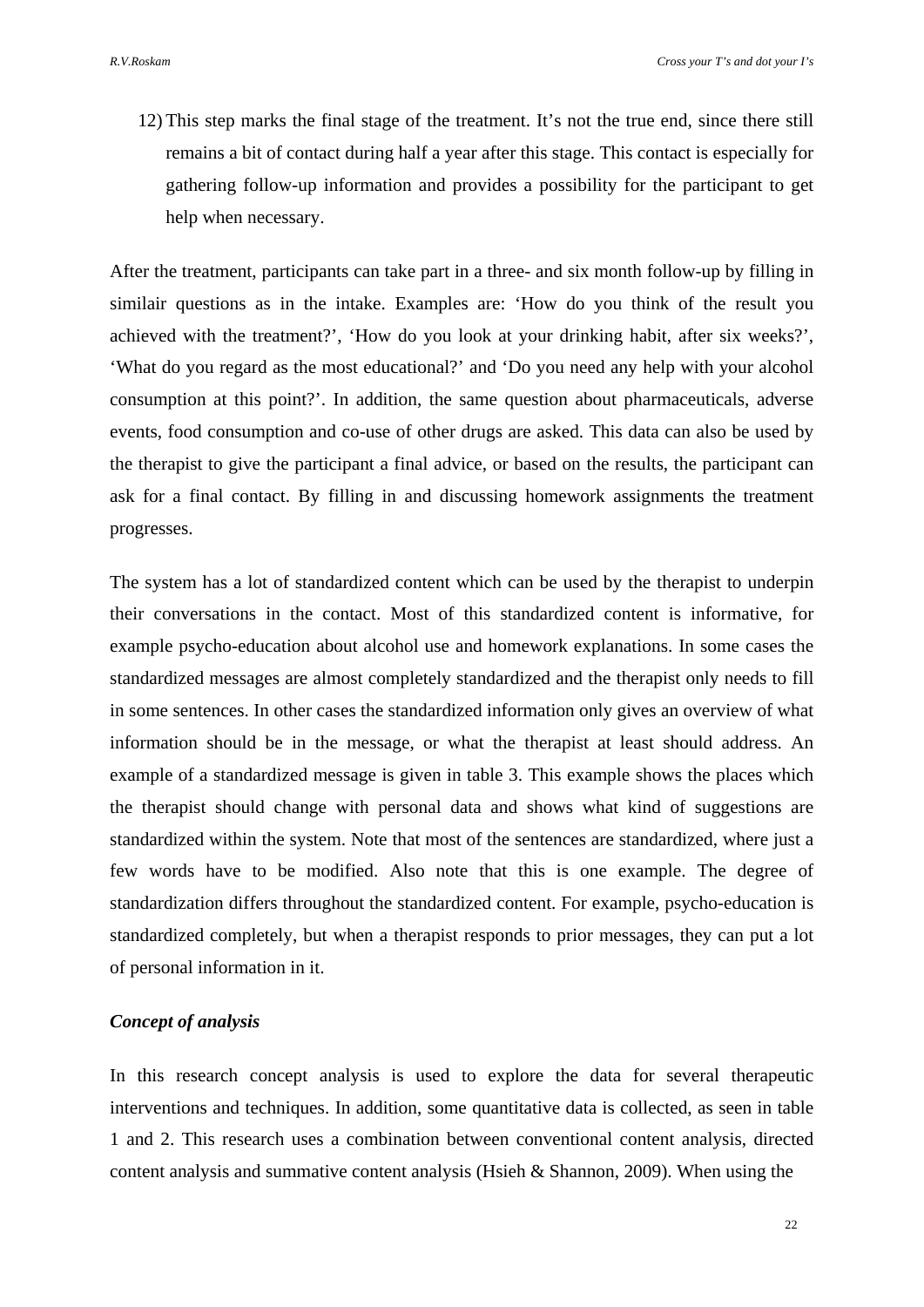#### **Table 3:** Example of standardized content of Alcoholdebaas.nl \*

#### Dear **XXX**,

Welcome. My name is **[your name and surname]** and I will be your therapist. In this message I will go into your registration and I will explain the program to you. If you would appreciate an acquaintance by telephone, then you should know it is a possibility. We can make a telephone appointment if you like.

#### - **When registered with a weird login name**

You have registered under the name **[name of the participant].** If you want to be addressed by a different name, than you can always tell me. To do that, you can send me a message by clicking the button 'Answer' within this message

#### Response on your intake

I have read the questionnaire you filled in. You filled in that **[ respond to question 12 and 39: reason of registration + what are the participants objectives + possible described comments]** 

It is great you took the initiative to register and to investigate your alcohol use and eventually possibly change it. I will do my best to support you.

I want to provide you several links (underlined and in orange) about relevant information on our or another website. When you click the link, the information will appear in a new window. It is important that you read this information. To get a clearer picture of you and your situation, I will ask you some additional questions. I will number the links and the questions, so you can response a bit easier to them accordingly.

- 1) You have mentioned in the intake that you drink about [**number of]** standard glasses alcohol per week. Can you let me know for how long you drink this amount of alcohol? And can you tell me something about this habit?
- 2) I read that you **work/study/take care of the household**. How is it going **on you work/with your study/with the household**? Does the drinking has an influence on your alcohol use? If yes, what is the influence?
- 3) Can you tell me something about your leisure activities? Do you have certain interests or hobbies?
- 4) How do you think of your social contacts with you family, friends and acquaintances? Are you satisfied with it? **[when the participant is 16 or 17 years old, or older and still living at his parents' house]**
- 5) You filled in that you are **[age]** years old. Are your **parents/caretaker** informed about your registration at this program? What do they think of it?
- 6) At the registration you have given permission to us for asking a referral letter from your general practitioner. This means that your GP will be informed about your registration at Alcoholdebaas.nl. Have you ever spoken about your alcohol use with your GP? May this be not the case, than it is a good idea to overthink it. From a lot of GP's we hear that they find it pleasant when the patient himself informs about participating in the internet treatment. What do you think of it?

#### **\*\*\*ATTENTION, give links and questions numbers accordingly\*\*\***

- **Possibly a link: pharmaceuticals/sleep/physical complaints/depression/withdrawal symptoms/pain etc. (note relevant links and spread the offer over the contacts in part 1)**
- Name personal cases from comments and alarm bells (note alarm bells for yourself)
- **Other treatment officer? Than send always a the letter 'co-handler' in a separate message + the subsequent text**
- When daily >10 glasses, always send the GP a message in a separate message + text
- **When daily alcohol use: ask if participant has alcohol free days**
- When more than safe use: link: 'You and alcohol/Alcohol and vitamin B1'
- When having a partner/children, check and send link.
- When less than safe use, link: 'Abstinence, decrease/how much is much? + drinktest.nl'
- Make that when copying/pasting that the link is orange in the definitive text.

<sup>\*</sup> The standardized texts are printed normally, the parts that can be changed by the therapist are bold. When a participant gets a message, he will not see the bold texts. These parts embody instructions or advices about which data should be on a certain place. This standardized text is freely translated in English by the author from the Dutch text in Alcoholdebaas.nl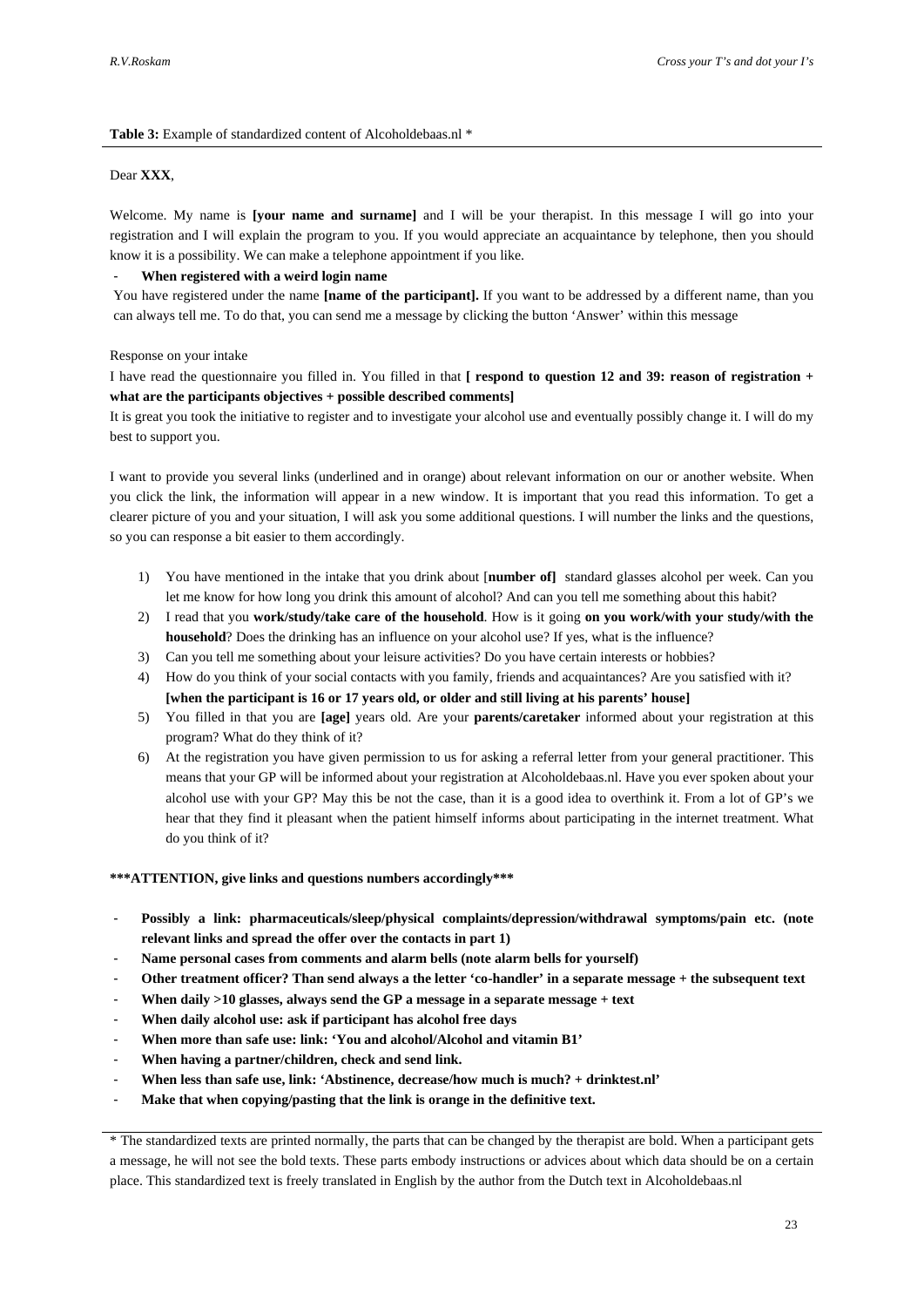conventional method the researcher takes an initially blank perspective and will code and categorize what he encounters. The directed approach uses prior research and/or existing theories, which can help focus the research question. Sometimes predetermined codes are used. The summative content analysis *'starts with identifying and quantifying certain words or content in text with the purpose of understanding the contextual use of the words or content'* (Hsieh & Shannon, 2005, p1283). Summative content analysis explores the frequency of therapeutic skills. In this research a model based on prior research and theories is used and changed according to what is encountered. Next to prior research and theories the frequency of therapeutic skills was taken into account to decide which skill is more or less appropriate for Alcoholdebaas.nl. The following steps are taken. Note that the first two steps were taken in the introduction section.

- 1) In the first step, research about several different therapeutic techniques and aspects, which are deemed important within the therapist-participant relation, are searched non-systematically in the databases of 'Pubmed', 'Sciencedirect' and 'Google Scholar'. Examples of search terms used are 'motivational interviewing; cognitive behavioral therapy; therapeutic alliance; working alliance; relation; aspect; doctorpatient relation; predictive factors; treatment readiness; motivation; therapeutic change; bond; online treatment; web-based; adherence; fidelity; integrity'. A variance of combinations is made to find more information. In addition, via a snowballing technique more literature is found in reference lists.
- 2) Reviews are read, meta-analyzes are taken in consideration and scales, questionnaires and inventories are thoroughly analyzed for possible concepts which were usable in the subsequent research. In the end, the following literature is used in presenting concepts, definitions and theories which were possible to find in the contacts:
	- a. Information on MI, like for example concept of empathy, confrontation and resistance in the Motivational Interviewing Treatment Integrity (MITI) scale and in the Smoking Cessation Counseling Index (SMOCCI) (Moyers et al., 2005; MITI 2.0 in Dutch: Moyers et al., 2006; Piersons et al., 2007; Houwers, Vervoort, Rossem & Kotz, 2013)
	- b. Information on the therapeutic alliance. For example, the concepts of agreements, goal setting, transparency and collaboration (Andersson et al., 2012; Eveleigh et al., 2012; Knaevelsrud, 2005; Langhoff et al., 2008). Note that in face-to-face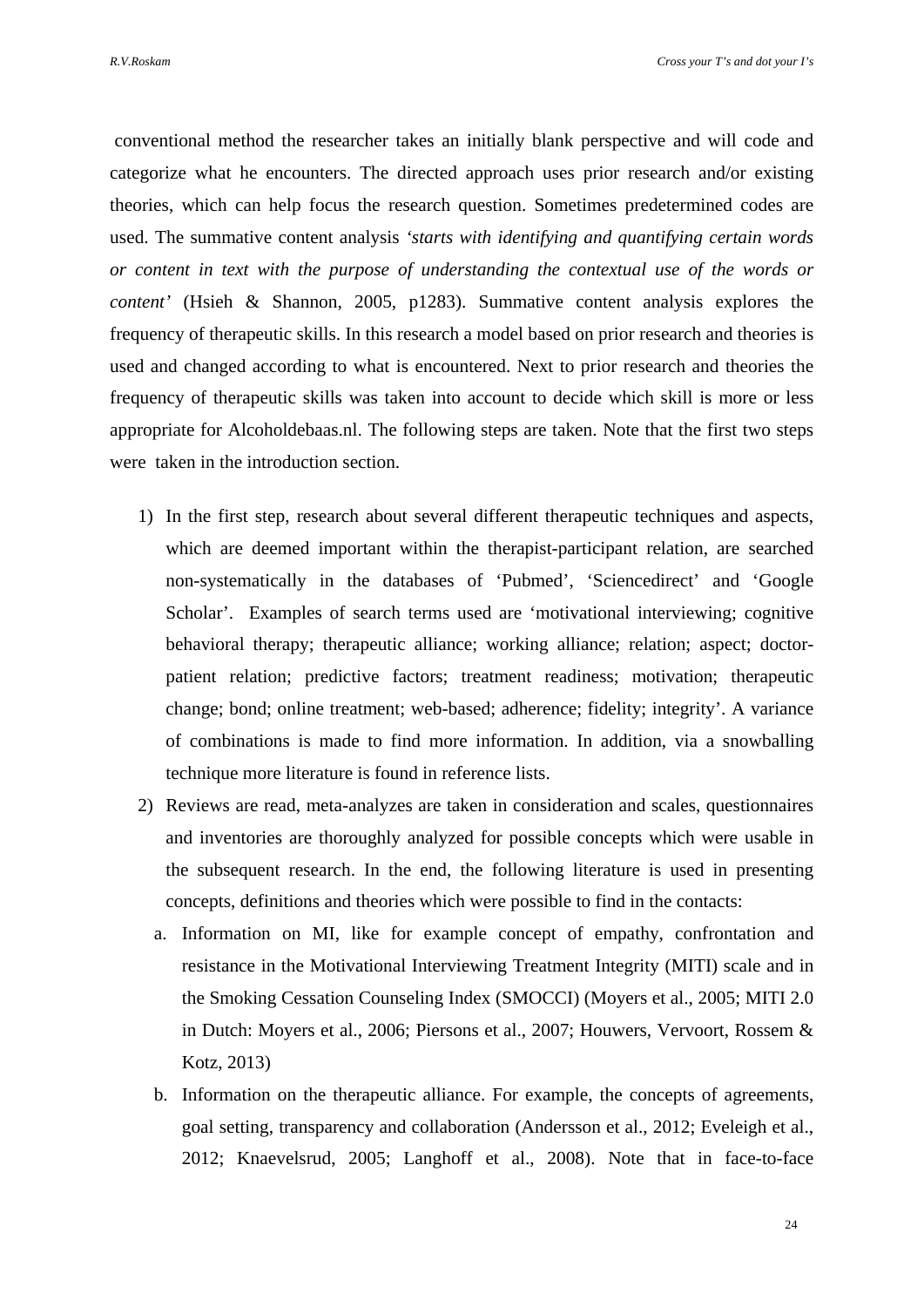counseling the structure of the conversation is taken into account. In this web-based treatment analysis of this step is left out, because alcoholdebaas.nl is very structured within its very own design. Although empathy is part of the therapeutic alliance, it is not measured as such, because it is also a part of the MI techniques. Definitions in both conceptualizations do not differ and therefore, empathy is explored as a standalone concept.

- c. Information on important concepts was found in related, some way similar research of an iCBT in Finland. Examples are therapist self-disclosure, alliance bolstering and deadline flexibility (Paxling et al., 2012).
- 3) An overview of the concepts, definitions and related theories is given in the LAYD-ACS rating scale with a plus (good) and a minus (not so good: there is room for improvement) value. The LAYD-ACS is regarded as the means of analysis which is spoken of in the 'direction of research'. The LAYD-ACS states a code, the therapeutic behavior, and a clear underpinned definition for both values. To get an a priori interraters agreement the LAYD-ACS is used to analyze a pilot treatment. This pilot is a randomly chosen completed treatment, which is not used within the actual dataanalysis. Changes are made, such as additional information to explore the therapeutic alliance (for example, therapist transparency was initially not included in the book). During the process, new codes were created, deleted or codes were changes. For example, two codes were given about the collaboration between therapist and participant. During the process the resemblance between those codes is discovered. Thus, the codes were collapsed. Another example is the creation of the code 'agreement'. As part of the therapeutic alliance the therapist makes promises and deals with the participant. This topic could not be coded as another, existing code, and thus, a new code was created.
- 4) To increase content validity an expert view is given on the LAYD-ACS by a treatment supervisor and coordinator of Alcoholdebaas.nl. In addition, the expert had a big role in the development of Alcoholdebaas.nl and is greatly experienced in web-based treatment, as well in face-to-face counseling. Based on the expert's view, slight changes were made. These changes included sharpening the definitions.
- 5) The codes of the LAYD-ACS are converted to Atlas Ti 6.2.28 (©ATLAS.ti Scientific Software Development GmbH).
- 6) Two persons (Ronald Roskam & Tim Ziel) have read, and coded the treatment messages separately from each other by means of the LAYD-ACS created in earlier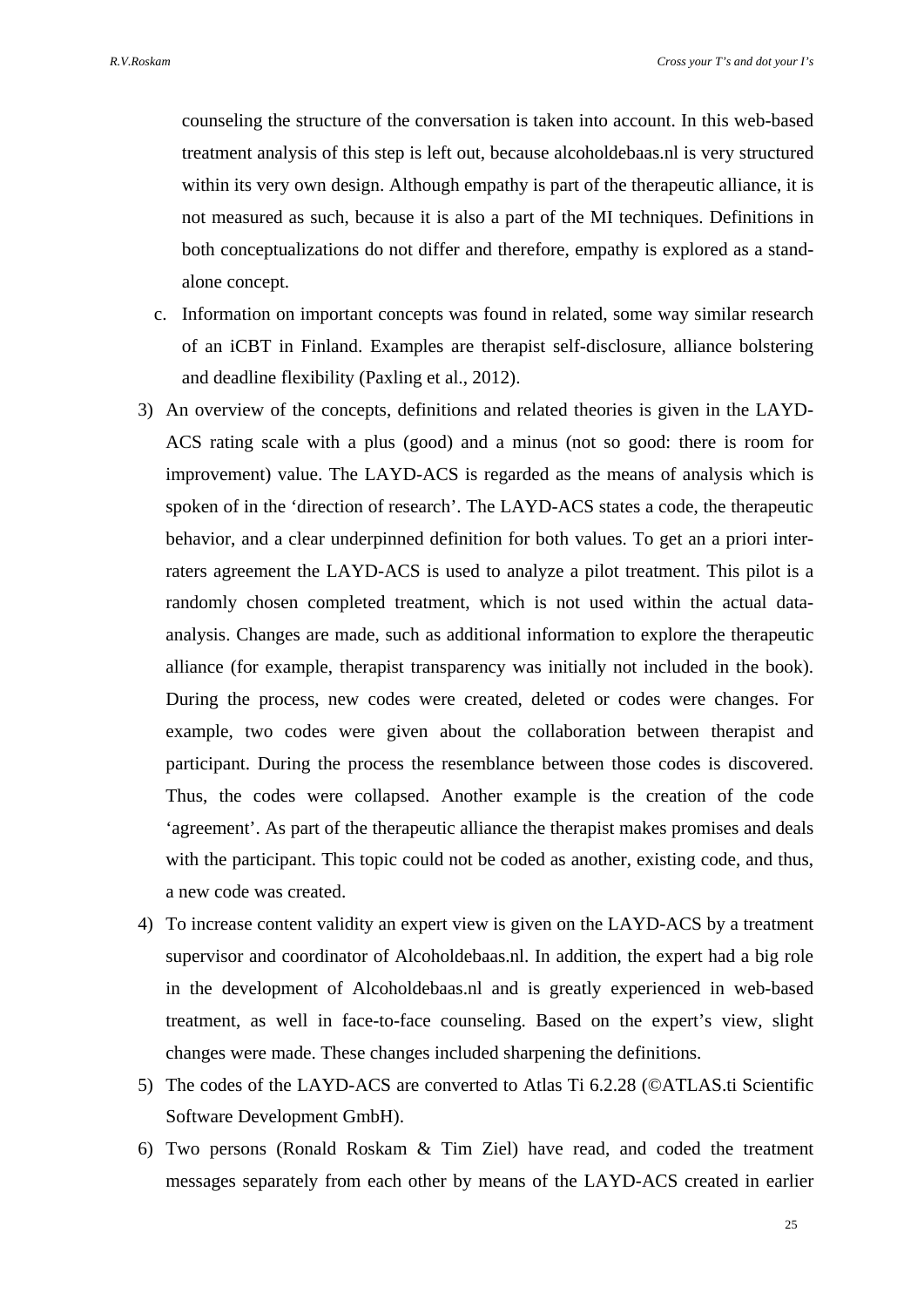steps. Standardized texts are coded the same as any other texts which are provided by the therapist, because they are part of the messages the therapist writes, and thus, are a certain way of therapist treatment fidelity. Treatment codes are discussed a posteriori to gain an inter-rater consensus. Slight changes have been made to both the codes and the instrument. For example, next to the 'agreement' code another extra code is added: boundaries, realism and limits. This code embodies the therapist lines which keep every step realistic. A participant can make an amazing improvement, but should always beware of a relapse. Also codes about autonomy and asking permission have been mixed up several times. To prevent this any further, definitions are sharpened and examples are added to the LAYD-ACS.

- 7) For code analyzes, all the codes are compiled into a quote book and all doubles are unified. Sometimes a sentence is used in two or all treatments. It is highly possible that these are standardized texts which can be used in the system. The table in the results section on page 27 described all codes, the subsequent paragraphs with the description of all codes described the unified numbers.
- 8) Next to the LAYD-ACS, some quantitative information is gathered in a checklist to give an overview of the treatment. This is found in table 1 and 2. One additional variable found in table 5 in the results section is measured with a three-point Likert scale: a subjective measure or subjective impression by the rater of the connection between the therapist and participant. Does the therapist connect with the participant (thus, reacts on information the participant gives, coded as 1) or is the therapist talking about completely something else (coded as 3)? Code 2 is given when the therapist shows a bit of both.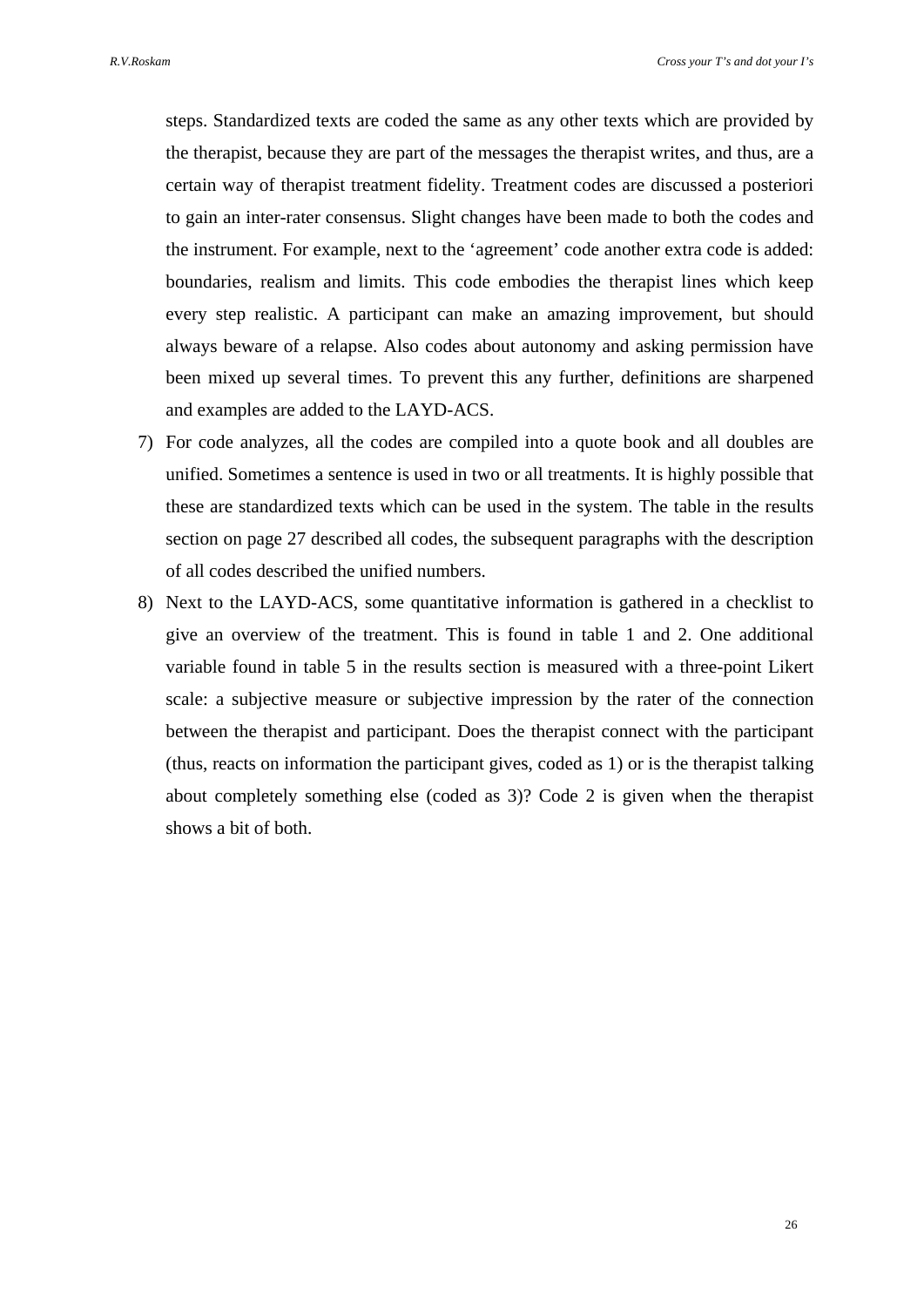# **Results**

**Table 4:** An overview of how many times a certain code is given, per treatment and the total amounts.

| Concepts                                                                                    | Code                       | Plus             |                  |                  | Minus            |                     |                                |                    |                    | Total            |                |            |                           |
|---------------------------------------------------------------------------------------------|----------------------------|------------------|------------------|------------------|------------------|---------------------|--------------------------------|--------------------|--------------------|------------------|----------------|------------|---------------------------|
|                                                                                             |                            | $A^*$            | $B^*$            | $C^*$            |                  | Total               | $A^*$                          | $\mathbf{B}^*$     | $C^*$              |                  | Total          |            |                           |
| <b>Motivational Interviewing</b>                                                            |                            | 157              | 231              | 261              | 649              | 36,06%              | 64                             | 85                 | 81                 | 230              | 64,97%         | 879        | 40,81%                    |
| Support & endorsement                                                                       | <b>TBO</b>                 | 82               | 114              | 143              | 339              | 18,83%              | 18                             | 14                 | 17                 | 49               | 13,84%         | 388        | 18,01%                    |
| Consent & non-committal                                                                     | <b>TTV</b>                 | 49               | 88               | 89               | 226              | 12,56%              | 39                             | 51                 | 50                 | 140              | 39,55%         | 366        | 16,99%                    |
| Motivating                                                                                  | <b>TMO</b>                 | 0                | 3                | 3                | 6                | 0,33%               | $\mathbf{0}$                   | $\boldsymbol{0}$   | 3                  | 3                | 0,85%          |            | 9<br>0,42%                |
| Summarize                                                                                   | <b>TSV</b>                 | 3                | 3                | 6                | 12               | 0,67%               | 1                              | 1                  | $\overline{0}$     | 2                | 0,56%          | 14         | 0,65%                     |
| Autonomy                                                                                    | <b>TAU</b>                 | 23               | 20               | 13               | 56               | 3,11%               | 6                              | 8                  | 11                 | 25               | 7,06%          | 81         | 3,76%                     |
| Confrontation                                                                               | <b>TCC</b>                 | $\boldsymbol{0}$ | 3                | $\overline{7}$   | 10               | 0,56%               | $\theta$                       | $\overline{2}$     | $\overline{0}$     | $\overline{2}$   | 0,56%          | 12         | 0,56%                     |
| Resistance                                                                                  | <b>TWS</b>                 | $\boldsymbol{0}$ | $\boldsymbol{0}$ | $\boldsymbol{0}$ | $\mathbf{0}$     | 0,00%               | $\mathbf{0}$                   | 9                  | $\boldsymbol{0}$   | 9                | 2,54%          | 9          | 0,42%                     |
| <b>Therapeutic Alliance</b>                                                                 |                            | 90               | 136              | 115              | 341              | 18,94%              | 10                             | 5                  | 3                  | 18               | 5,08%          | 359        | 16,67%                    |
| Mutual trust and partnering                                                                 | <b>AWV</b>                 | 3                | $\overline{4}$   | $\overline{2}$   | 9                | 0,50%               | $\boldsymbol{0}$               | $\overline{0}$     | $\overline{0}$     | $\theta$         | 0,00%          | 9          | 0,42%                     |
| <b>Alliance Bolstering</b>                                                                  | <b>ASB</b>                 | 11               | 15               | 14               | 40               | 2,22%               | $\overline{2}$                 | $\boldsymbol{0}$   | 1                  | 3                | 0,85%          | 43         | 2,00%                     |
| Transparancy                                                                                | <b>ATR</b>                 | 40               | 83               | 73               | 196              | 10,89%              | 1                              | $\mathbf{1}$       | $\overline{0}$     | 2                | 0,56%          | 198        | 9,19%                     |
| Objectives                                                                                  | <b>ADO</b>                 | 4                | 3                | 5                | 12               | 0,67%               | 6                              | 4                  | 2                  | 12               | 3,39%          | 24         | 1,11%                     |
| Agreements                                                                                  | AAA                        | 35               | 31               | 21               | 87               | 4,83%               | $\mathbf{1}$                   | $\boldsymbol{0}$   | $\boldsymbol{0}$   | 1                | 0,28%          | 88         | 4,09%                     |
| Reflection                                                                                  |                            | $\overline{4}$   | $\overline{2}$   | 49               | 55               | 3,06%               | 6                              | 11                 | 8                  | 25               | 7,06%          | 80         | 3,71%                     |
| Empathy                                                                                     | <b>EMP</b>                 | 3                | $\theta$         | 17               | 20               | 1,11%               | 6                              | 10                 | 6                  | 22               | 6,21%          | 42         | 1,95%                     |
| Reflective listening                                                                        | RL                         | 1                | $\overline{2}$   | 32               | 35               | 1,94%               | $\mathbf{0}$                   | $\mathbf{1}$       | 2                  | 3                | 0,85%          | 38         | 1,76%                     |
| <b>Informing</b>                                                                            |                            | 116              | 111              | 149              | 376              | 20,89%              | 12                             | 16                 | 16                 | 44               | 12,43%         | 420        | 19,50%                    |
| Feedback on<br>questionnaires, test results<br>and information given in<br>earlier messages | <b>IFT</b>                 | 49               | 43               | 61               | 153              | 8,50%               | 10                             | 13                 | 12                 | 35               | 9,89%          | 188        | 8,73%                     |
| Feedback or information<br>from other sources than the<br>participant<br>Information and    | <b>IPF</b>                 | $\boldsymbol{0}$ | $\overline{2}$   | $\boldsymbol{0}$ | $\overline{c}$   | 0,11%               | $\mathbf{0}$                   | $\overline{c}$     | $\mathbf{0}$       | $\overline{c}$   | 0,56%          |            | 4<br>0,19%                |
| explanations about the<br>Alcoholdebaas.nl.                                                 | <b>IUC</b>                 | 30               | 37               | 50               | 117              | 6,50%               | $\mathbf{1}$                   | $\overline{0}$     | $\overline{2}$     | 3                | 0,85%          | 120        | 5,57%                     |
| Psycho-education and other<br>information                                                   | <b>OIV</b>                 | 37               | 29               | 38               | 104              | 5,78%               | 1                              | $\mathbf{1}$       | 2                  | 4                | 1,13%          | 108        | 5,01%                     |
| Other techniques                                                                            |                            | 26               | 27               | 24               | 77               | 4,28%               | $\overline{2}$                 | $\mathbf{1}$       | $\mathbf{1}$       | 4                | 1,13%          | 81         | 3,76%                     |
| Deadline Flexibility                                                                        | $\ensuremath{\mathsf{DF}}$ | $\boldsymbol{0}$ | $\hat{1}$        | $\overline{c}$   | 3                | 0,17%               | $\boldsymbol{0}$               | $\boldsymbol{0}$   | $\boldsymbol{0}$   | $\boldsymbol{0}$ | 0,00%          |            | $3\quad 0,14\%$           |
| Showing interest                                                                            | IT                         | 13               | 14               | 4                | 31               | 1,72%               | 1                              | $\boldsymbol{0}$   | $\mathbf{0}$       | 1                | 0,28%          | 32         | 1,49%                     |
| Self-disclosure                                                                             | $\rm OH$                   | $\boldsymbol{0}$ | $\boldsymbol{0}$ | $\boldsymbol{0}$ | $\boldsymbol{0}$ | 0,00%               | $\boldsymbol{0}$               | $\boldsymbol{0}$   | $\mathbf{0}$       | $\boldsymbol{0}$ | 0,00%          |            | $\boldsymbol{0}$<br>0,00% |
| Limitations, boundaries &<br>realism                                                        | <b>HRB</b>                 | 13               | 12               | 18               | 43               | 2,39%               | $\mathbf{1}$                   | $\mathbf{1}$       | $\mathbf{1}$       | 3                | 0,85%          | 46         | 2,14%                     |
| <b>Questions</b>                                                                            |                            | 63               | 115              | 121              | 299              | 16,61%              | $\mathfrak{S}$                 | $17\,$             | 11                 | 33               | 9,32%          | 332        | 15,41%                    |
| <b>Open Questions</b><br><b>Closed Questions</b>                                            | OV<br>GV                   | 22<br>41         | 52<br>63         | 42<br>79         | 116<br>183       | 6,44%<br>10,17%     | $\mathbf{1}$<br>$\overline{4}$ | $\mathbf{1}$<br>16 | $\mathbf{0}$<br>11 | 2<br>31          | 0,56%<br>8,76% | 118<br>214 | 5,48%<br>9,94%            |
| Total amount of codes per<br>value                                                          |                            | 459              |                  |                  |                  | 622 719 1800 83.57% | 99                             |                    | 135 120            |                  | 354 16.43%     | 2154       | 100%                      |

*\* The A, B and C are referring to the three treatments used.*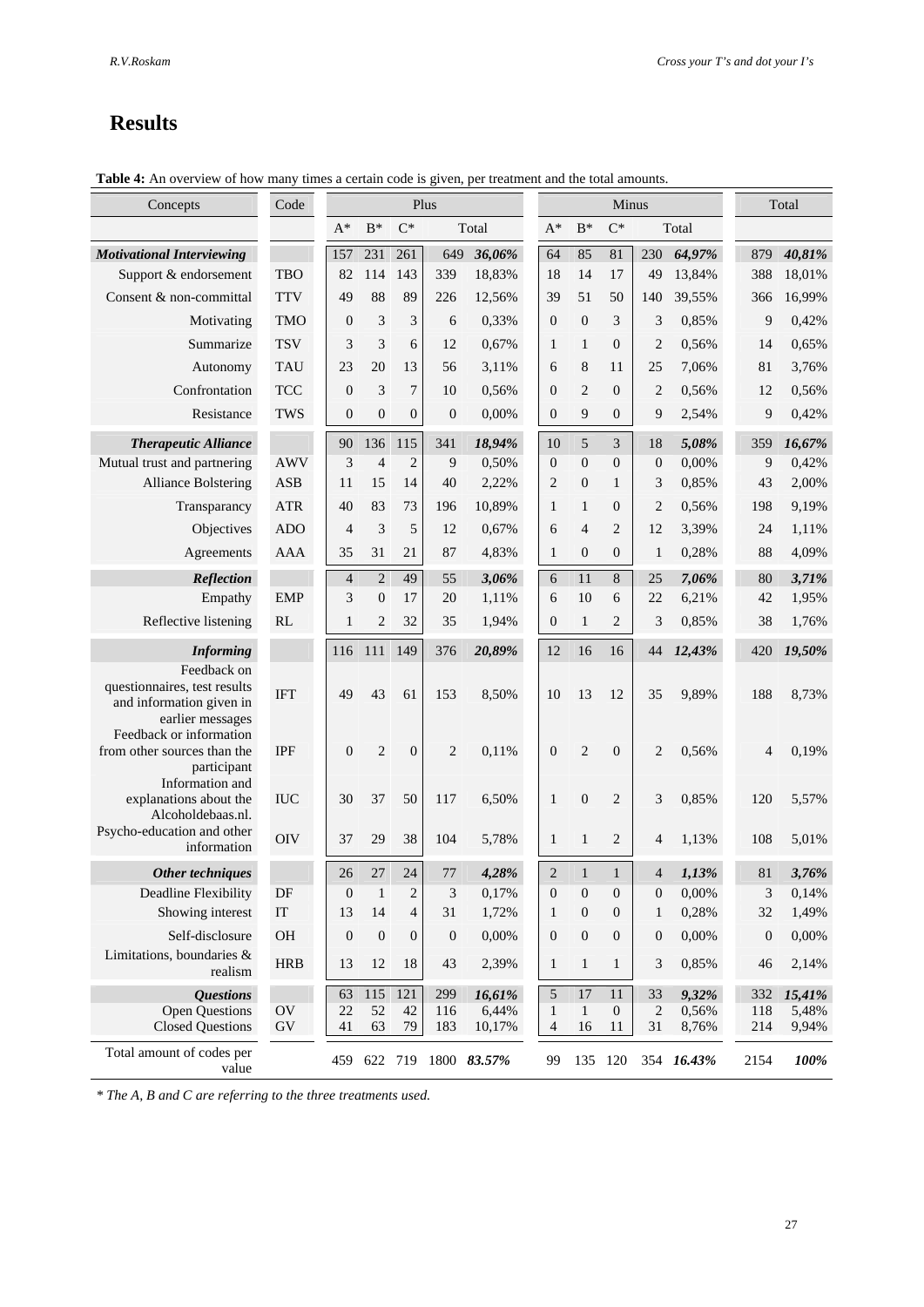## *Quantitative data*

After creating, changing and reworking the LAYD-ACS during the process, 24 categories were taken into account, 23 were recognized as applied in the treatments used. Some categories showed a small amount of codes (for example deadline flexibility) and others large numbers (support & endorsement). A total amount of 2154 codes was found in the three treatments. Table 4 gives an overview of all codes and how often either one of their values (plus or minus) is found. Note that 84% is graded as a plus, and 16% is graded as a minus. Minus indicates that there is room for improvement. Every category, starting from the top of table 4 to the bottom, will be explained. Every code has both a plus (well-performed counseling technique) and a minus (technique needs adjustment) value and will be subsequently described. The definitions given are those which are tailored to Alcoholdebaas.nl through the process. Note that there is no CBT category. This is a result of the differentiation made before that MI is a mindset which can be used by a therapist. The CBT elements were found specifically in several assignments. Since this research aims to explore therapist treatment fidelity, it is aimed at the discussion about the assignment (which is more MI), not the assignment itself (which is CBT).

The following is described: 1) the techniques of MI, 2) the therapeutic alliance, 3) the reflection techniques, 4) techniques about giving information, 5) other techniques and 6) about open and closed questions. The results section is closed by 7) a subjective assessment about the connection between the participant and the therapist.

## *Techniques of motivational interviewing*

*SUPPORT & ENDORSEMENT -* The first and most dominant technique found is the support and endorsement code. The plus value of the code is defined as '*To say positive things or give compliments. This code also comments on the strong aspects and diverse possibilities of the participant. Beneficial behavior is endorsed.*' Sometimes, sentences are standardized text. Although standardized text were be found in sometimes two or even three treatments, the sentence was counted as one, to focus on the sentences written or changes by the therapist himself. After removing the standardized content, from the initial 388, 235 distinct sentences were left. The concepts found within this code are not only positive comments *("You can be proud of that."* Treatment 1), but also acceptance *("It's okay when you pick up your treatment again at May 7."* Treatment 3) and best wishes *("I wish you all the best for now and in the*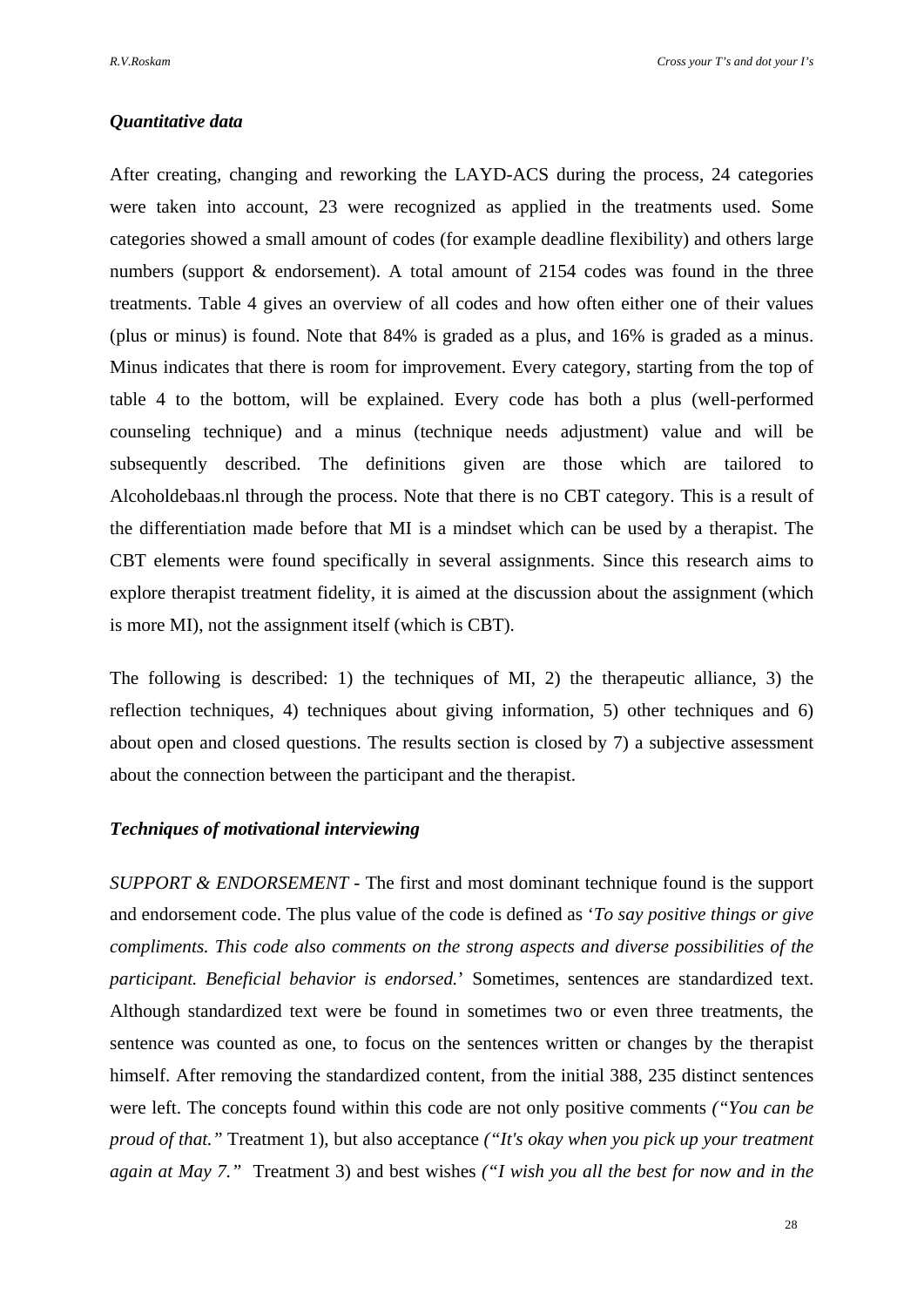*future."* Treatment 2). Comments are stimulating *("It's very brave and powerful that you are lowering your alcohol use in such a difficult period."* Treatment 3) and supporting *("I think you are doing this incredibly well!" Treatment 3).*

On the contrary, 49 sentences were given a minus value, from which 39 sentences were distinctive. This value is defined as *'Mention something, but not giving it a positive, complimenting value. In the most extreme cases a value judgment is made by the therapist.'* In this value assumptions are made *("It is not very tough and does not cost a lot of discipline"* Treatment 1,2 & 3). In addition, the therapist makes either big *("Of course you can do something about it yourself."* Treatment 1 & 2) or small value judgment in regard to the participant's action or views *("Because of the doubts on your targets."* Treatment 2). These sentences could all be questioned *("It is only logical there are benefits of drinking, because if there were only disadvantages we would not do it."* Treatment 1,2 & 3).

*CONSENT & NON-COMMITTAL* – Another dominant code, which accounts for 17% of all codes, is the consent  $\&$  non-committal code. Of the total amount of 226 plus codes 156 sentences were identified as different. This plus value is defined as *'To ask for permission to give advice and/or information the participant already knows. Consent means that the participant directly asks for information or advice and the therapist answers. Indirect forms of consent can happen when the therapist gives the offer to reject the information or advice. This code is not limited to information and advice alone, but also embodies codes which let the participant choose or give him freedom of choice.'* This category is all about freedom of choice for the participant. The way the participant can follow his own plans and values. For example, offers are given by the therapist because he finds them relevant, the participant does not have to take the offer, but is free to choose *("If you like a notification message, then you can use the option 'message notifications', which you can find on the login page. If you don't want this, we advise to note down the dates in your planning so you know when to log in again."* Treatment 1). Another example is that the therapist offers his help several times if the participant has any questions *("If you have any questions, feel free to ask them."* Treatment 1). Sometimes the therapist gives psycho-education unasked. Although it is unasked, this can be done in a non-committal way *("Possibly this text helps to look critical, but nuanced to yourself in that way."* Treatment 3).

The minus value of consent & non-committal incorporates almost 40% of all minus codes, which makes it by far, the most dominant minus code. Of the 140 sentences, 100 sentences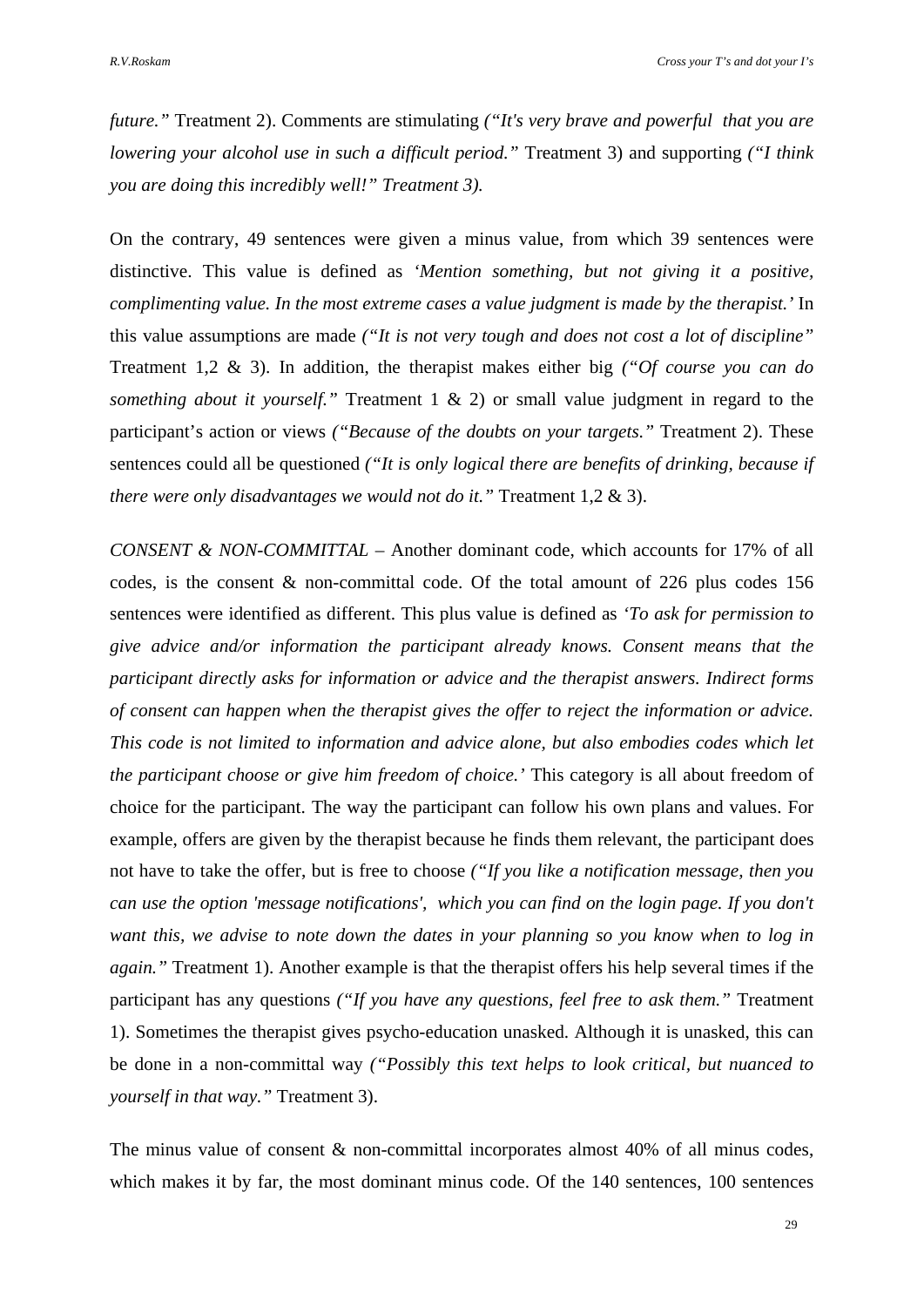were identified as distinct. This is defined as *'By giving suggestions, solutions or actions without consent of the participant. Words and sentences like 'you should', 'why don't you...', 'try', 'imagine that', 'what do you think of' and 'you can' are used a lot in this context. Not, like with autonomy, how the therapist would do it, but how the participant should do it, according to the therapist. Remark: the code is different when the interviewer gets permission first (direct or indirect) for giving advice.'* This code is characterized by a highly directive way of speaking *("In the meantime, keep registering"* Treatment 2). Although therapist intentions can be good, it is not about what the participant can do, but what he should do *("Naturally you need to take action in time, if for what reason, it is not going well with you."* Treatment 1) The participant does not have any room to do something else *("It is very important to eat meals regularly (3 times a day)"* Treatment 2), or to do something he himself wants to do.

MOTIVATING – Motivation is not a topic where a lot is said about. With six plus and three minus sentences, this code accounts for barely 0.4% of the total amount of codes. Motivation is defined as *'The therapist talks about the participants motivation. The therapist tries to create a state of ambivalence (a state of conflicting emotions about behavioral change). The consequence is that the participant is stimulated to think about his own motivation.'* When talking about motivation, therapists go into detail and ask for reasons why the alcohol use should be changed *("You wrote that your boss wants you to do this treatment. Do you want to do this treatment? Are you sufficiently motivated? What was the reason you dropped out last time?"* Treatment 2).

On the contrary, the minus code, which is defined as *'The therapist does not discuss the participants motivation. The motivation of the participant is not mentioned or not completely discussed. The therapist asks, for example, about motivation, but does not discuss it.'* does not go into detail (*"I understand from your message of yesterday, that you were in an interpersonal conflict about if you wanted to continue with this treatment. I hope this start of the internet treatment will convince you to do so.*" Treatment 3). The therapist only mentions the motivation and does not asks about it *("You mentioned that this is a motivation for you to decrease your alcohol use."* Treatment 3).

SUMMARIZE – 14 summaries were found, from which 12 were coded as a plus. The plus value is defined as *'A complete summary is given. The summary embodies sufficient details about content, agreements and other important elements in the consult. Sometimes, a summary can embody just a few sentences, but still functional.'* A summary captures and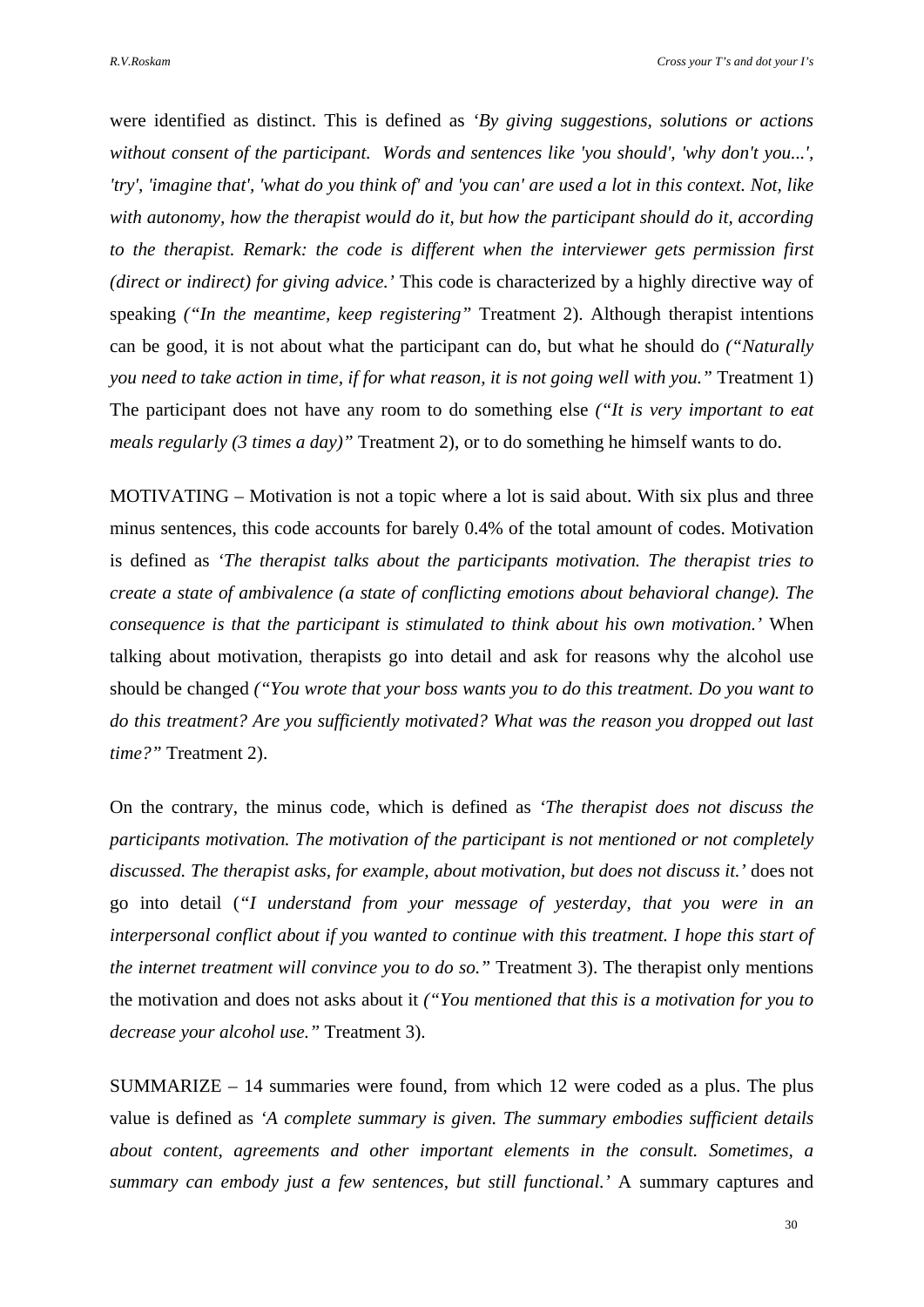recalls the most important topics which are discussed prior to the summary *("Your job ends and it is replaced by a lot of uncertainty about how to arrange welfare and finding other work. And on top of that, when you are still taking care of three children and the contact with your partner which results in stress regularly (next to the romantic moment you described in your moment description)."* Treatment 3).

The minus value is defined as *'When there is no summary, or a limited one (aims at only one topic), or an incomplete summary (misses important aspects).'* A summary is given shallow, without going in detail and recalling important data *("I can recall that we talked about this last year too."* Treatment 2).

AUTONOMY – With 81 sentences autonomy almost accounts for 4% of all codes. The plus value of autonomy is defined as *'The participant has freedom, choice, autonomy and the possibility to decide. Therapists can accept that there are participants who do not want to change. Therapist who strife for high participant autonomy invest in specific behavioral changes. They do not manipulate something in a certain direction, but look at the long term, to change participants in the future. The therapist shows understanding that change should come from the participant itself and that it should not be forced upon. Remark: The difference with consent and non-committal is that this code is all about the stimulating the participant to do it by himself.'* From the 56 plus codes, 35 distinct sentences were found. Autonomy is endorsed *("You of course make the choice by yourself if you are going to do the assignment and if you want to decrease or quit your alcohol use." Treatment 1,2 & 3)* and the therapist' stresses the 'you' towards the participant *("Therefore, you will make, with help of the assignment 'formulate objective', a concrete and realistic plan."* Treatment 1,2 & 3).

In contrary, the participant is not in the spotlight with the minus value. 19 codes were identified as distinct. This is defined as *'Therapists with a low autonomy have a difficulty to accept that participants possibly choose to avoid or slower the change, or maybe decide to change on an unusual way. Therapist' stress a feeling of urgency to change, by giving orders, commands or commitments. The language of the therapist is very committing. The therapists own opinion is given without stressing the autonomy of the participant. Remark: The difference with consent and non-committal is that this code is all about what the therapist should do, not the participant.'* This code is about what the therapist thinks (*"It think it would be good to face the bad side of your blunder."* Treatment 3) or would have done (*"I would try to take it step by step and lay the thought 'no future' next to you."* Treatment 3) or wants *("I*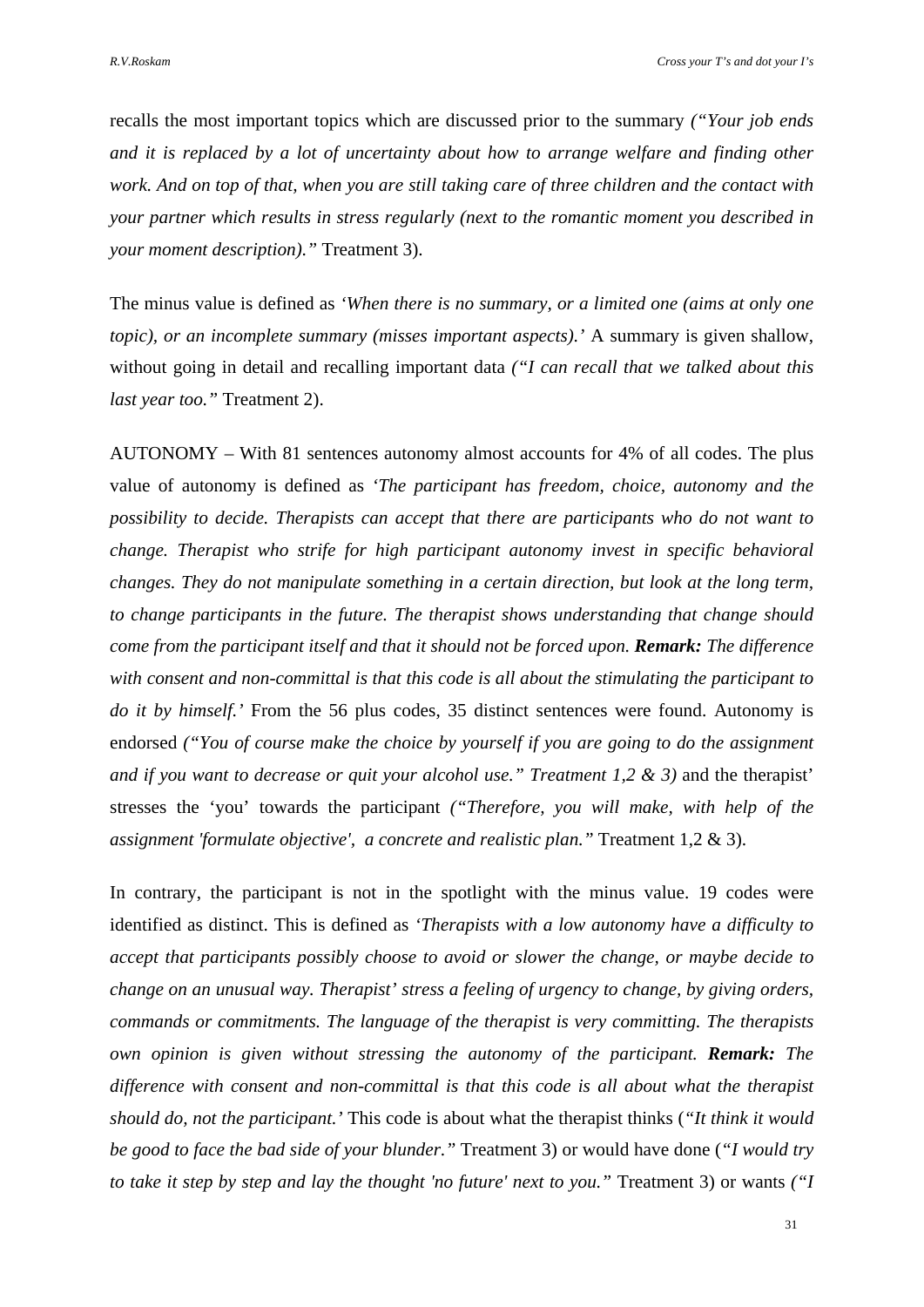*want to stop for a moment at this point. You cannot change a situation afterwards. So, your risk situations, you cannot do much about that. On the contrary, you can be alert on it: know what your difficulties are."* Treatment 1,2 & 3).

CONFRONTATION – With 12 sentences confrontation account for 0.55% of all codes. Confrontation is defined as *'The confrontation is functional and usable. The confrontation has the purpose to create insight about a certain area or certain discrepancies. No judgment is given. The aim is to enlighten the participant with new insights which are usable for the following treatment steps.'* In confronting sentences discrepancies are stressed, either constructive *("Now I think you can definitely be proud on the fact you are achieving your goals, and independent of how distressing your situation is, to take full care of your children and to keep a safe environment for them and yourself. But to accuse yourself of not being happy, that does not make you happier of course!"* Treatment 3) or more triggering *("I understood from you that it is very important for you to follow the complete treatment. There are really things which are depending on it. Your boss wants you to do this treatment and you do not have your driver's license back. Where is your priority?"* Treatment 2).

The minus value of confrontation is defined as '*The confrontation aims to hurt, correct, embarrass or blame the participant. Rejection or a negative judgment is central.*' In contrary of the plus value of confrontation insight is not the aim. Confrontation here is aimed to hurt or give a rejection *("It was a close call or I would have locked your file today."* Treatment 2).

RESISTANCE – Resistance encompasses 9 sentences which were al found in treatment 2 and were all valued as a minus. The positive value is defined as '*The therapist is open-minded in regard to the participant, does not give own opinions, does not use arguments why something is good or bad, does not judge and does not seek for resistance. For example, by floating with statements of the participant and through asking new question with the aim to make the uttered negativeness more constructive.'* but was not found in the three treatments.

On the contrary, the negative value of resistance is found more often. This is defined as *'The therapist interrupts and counters the participant, tells his own story and goes in depth. On moment of discussion or friction, the therapist does not make this known. The therapist seeks out for the fight/wrestling.'* While coding the second treatment both coders noticed an that the therapist became irritated during the process and thus, the code resistance was given. Instead of preventing or speaking about the confrontation and make it more constructive, the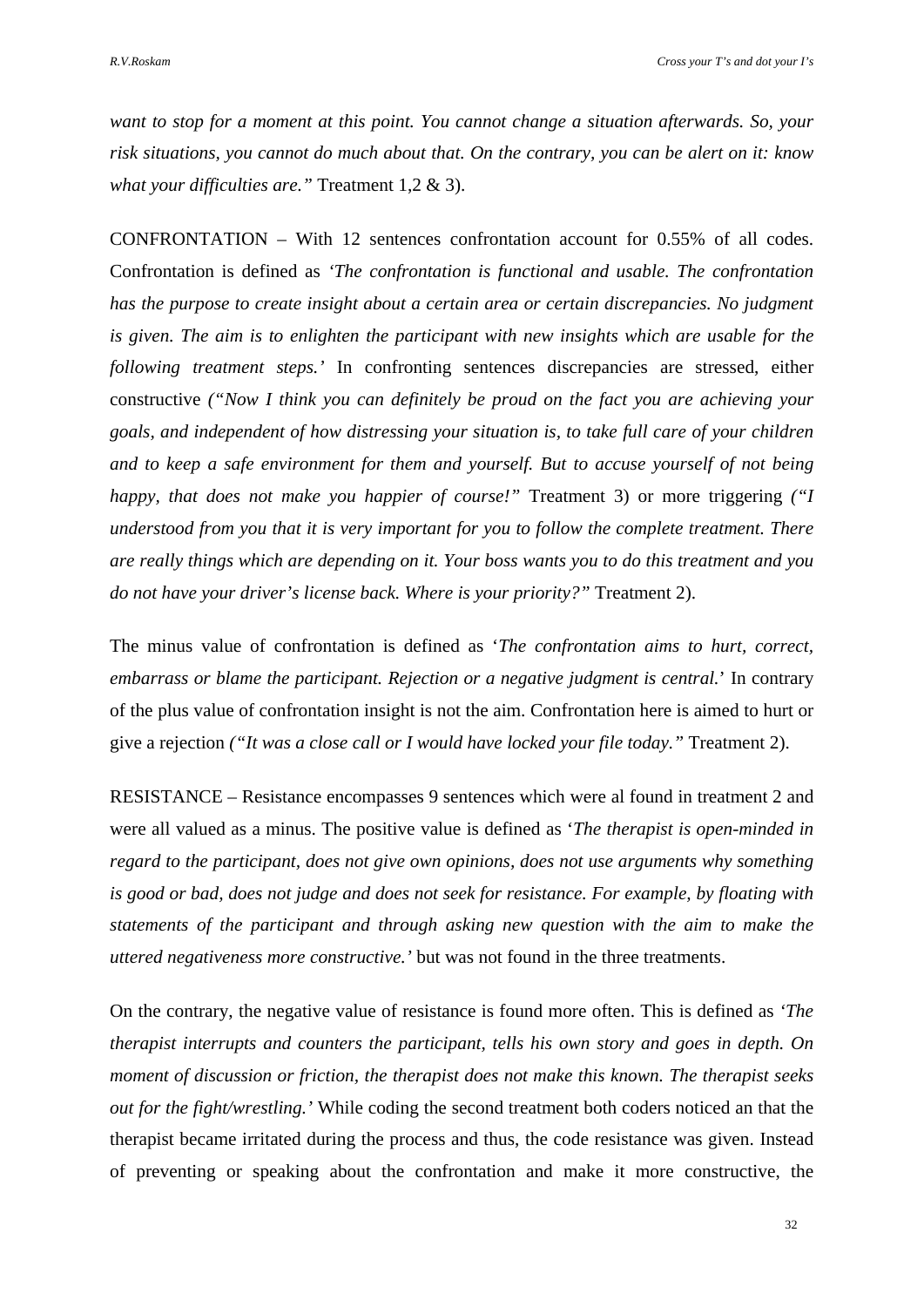therapist' seemed to be creating resistance by sending assignments again *("I had indeed once received the 'drinkwijzer' from you, but I have had send you this once again. Read the message 'What are your risk moments' from the 21st of February again. The aim of the 'drinkwijzer' assignment and getting insight into your alcohol use habits are extensively described there."* Treatment 2), or by more or less blaming the participant in such a way the therapist is showing resistance *("You do not fill in real thought and most of the times you keep the behavior part open."* Treatment 2).

# *Therapeutic Alliance*

MUTUAL TRUST & PARTNERING – Nine sentences were found which led to six individual sentences. These codes describe *'The pronunciation of mutual trust by both the participant and the therapist, having a safe feeling and pronounced trust. The therapist stresses the trust in the 'You' format.'* Trust can be described either as trust from the therapist (*"I have trust that it can bring you a lot*." Treatment 3) or a caring word from the therapist that the participant can trust himself ("*You have made a very good start and you can trust that you have the capacity to achieve your targets."* Treatment 2).

The minus value, defined as '*There is spoken about trust, but reasons for trust are left out. The therapist states his trust in the 'I' format.'* has not been found in the treatments used.

ALLIANCE BOLSTERING – From the 43 sentences found, 23 individual plus values and two individual minus values were found, accounting for 2% of all codes. The plus value is defined as *'Stressing the collaboration. The participant does not have to do it alone. The therapist pronounces that he is there to support.*' Support can be expressed by the therapist (*"I will do my best to support you the best I can."* Treatment 1), showing that the participant does not have to achieve his targets alone *("'The best steersman are ashore' as could be said, but I especially hope to support you with the slogan 'two know more than one'!"* Treatment 3). The bond or the collaboration itself can also be stressed *("I hope to walk together with you through this treatment successfully."* Treatment 3).

The minus value for alliance bolstering embodies two individual codes and is defined as *'Stressing that the participant has to do it alone. Support is not or minimally given. In contrary to the autonomy the participant here is more 'lost' and 'alone', than 'autonomous'.'* It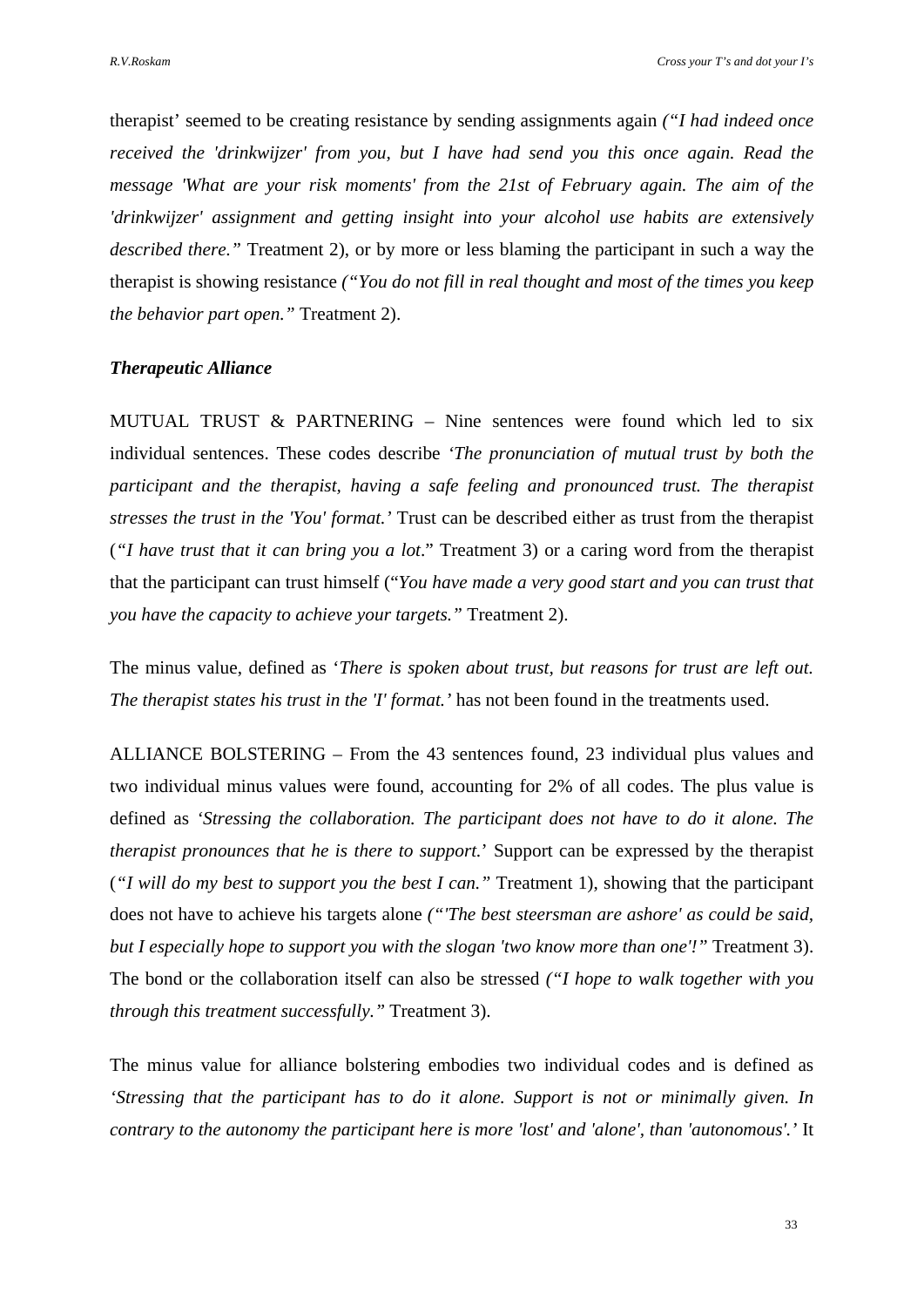is more about the therapist, than about the participant *("In our next contact I would like to get a broader view on the different situation where you crave for alcohol."* Treatment 1 & 3).

TRANSPARANCY – A total amount of 198 sentences, from which 196 were valued plus, is found for transparency. Transparency is defined as *'The therapist informs the participant when information about him is shared with others, when he, for example, consults his colleagues. Also, all other activities in regard to the participant are shared. Remark: another part of transparency is when the participants get informed about therapist sickness, vacation or when the therapist makes excuses.'* 128 individual codes were identified. Main topics within this code are information about a therapeutic team *("Naturally only employers of our internet treatment team have insight in our messages."* Treatment 1,2 & 3), about a therapist who became sick *("Due to sickness [XXXX] cannot send messages today. It is unsure how long this is going to take. Maybe he is recovered by Friday, otherwise it will be next week […]"* Treatment 1, 2 & 3) or went, or is planning to go, on vacation (*"Via this way, I would*  like to let you know that I will soon be absent due to my vacation. After next week I have a *holiday of three weeks. I will be absent from Monday the 1st of August until Friday the 19th of August. In this period you will not receive any messages or assignments."* Treatment 2). A fourth option is the therapist who makes excuses for not responding within the three days agreement *("First things thirst, I would like to apologize that you did not get a message from me last week. The reason was a day off and indeed- a few days of illness this week."* Treatment 3).

Only one distinct code is defined as a minus value: *'The therapist is vague in transparency. It is not clear if consults have taken place, what is spoken of, or if there have been other consults about the participant.'* The therapist is not completely transparent with regard to the follow-up questionnaire *("By means of effectiveness research of Alcoholdebaas.nl, I would like to send you the subjoined questionnaire and ask you to send it back to me. The data from these questionnaires are of great importance to us."* Treatment 1 & 2). It remains unknown how the participant benefits from filling in the questionnaire. In addition, nothing seems to be done with the questionnaire, which means filling it in is only a 'cost'. No reason is giving about why the participants should fill in the questionnaire. Thus, it lacks transparancy.

OBJECTIVES – Twelve individual sentences were found for the positive value of objectives *'The therapist reflects with the participant on the targets the participant formulated.*'. The therapist should give feedback on the objective, or at least say something about the strength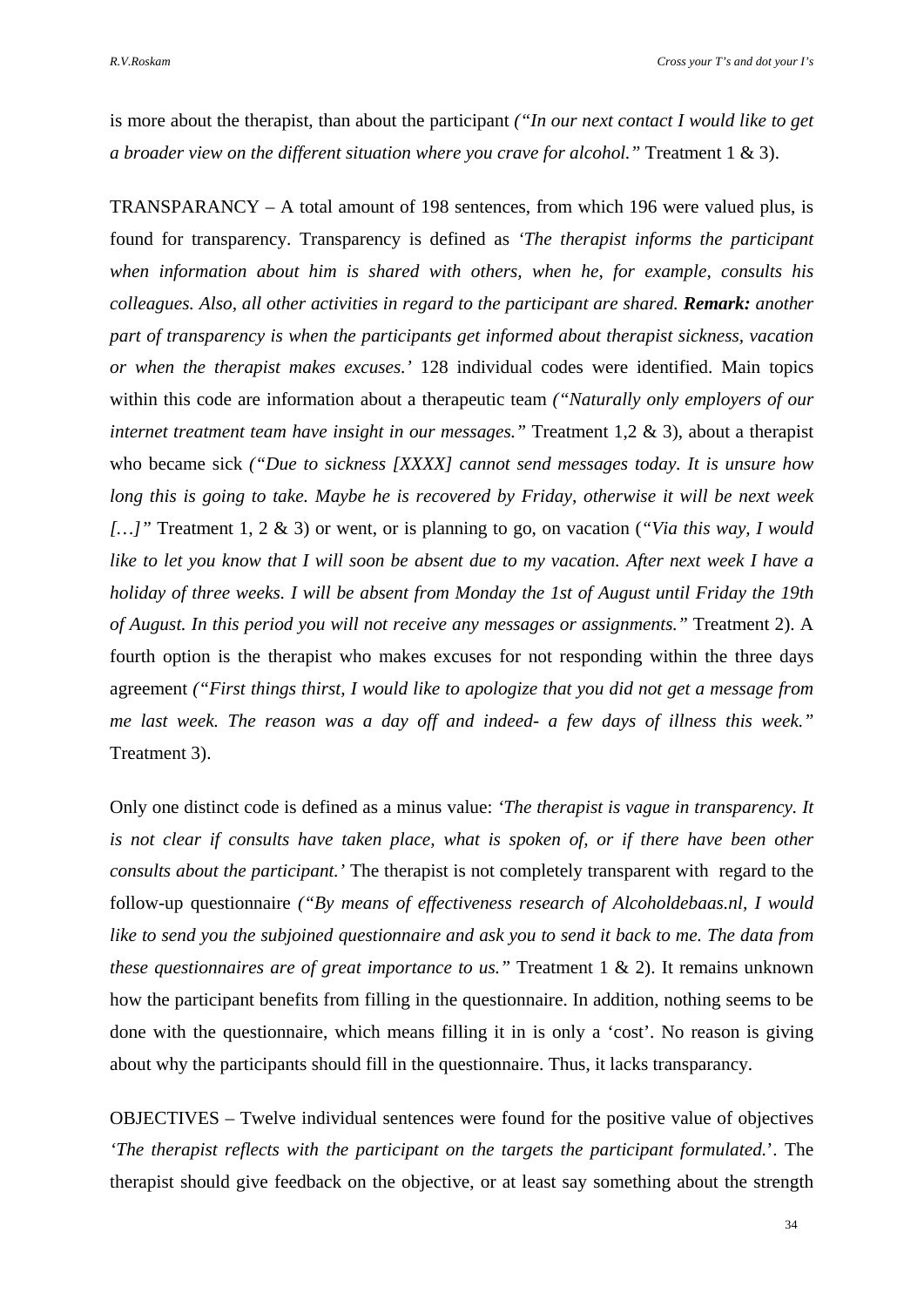and weaknesses of the formulated objective *("Your objective is very clear and tangible. That's good. By this way you make it very clear for yourself what you want to achieve. No vague plans, but a tangible, workable and measurable objective."* Treatment 1,2 & 3).

A minus code is given for 10 distinct sentences when *'The therapist targets which were mentioned before, but does not go into depth in it, does not discuss them, or is vague in discussion.'* The therapist remains shallow and does not go in depth in regard to the objective *("As an objective you formulated that you want to decrease your drinking. Good that you registered again, that you took the initiative to explore you alcohol use and maybe change it.'* Treatment 2).

AGREEMENTS – This code is about agreements and promises and encompasses 88 codes, which accounts for more than 4% of all codes. This code is defined as *'The therapist discusses and stresses agreement he wants to make with the participant. The therapist makes promises about upcoming advices and keeps his promises.'* The therapist can either make an agreement *("Usually I will send you a message on Wednesday were I go into your registration, possible moment descriptions and messages."* Treatment 1), or make promises *("You can expect a message from me again by next Monday. See you then!"* Treatment 2).

One sentence codes a negative agreement, which is defined as '*The therapist does not make any agreements and does not talk about agreements. When spoken about agreement they are irrelevant or inconsistent.'* The agreement is irrelevant, inconsistent, or simply not fulfilled *("Unfortunately I cannot respond, as agreed on, within the three days on you intake and intake questionnaire."* Treatment 1).

#### *Reflection*

EMPATHY – Empathy is defined as '*The degree in which the therapist understands, or tries to understand the perspective of the participant. In contrary to reflective listening, here it is especially about understanding, imagining and justifying of mentioned emotions*.' 42 codes were found, from which more than half (23) are from treatment 3. The therapist tries to understand the participant (*"I can imagine that it gives a lot of satisfaction to work at such a research project."* Treatment 1), tries to feel what the participant is feeling *("In addition, there is that horrible situation of grievous bodily harm of your sister."* Treatment 3) or to justify the emotions of the participant *("Conceivable that you neglect that once in a while and*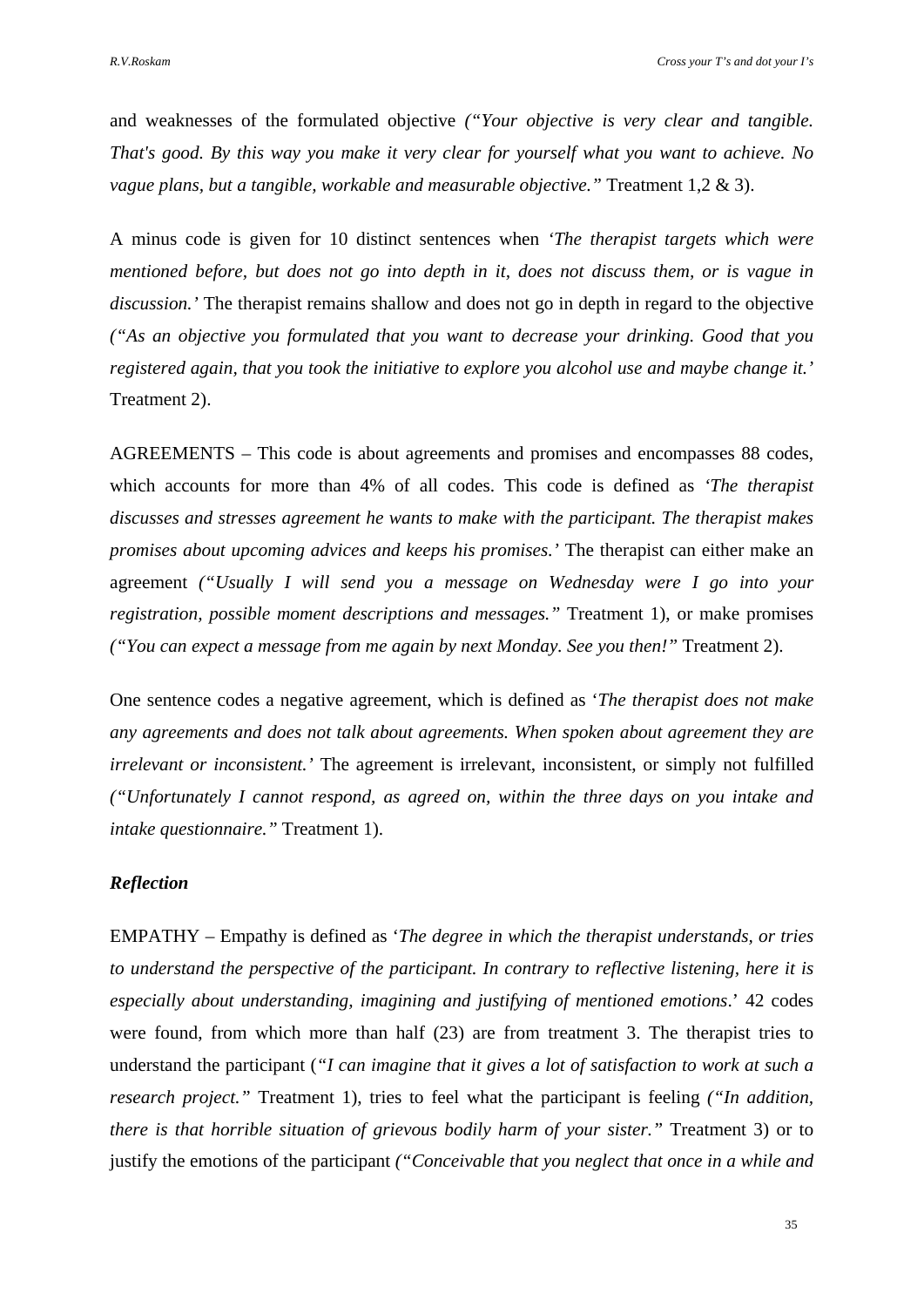*that you are not waiting for criticism. I can imagine that it feels like air being squeezed out."* Treatment 3).

The minus value of empathy encompasses 22 sentences and is defined as *'The therapist tries to understand the participant, but remains shallow or does not stick with it. The therapist, for example, does not mentions feelings of the participant, but does mention he understand him.*' An example is that the therapist goes in depth into a practical problem, but does not go in depth into how it feels for the participant ("*How unfortunate that your computer broke. In current time you are completely disabled. But, buying a computer is of course nice too. At least ....*" Treatment 1) or that the therapist generalizes an advice which he does not connect to the participant ("*They are used to buy or undertake something for themselves. You can decide to connect it to achieving your objective*." Treatment 1&2).

REFLECTIVE LISTENING – With 38 sentences this therapeutic behavior account for almost 4% of all codes. Al were distinct. Reflective listening is defined as '*A short comment in which feelings are noticed with the participant, described. Not only the story of the participant is mentioned, but especially, what the participant means with the story. In contrary to empathy, this code is more about subjective impression of the therapist.*' 32 codes were identified as a plus. Sometimes the therapist takes a more summarizing perspective, in such a way, that how he described it, is not actually said by the participant *("You are feeling good, are experiencing more self-confidence and you are satisfied with the achieved results. Well done!"* Treatment 2). Another way is more descriptive in sense what the therapist is noticing which aspects play an important role *("I notice that you do not feel like you are respected in all the efforts you take."* Treatment 3) or about something that seems to happen, according to the therapist ( *"When reading your messages it almost seems that you are blaming yourself that carrying on your decreased alcohol use did not work out."* Treatment 3).

The minus value is defined as *'The therapist does not mention the feelings of the participant or described his impression insufficient or is completely wrong with his assessment'* and embodies three codes. The therapist does not try to feel along with the participant *("I can grasp the fact that you do not have a craving moment and that you find the drinkwijzer strange. That can be."* Treatment 2) or assumptions with the intend to reflect on the participants feelings *("Naturally , this evokes several things. I do want to say that you are doing very well up to now, definitely, when you think about that you decreased your alcohol use, considering the distressing situations."* Treatment 3).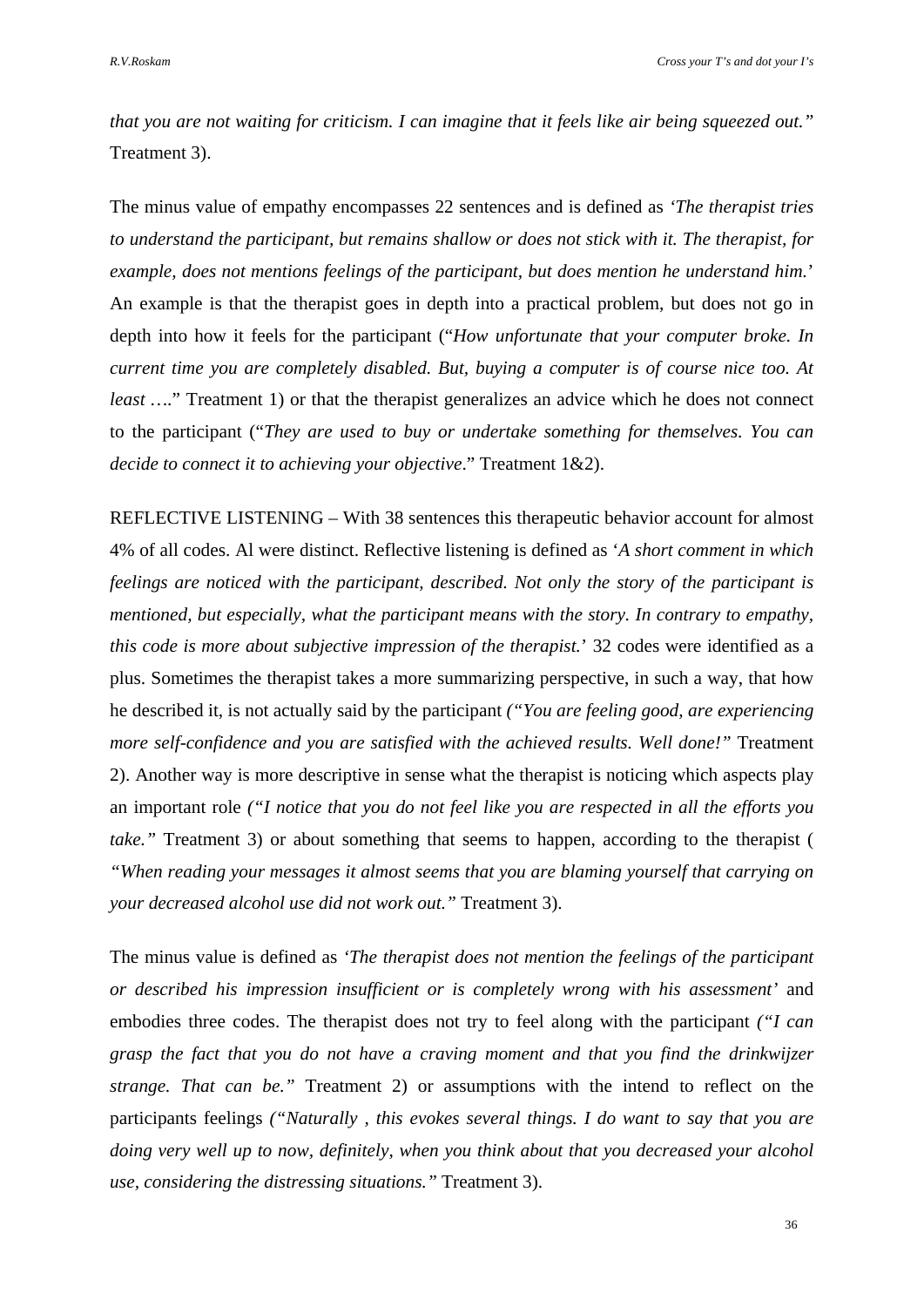# *Giving information*

FEEDBACK ON QUESTIONAIRRES, TESTRESULTS AND INFORMATION GIVEN IN EARLIER MESSAGES – 137 individual sentences were identified as *'Responses are given on the content of, for example, test results, questionnaires, assignments, the alcohol diary and or prior responses'*. Responses can be for example on prior responses *("Last time you mentioned that you have troubles with hormonal induced mood changings. I wondered if you talked about this with the general practitioner, for example, if some pharmaceuticals could lighten this."* Treatment 3), on test results *("You described which thoughts you experience right before you get craving and/or you are drinking. You wrote some clever thought there: [thoughts]"* Treatment 1 & 2) and on the alcohol diary *("You have drank about 20 standard units of alcohol per week. You recently brought that back to two units a day (14 per week) since your registration."* Treatment 3).

The minus value, which embodies 29 individual codes, is defined as *'Results of test, questionnaires, assignment and/or the alcohol diary are mentioned, but not elaborate in depth. There is no explanation on the results, in order that the participant does not understand or grasps the results to full extend.'.* The therapist responds very shallow *("I have read that you work."* Treatment 1) and does not go into depth *("Thank you for your registration. I have looked at your intake and you are a suitable candidate to start with the web-based treatment Alcoholdebaas.nl"* Treatment 1, 2 & 3).

#### FEEDBACK OR INFORMATION FROM OTHER SOURCES THAN THE PARTICIPANT

– *'Giving feedback which the therapist received through another source than the participant. The therapist refers to the source, for example, information which is retrieved through the general practitioner, or a reference via the system, for example, the electronic client file.'* This code encompasses two plus and two minus values. An example is about a participant who participated earlier once *("Last time you came until step 2."* Treatment 2). Although the source was not mentioned in this treatment before, as in the minus value the context noted that the source is known. The minus value is defined as '*Giving feedback which the therapist got through another source than the participant. The therapist does not refer to the source, for example, USER*.'. In this specific case the participant got the same therapist as the first time, and thus, the source of the information is known, but still, it is not mentioned.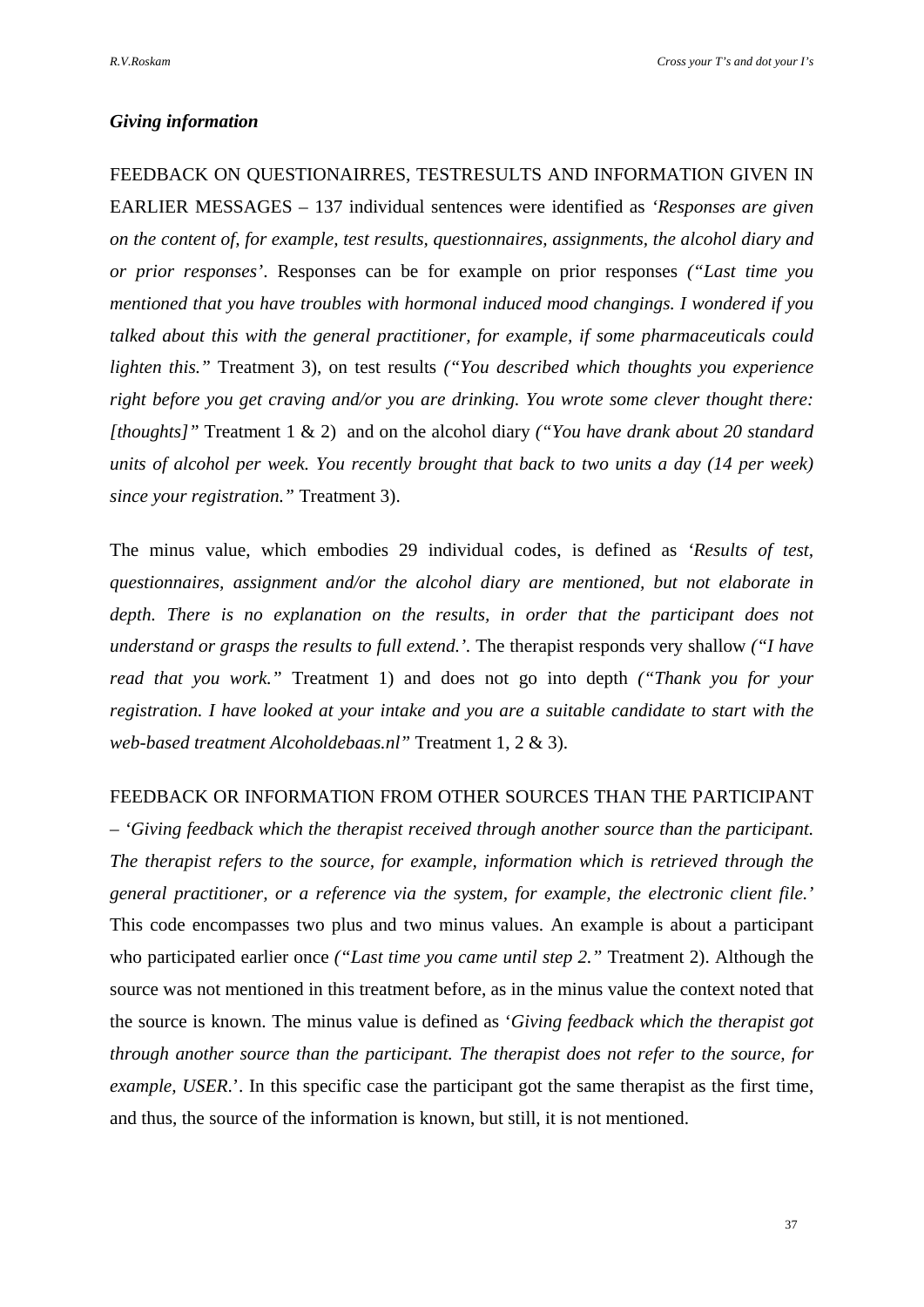INFORMATION AND EXPLANATIONS ABOUT ALCOHOLDEBAAS.NL – 70 individual sentences were identified for '*Clear explanations of assignments, questionnaires, treatment steps and system aspects which belong to alcoholdoldebaas.nl.'* This can be a reference to a website *("You can look on the website with [heading], if you would like more information about the choice you have made."* Treatment 1), it can be a clear explanation about how a certain part of the treatment works *("In that case it is the goal that you are registering your alcohol use daily in a work-book and put the registration in the system, when you have the chance. Next to that, you can make the assignments in a work book to, so you can copy it to the system when you have time. Via this way, you will not run behind too much and you do not have to do everything at once when you are home again."* Treatment 2).

The minus value is defined as *'Explaining the assignments, questionnaires or the system insufficients or incomprehensibles.'* and embodies three distinctive codes. The context is importance here, since the sentence needs to connect with prior and following information ("*You can find the assignment for this 'the Drinkwijzer' below, were you can check situations where you are craving for a drink."* Treatment 3). Note that this sentence is primarily good, but the context states it did not belong there at that moment, and thus, it is regarded as a minus value.

PSYCHO-EDUCATION AND OTHER INFORMATION – 108 pieces of information were coded as psycho-education or other information. This code is defined as *'Information like psycho-education which connects with the participant. Examples are the degree of alcohol use, the loneliness and other relevant and interesting topics.'* 74 distinct sentences are identified. The core of this code is that the therapist provides information *("The risk exists (like I wrote before) that if alcohol drops out as a tool to relax, that it would be tempting to use more from a sedating pharmaceutical like Alprazolam."* Treatment 1,2 & 3).

Four codes were identified as a minus value for psycho-education and other information, this is defined as *'Information about psycho-education which does not fit the participant with regard to the content.'* The minus value is especially aimed at non-connecting information. This is because most psycho-education is standardized. Although the content of the psychoeducation is very good, the question of the researcher remains if the participant has a need for certain topics. This remains a subjective perspective of the researcher, because it is unclear in the treatment if the participant really has a need for certain topics or not *("A very practical help with stopping your thoughts about drinking, when you want to do something else is the*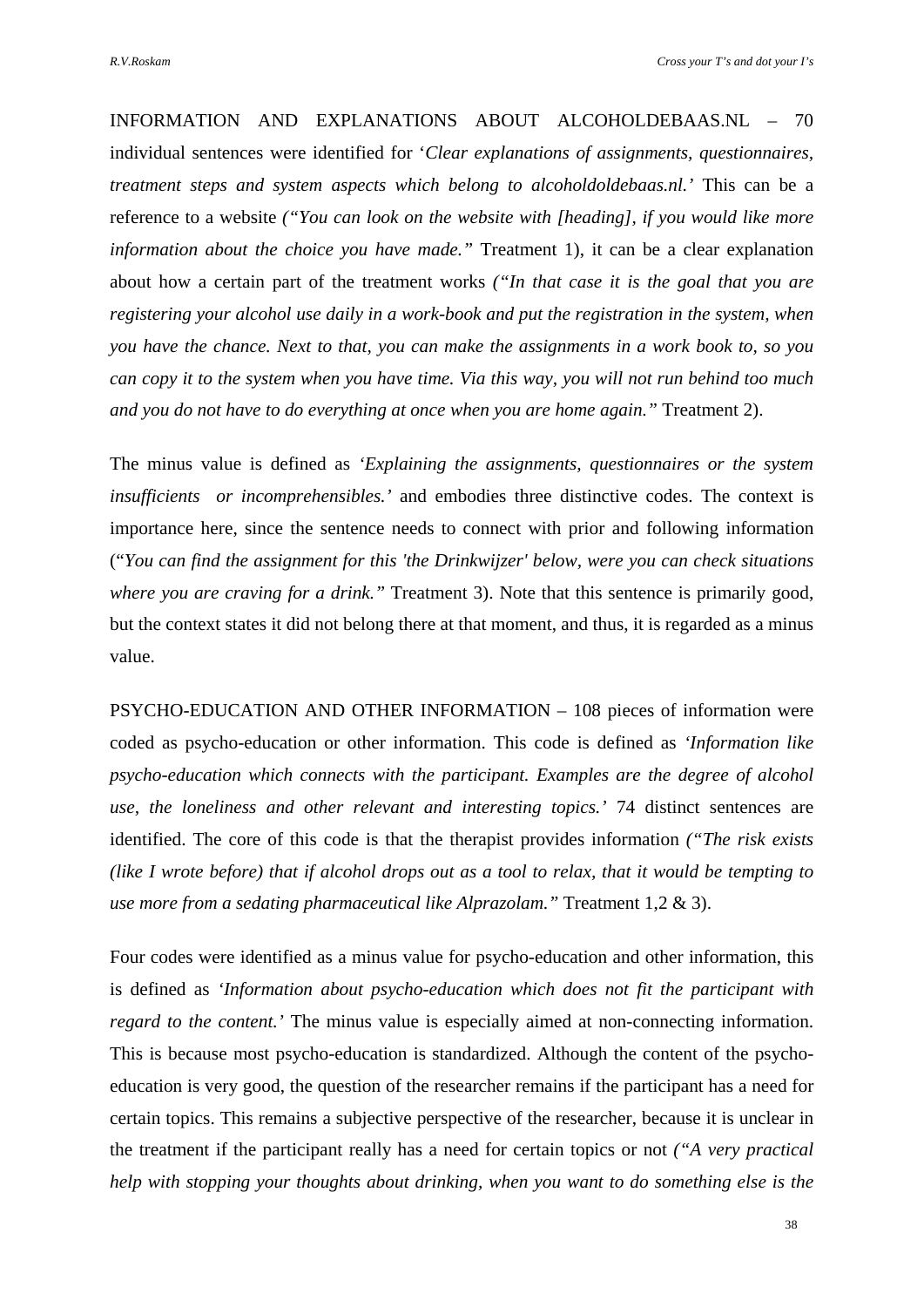*thought stop. The thought stop is easy to use and effective. It works as an emergency brake. […]"* Treatment 1, 2 & 3). Another minus is that the therapist entered information, possibly by mistake, he only should read in the system, and should use to formulate sentences for it's one *("Do ONLY send the following text to RCT clients."* Treatment 3).

#### *Other techniques*

DEADLINE FLEXIBILITY – Three sentences were identified as *'Therapist behavior which is lenient in regard to deadlines of assignment/giving extra time to work on a specific module.'* Deadline flexibility is all about flexibility with deadlines and gives the participant freedom of choice with regard to deadlines (*"Just take all the time you need for the assignment 'different thinking'"* Treatment 3).

The minus value for deadline flexibility is about inflexibility and is defined as *'The therapist retains the deadline and settles the score with the participant when this deadline is not achieved. The therapist accuses the participant.'* No sentences were coded as such.

SHOWING INTEREST – 32 codes were identified as *'Written text which is not specifically aimed at the treatment, but has the objective to show an interest in the life of the participant. The interest is not related to the treatment per se, but is functional within the contact.'* The therapist can show interest in several kinds of topics. For example, a therapist can ask about the participants weekend *("Did you have a nice weekend?"* Treatment 2), or about practical problems which are encountered *("Is your computer virus free again?"* Treatment 3), or about the participants work. *("How is it going with your work? Does the research progress a little? And do you have any nice vacation or a trip in prospect? Or does everything needs to fall back for science?"* Treatment 1).

One code is identified as a minus value, which is defined as *'To dwell on the interest on other topics, with the consequence that the focus of the treatment is lost.'* The therapist takes the center stage with regard non-related topics ("*Yes, I had a great vacation, thank you. I have been to Croatie and Bosnia-Herzegovina. The weather was beautiful and I saw a lot and a lot of things. It is delicious that it is such a good after summer weather here."* Treatment 1).

SELF-DISCLOSURE – Neither a plus nor a minus value has been found within the three treatments used. The positive value of self-disclosure is defined as '*Therapist behavior which describes circumstances in the life of the therapist which are similar to conditions in the life*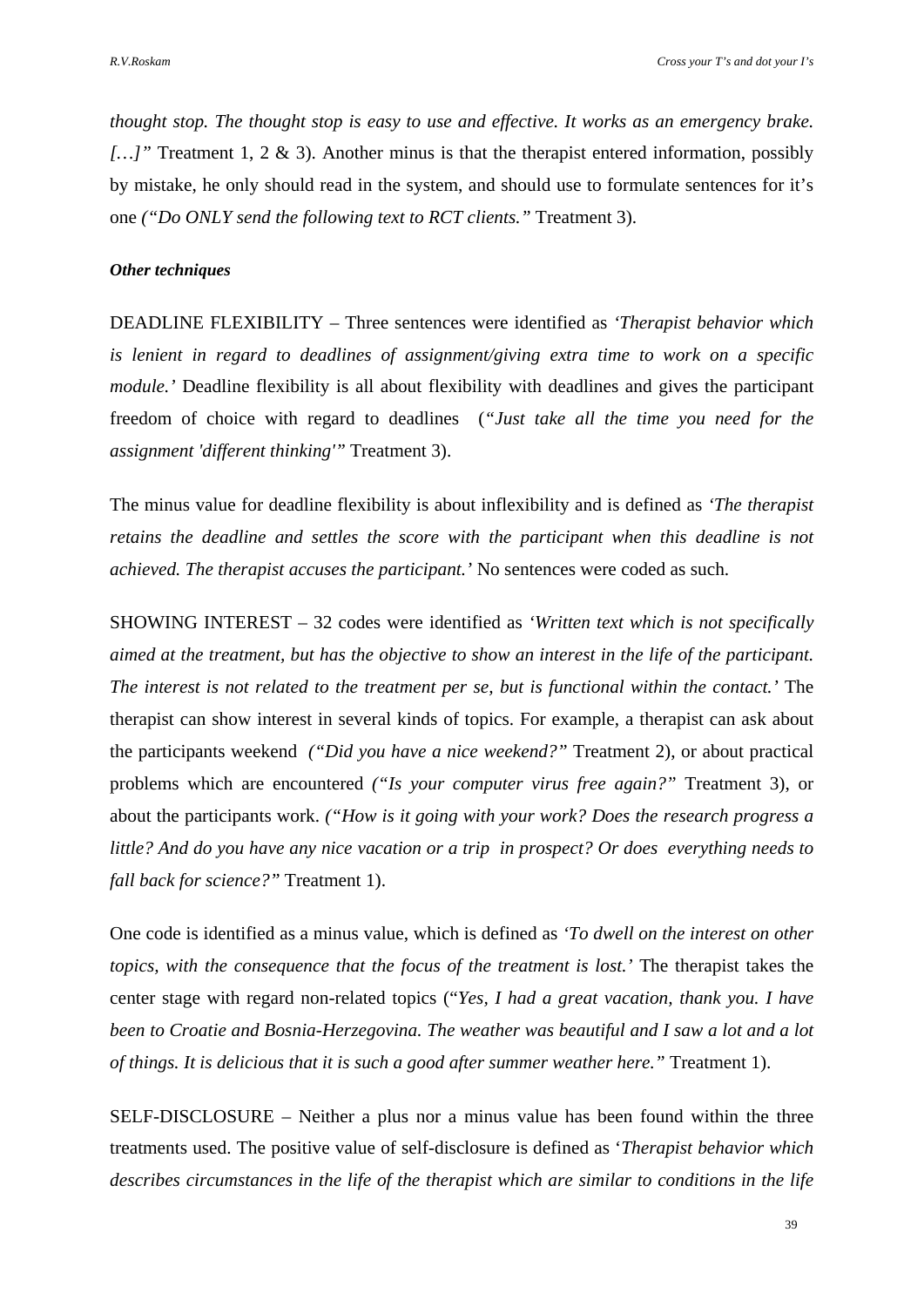*of the participant.'* The minus value is defined as '*To dwell on situations in the life of the therapist, with the consequence that the life of the therapist becomes central. This in expense of the participants' situation.*'. It should be noted that this code is kept in the LAYD-ACS, because the expert recognized the definition as a possible therapeutic skill.

LIMITATIONS, BOUNDARIES & REALISM – From the 43 sentences identified, 28 distinctive sentences were identified as a plus value. The plus value is defined as '*Indicating limits which should not be overridden. Highlighting the participant that his frontier is not clear or that a certain treatment step is not feasible or realistic. That what the participant want, should be doable with regard to the circumstances and the time. This code also embodies the assessment of unreal thoughts.'* Discrepancies can be given more informative *("A drinking habit is a learned habit. Although it will take quite some time and energy, you can unlearn it."* Treatment 3), making aspects more realistic ("*You can't predict all risk, but you don't have to.*" Treatment 1, 2 & 3) or more stressing on the active role of the participant *("Change will not occur spontaneously, you need to do it actively."* Treatment 1, 2 & 3).

The minus value encompasses one example which takes the edge of prior statements. This value is defined as *'Limits are not reported nor discussed. The therapist does handle limits , situations or behavior insufficiently in terms of feasibility and realism. The therapist takes the edge of (prior) statements and/or realistic utterances.'* Although prior information can be very positive, the whole statement can be invalidated by one quote (*"Naturally, this is just an example."* Treatment 1, 2 & 3).

# *Questions*

OPEN QUESTIONS – Open questions are defined as *'An open question is coded as the therapist ask a question which has a broad range of possible answers. The questions should lead to information, should possibly invite to utter the participants perspective or encourages self-exploration. The open question gives a possibility for better insight. However, it should be functional and should set onset for treatment continuation. It calls to an in depth meaning of the participant.'* From the total amount of 108 codes 73 distinct codes were found. Open questions are typically started with 'how' *("How much did you drink before?"* Treatment 1), with 'where' *("Where lies your priority?"* Treatment 2) and with 'which' *("Which thoughts did you have at that point?"* Treatment 3). The open questions should typically encompass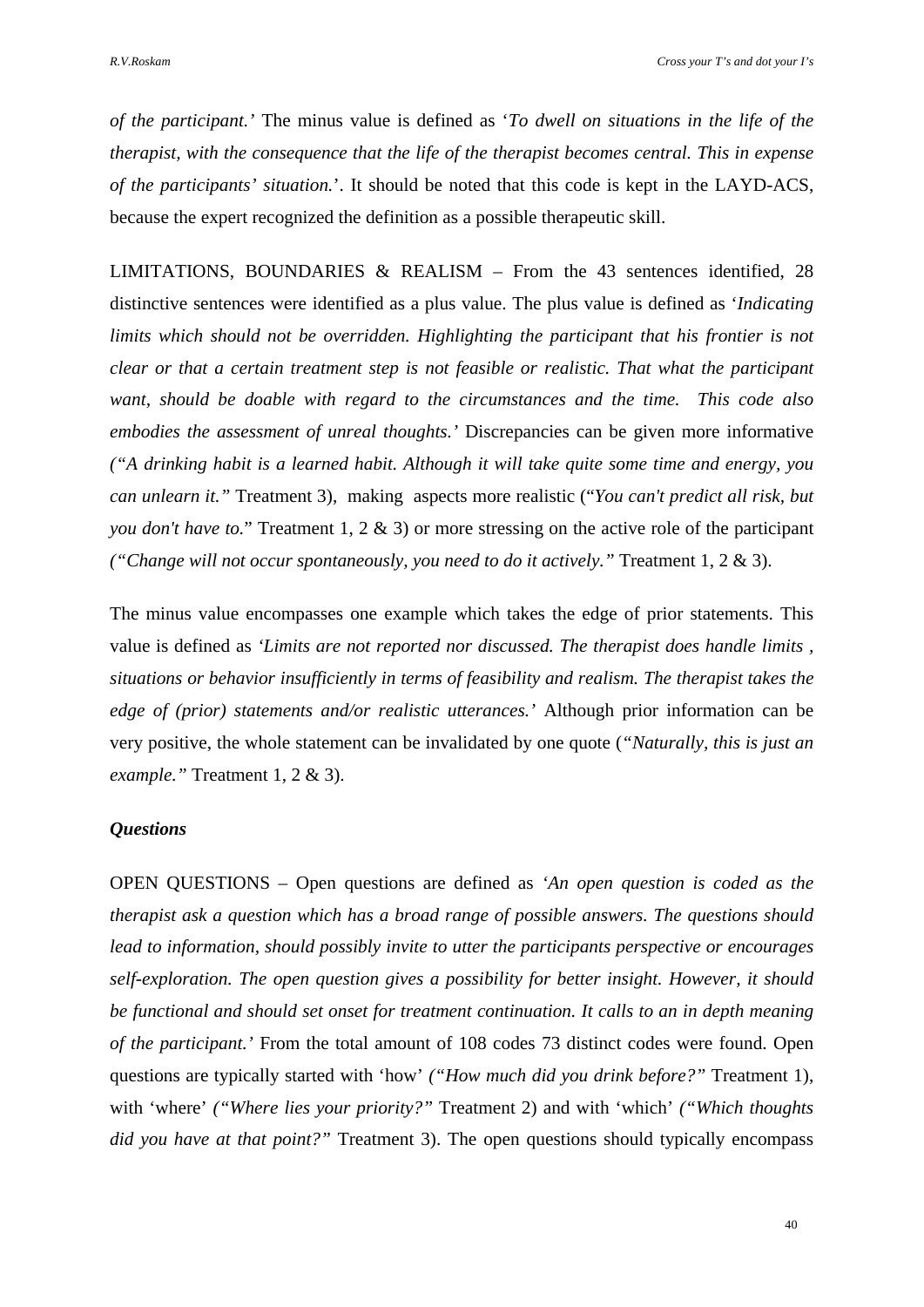open-endings *("To what extent does your alcohol use exerts any influence on your contact, and the care for your children?"* Treatment 3).

The minus value is defined as *'An open question which is correct, or not entirely correct, but which is not functional. It does not fit the context or does not have an added value. The open question goes into irrelevant topics or the question does not connect with the story of the participant.'* The minus value encompasses questions which do not fit the context. These questions are typically good, but are asked at the wrong time, the wrong moment or do not have an added value. Only two sentences were coded as a minus value, showing assumptions *("Does everything go to plan or do you encounter a lot of obstacles?"* Treatment 1)

CLOSED QUESTIONS – A total amount of 214 closed questions are found, which account for almost 10% of all codes. 155 individual plus and 24 distinct minus values were identified. The closed question is defined as '*This code is used when the therapist asks a question which can only be answered with 'yes' or 'no', or when there are limited answer possibilities (for example, year or hard data.) The questions need to be functional and should set onset for treatment continuation. In addition, this question can be functional in combination with a prior or following open or closed question.*' Only a short amount of answers can be given, like for example yes or no *("Are you anxious often?"* Treatment 2), formulated with 'can you' *("Can you write something about that?"* Treatment 3) or within a limited frame of answer possibilities *("With which reasons did you convinced yourself at that moment."* Treatment 1 & 3).

The minus value is defined as '*This code is used when the therapist asks a question which can only be answered with 'yes' or 'no', or when there are limited answer possibilities (for example, year or hard data.) However, the closed question is not functional, does not fit the context or does not have an added value. It feels like a checklist.'* This code is heavily context dependent and therefore more subjective to the researcher *("Do you have any interests or hobbies?"* Treatment 1, 2 & 3).

# *Connection*

A subjective measurement is performed to indicate if messages between the therapist and the participant connect with each other. The main criteria here are if the therapist goes into important details mentioned by the participant in prior messages. Important details can be for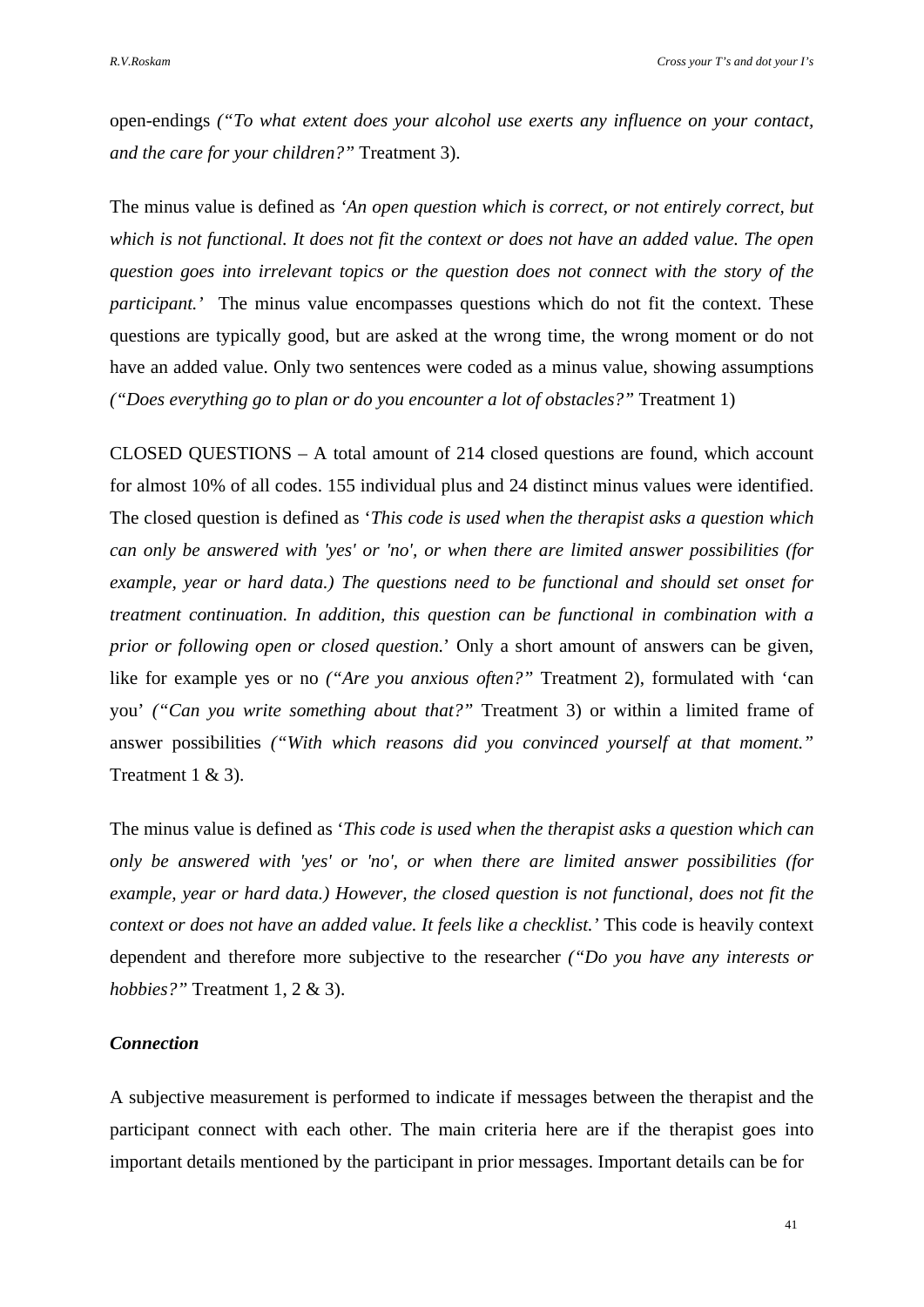|                    |           |         | $\mathbf{r}$ |          |
|--------------------|-----------|---------|--------------|----------|
|                    | No. of    |         |              |          |
|                    | therapist |         |              |          |
|                    | messages  | Strong* | Moderate**   | Weak***  |
| <b>Treatment A</b> | 31        | 28      | $\theta$     | 3        |
| <b>Treatment B</b> | 58        | 55      | 2            |          |
| <b>Treatment C</b> | 59        | 58      |              | $\theta$ |

**Table 5:** Data about the connection between the participant and the therapist

\* The therapist connects with the participant and responds on prior information accurately.

\*\* The therapist does respond on prior information a little, but also addresses completely different information.

\*\*\* The therapist talks about something completely different with regard to prior information.

example the death of a family member, problems at work or a consult with a psychiatrist. Table 5 shows that most of the messages are coded with a 1.

One example of a medium connection is found in treatment 2. The participant is telling about his work abroad and his alcohol use. The therapist starts to discuss how the participant sees the future, which fitted according to both researchers. Suddenly the therapist starts about relationships and partners. Up until this point in the treatment this was no issue at all. The participant even mentioned that he did not want any relationships. Both researchers agreed that this message did not quit fit, because the participant was discussing completely different topics.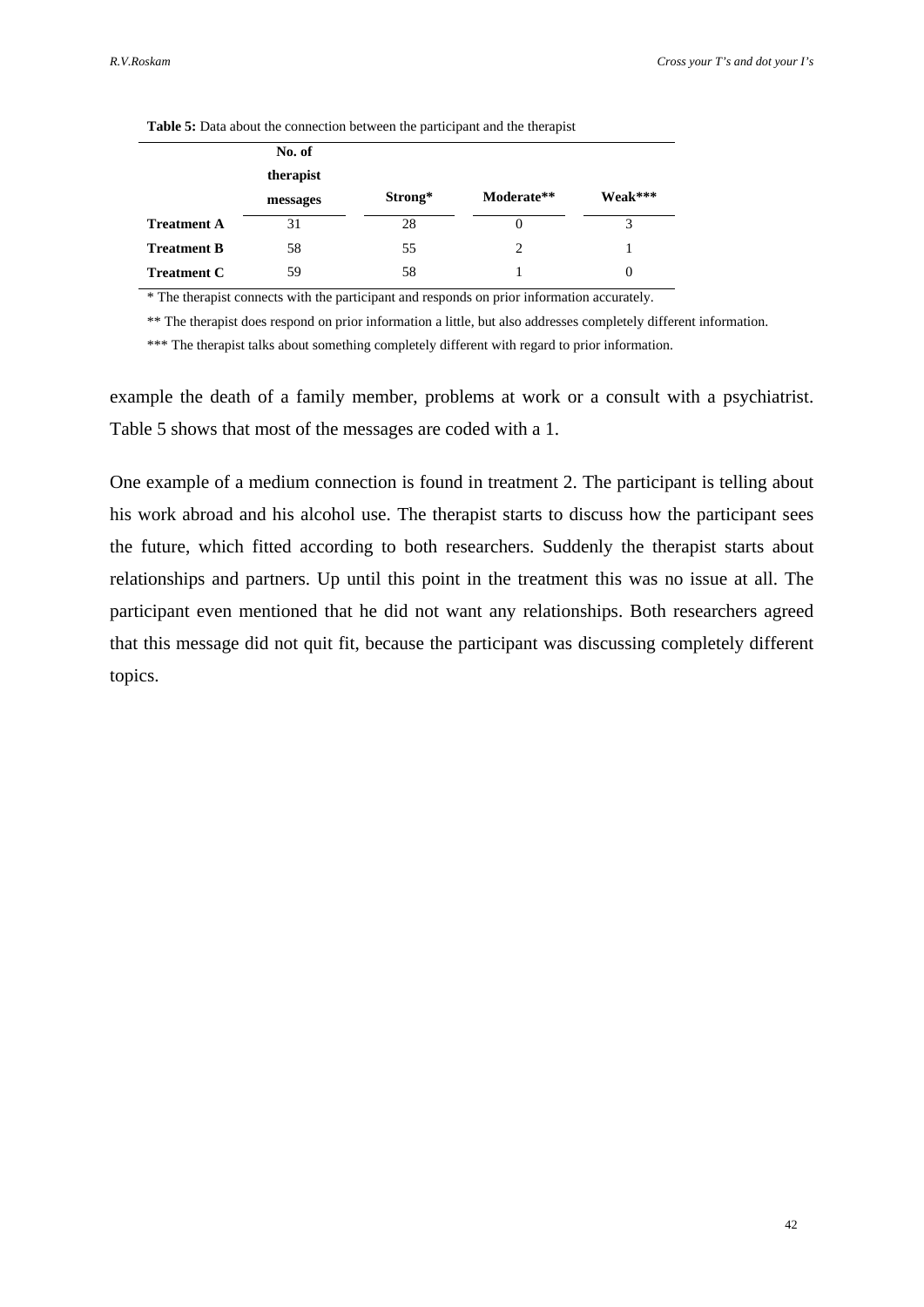# **Discussion**

The aim of this research is to lay an extensive fundament for creating the a pilot version of the therapist treatment fidelity rating scale: the LAYD-ACS (Look at you drinking – Adherence & Competence Scale). The main research question was: 'How can therapist treatment adherence and competence be assessed in the web-based treatment Alcoholdebaas.nl?' Literature was explored for relevant theories and these theories were applied to de online message. The research questions will be answered subsequently. Note that the second paragraph goes in depth in the most notable categories found. Furthermore, research limitations, suggestions for further research, suggestions about improvements for clinical practice and a conclusion is described

### *Therapist treatment fidelity*

From the 23 counseling techniques that were coded in three full treatments, a total of 2154 codes were assigned to the corpus. A total of 2154 (mean = 718 codes per treatment) counseling techniques were found. When comparing to the research of Paxling et al. (2012), who found 1595 codes in 44 treatments (mean = 36.7 codes per treatment), this research found, when comparing means, almost 20 times as much codes per treatment. This research found 23 different categories, were Paxling et al. (2012) found eighth, which is almost three times as much categories. This could be explained either by a higher level of precision or a longer treatment length. The iCBT module of Paxling et al. (2012) had eight modules, were Alcoholdebaas.nl has twelve. Paxling et al. (2012) do not state how long their treatment is, but this research already stated that all of the used treatments were all longer than the intended three months. Were the normal length is approximately twelve weeks, the mean treatment duration of the treatments used is 50.6 weeks, which is 4,3 times longer than the intended 12 weeks. It is highly possible that this longer treatment duration resulted in a higher number of messages which in itself resulted in a higher number of codes. With the differences between Paxling et al. (2012) and this research in mind this research is regarded as more detailed.

About 86% of the counseling techniques could be qualified as well performed whereas only 14% was qualified as techniques were adjustments is needed. These results imply that the therapist treatment adherence and competence is very good in the three treatments assessed. Therapist fidelity has been measured before, but, to the authors best knowledge, this has not yet been measured in a web-based treatment. Resko et al. (2012) used the Global Rating of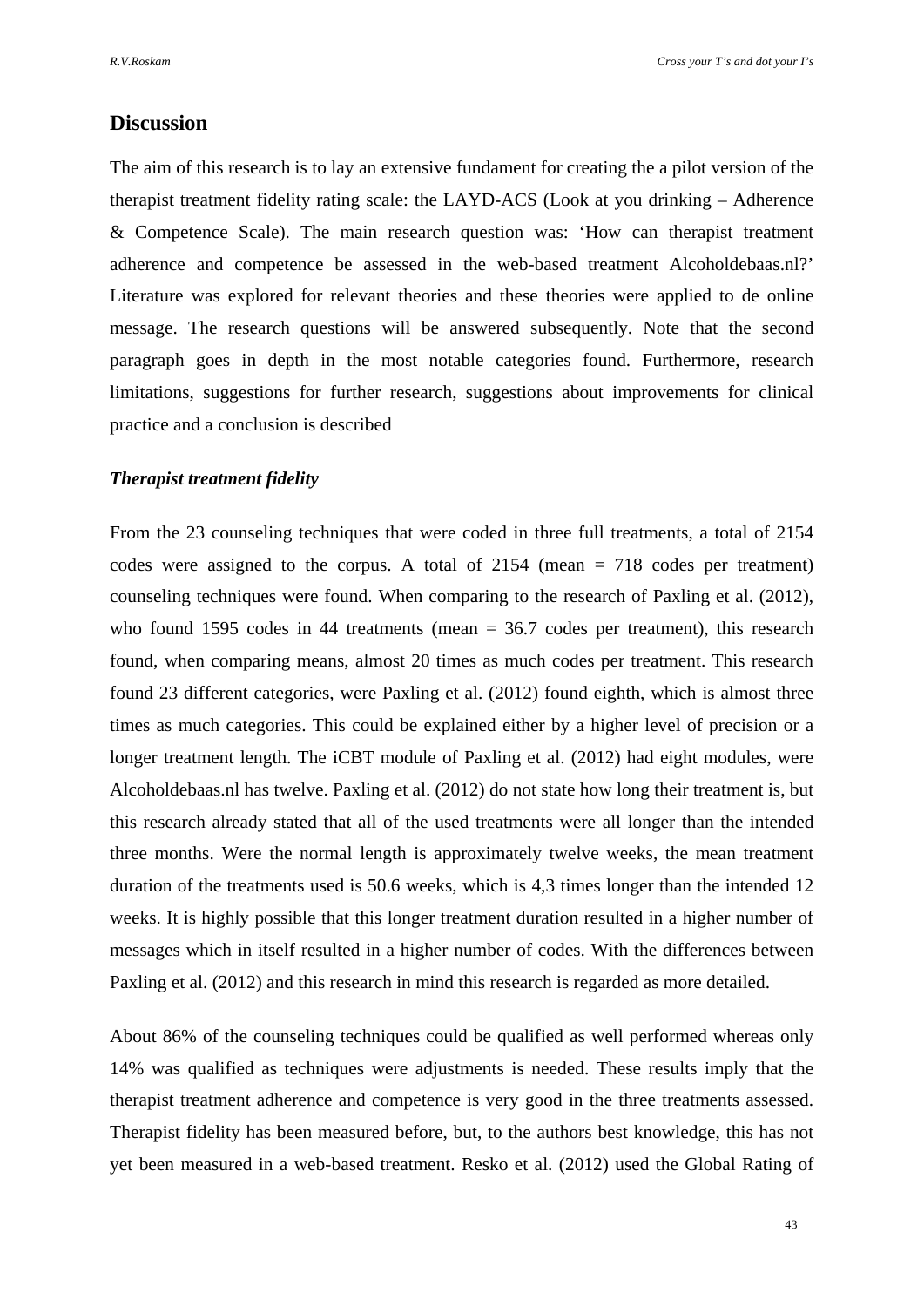Motivational Interviewing Therapist scale (GROMIT; Moyer, 2004) to assess therapist adherence and -competence to the treatment protocols. Although the GROMIT is not as extensive as the LAYD-ACS, it is validated and thus usable for face-to-face treatment to assess therapist competencies. The higher the score on the GROMIT the higher the scores on therapist adherence and competence in a web-based treatment. This research is in line with Madson & Campbell (2006) who state that for an intervention to work, it should be brought with fidelity and skill. In these researches a rating scale is used in face to face treatments with their respective results. The results of this research are not comparable, since the focus is on online, not on face to face treatments.

The results indicate that, in case of the three treatment of Alcoholdebaas.nl, the therapist do bring the treatment with a certain amount of fidelity and skill. As for third aspect of therapist treatment fidelity, the treatment differentiation, a few differences were encountered. Treatment differention was the degree to which comparative treatment approaches differ from each other in practice (Hogue & Dauber, 2013). Since no comparable researches are available no comparison could be made. Only a within-treatment comparison could be taken as a focal point.

Therefore, it is interesting to see that, independent of treatment length and number of messages, the number of counseling techniques which should is adjusted is roughly equal amongst all three treatments. On the contrary, the number of well performed counseling techniques has been found was way less in treatment A and was higher in B and C. One explanation is found in the standardized sentences, which are roughly the same amount for each treatment. From the 388 standard sentences, 235 distinct codes were left after removing doubles. In treatment B, the participant continuously responded late which resulted in several reminders, which were all coded the same and thus, increased the total amount of codes. The high rates in treatment C can possibly be explained by the more rooted and intensive problems the participant has been facing during the treatment. The high rate is explained by the fact the therapist seems to have the urge to endorse more and give more support. Alcoholdebaas.nl is specifically aimed at drinking problems, not at the suicidal and depressive symptoms the participants was showing. It is possible that the urge for more endorsement was higher in treatment C. Therefore, the therapist decided to change from online tot face to face treatment. Thus, the interaction between participant and therapist seems important and it seems that the way the therapist responds depends on the information the participant is giving. The three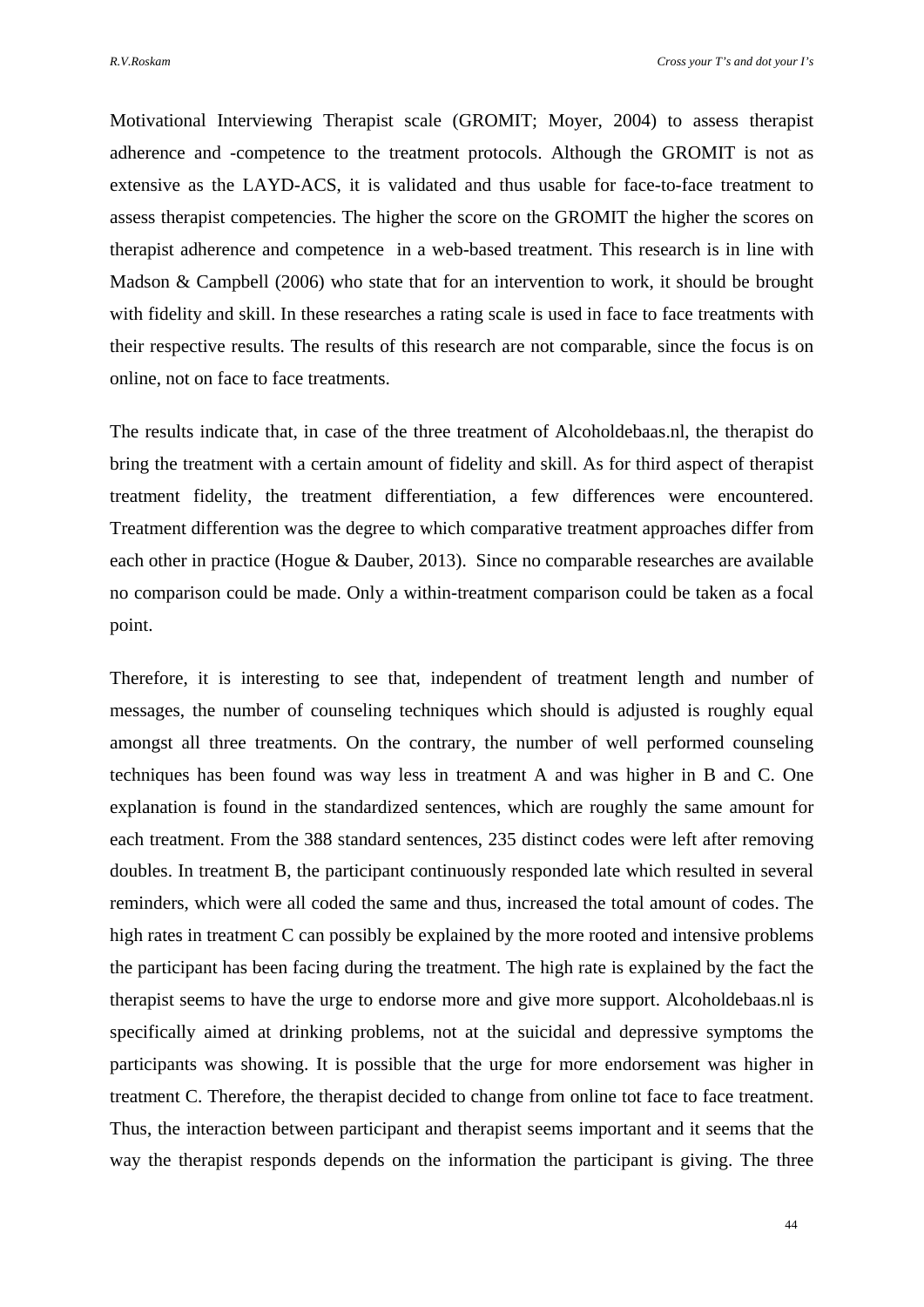therapist not only differ in their way how they bring the treatment, but also the participants differ in their way of using the treatment. This may imply that differences between for example A,B and C will always exist. Even when the analysis would be continued until Z, differences will always remain and thus, a focus on the specific cases should be taken to explain the differences.

# *Therapeutic skills*

The first sub research question was defined as 'Which therapeutic skills are relevant when assessing a web-based treatment?' As shown in the result section there are quite some concepts found which are related to concept of MI, the therapeutic alliance and other. This suggests an eclectic approach from therapist perspective, an approach wherein the therapist tries to integrate the best ideas of different theories or methods. The fact that every counseling technique was somehow codable within the 23 categories means that the therapists of Alcoholdebaas.nl are working according to scientifically proven methods. The most important aspects which were relevant and applied in Alcoholdebaas.nl are discussed in the subsequent paragraphs.

The most dominant skill found is the concept of 'support and endorsement'. During the development stage of the LAYD-ACS the expert already told he, as a trainer of new employees, always stresses support and endorsement. Every trainee is learned to be as supportive and endorsing as possible which could explain the high rates. The high rates are also in line with the findings of Paxling et al. (2012). Their majority of codes concerned task reinforcement and self-efficacy shaping. Both can be regarded as a *'positive reinforcement for progress and independence in relation to the treatment content'* (Paxling et al., 2012, p5) which corresponds with the definitions used in this research.

The 'consent & non-committal' code is the second dominant counseling technique. Although this code embodies twice as much techniques when comparing the well performed skills and the skills were adjustment is needed, the latter still accounts for 40% of all the sentences which needs adjustment. A reason for this could be that a web-based treatment is not suited for a therapist to first ask the participant if he wants information. It suits better to just give it, and leave it to the participant if he uses it. It could be imagined that if the therapist asks permission for every piece of information the treatment length would be enormous and a vast increase will be seen in the number of messages. With the information in mind that the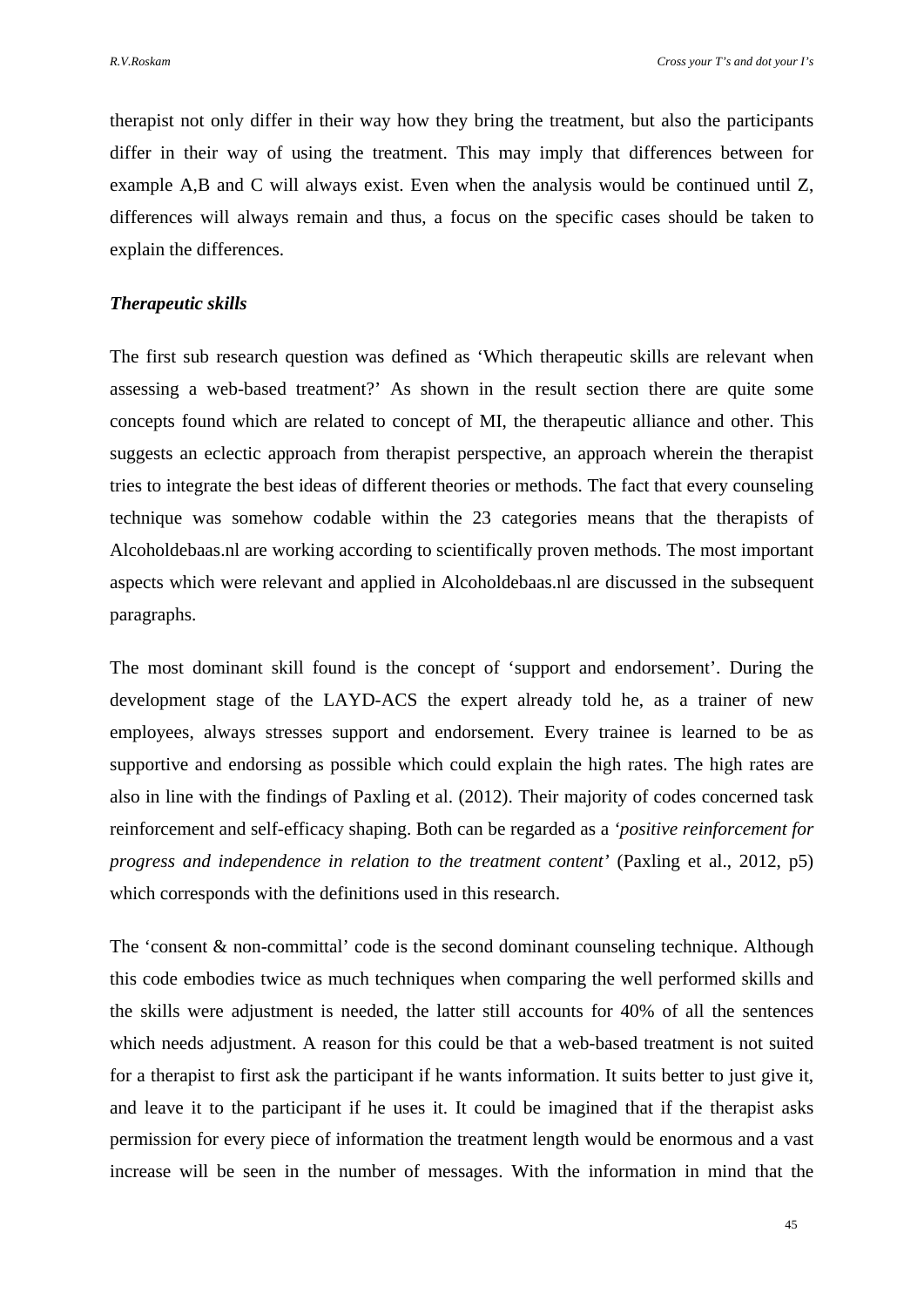treatments used were 4.3 times longer than intended and the prediction that when permission is asked for every piece of information it is expected that online treatments will be longer and longer. On the contrary, it is possible that because of the straightforward style that the treatment length has increased too. No literature is available if a more straightforward style is better or worse than a style wherein permission is asked frequently. It is expected that by using a more straightforward writing style the therapists prevent that the treatment length increases, but, more research on this topic is needed.

The counseling technique 'motivation' is not seen very often. It is even part of the name of the overarching technique, namely: motivational interviewing. It is deemed very important by several authors, although some prefer the word change talk (Miller & Rose, 2009) over evocation (Moyers et al., 2005). Change talk is defined as *'causing clients to verbalize arguments for change'* (Miller & Rollnick, 2002). It very much relates to motivation. A possible reason for this is that this construct is spread throughout other constructs. The 'boundaries, limits and realism' code does not primarily addresses the motivation, but uses contradictions to evoke motivation. In addition, the 'motivation' definition is aimed on sentences of the therapist which were specifically about motivation. Change talk could have found place, but is a concept that has to happen from the participant himself. Although, it seems likely that the therapists can initiate change talk. Change talk itself is only mentioned by the participants itself. The question is, what sentence, word or action of the therapist initiates change talk and initiates a conversation about the motivation of the participant. In this research, the focus was on motivation, not on the sentences which could initiate motivation, but on sentences about motivation. One could argue on this point if the definition was the right definition from the beginning. Future research can shed light on this. Either way, motivation is still not seen very which suggests that improvements are necessary on this concept.

Both 'confrontation' and 'resistance' techniques are not seen very often. Were resistance is more a state of the participant, confrontation addresses a more therapeutic skill. Resistance is found only in treatment B and only as a negative value. On the contrary, confrontation is found both treatment B and C, but only positive. Although the definition differs, the negative value of confrontation could also raise resistance and the positive definition of resistance could also relate to the well performed techniques of confrontation. Although resistance embodies a subjective feeling from either the participant or the therapist, it is given because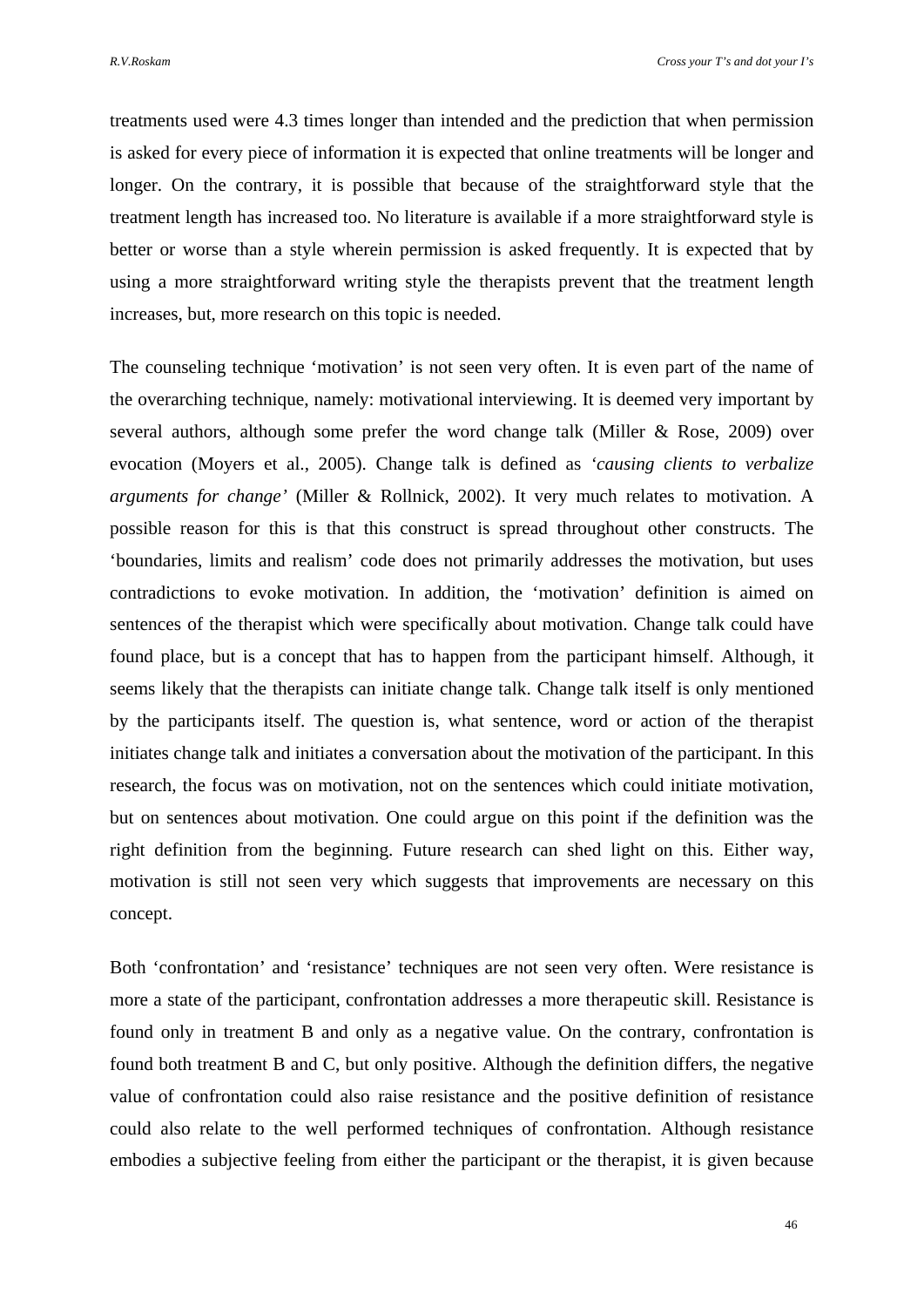both raters felt like resistance was present while reading this part of the treatment. The therapist simply repeated the same text, while the participant already said he did not understand it. Sending the text again will probably not change the understanding of the participant. It is suggested here that these codes are better of integrated in, for example, a 3 point Likert scale or a gliding scale, because both concepts touch upon the same topic. It is unknown if 'confrontation' and 'resistance' will be found when analyzing a larger amount of treatments.

'Empathy' is deemed as one of the main therapeutic skills in MI (Miller & Rose, 2009). Although it is deemed important, empathy only accounts for 2% of all codes. For such an important working mechanism, one would expect that it would happen a lot more in the treatments. Another thing about empathy, is that it happened for almost 50% in treatment C, which is as much as treatment A and B together. Not only treatment C differs from the other two in being a dropout, the participant also has more psychological and social problems to face. One could discuss that empathy is, similar to 'support and endorsement', used more in reaction to the problems, rather than used proactive. No research has been found with information about the role of empathy in online treatments, but Davis (2009) stresses that empathy plays a vital role in the basic need of participants to get understood. A possible hypothesis is that the straightforward writing style of the therapist is at the expensive of 'empathy'. The more straightforward the style becomes, the less empathy is used. This has yet to be researched, since no research is available.

'Transparency' is used a lot throughout the messages. Except for one technique, almost all 200 sentences of transparency were coded positively. While reading through the coded sentences both researchers noted that there is a lot of standardized text here. It seems that it is very standard to always mention when the therapist is available again. In addition, the messages about the therapist being sick, the intake and the follow-up messages are all standardized. By integrating several pieces of information in standardized messages, it is believed that the transparency is heavily guaranteed. A slightly similar code to transparency is the 'self-disclosure' of the therapist. The difference is found in that self-disclosure is more about situations the therapist experienced, where transparency is more about practical things, such as the days when the therapist is online. The code was not found in the three treatments used. Although it seems logical to remove this code when it is not applied, it conflicts with the expert opinion. The reason why this code is kept within the system is because the expert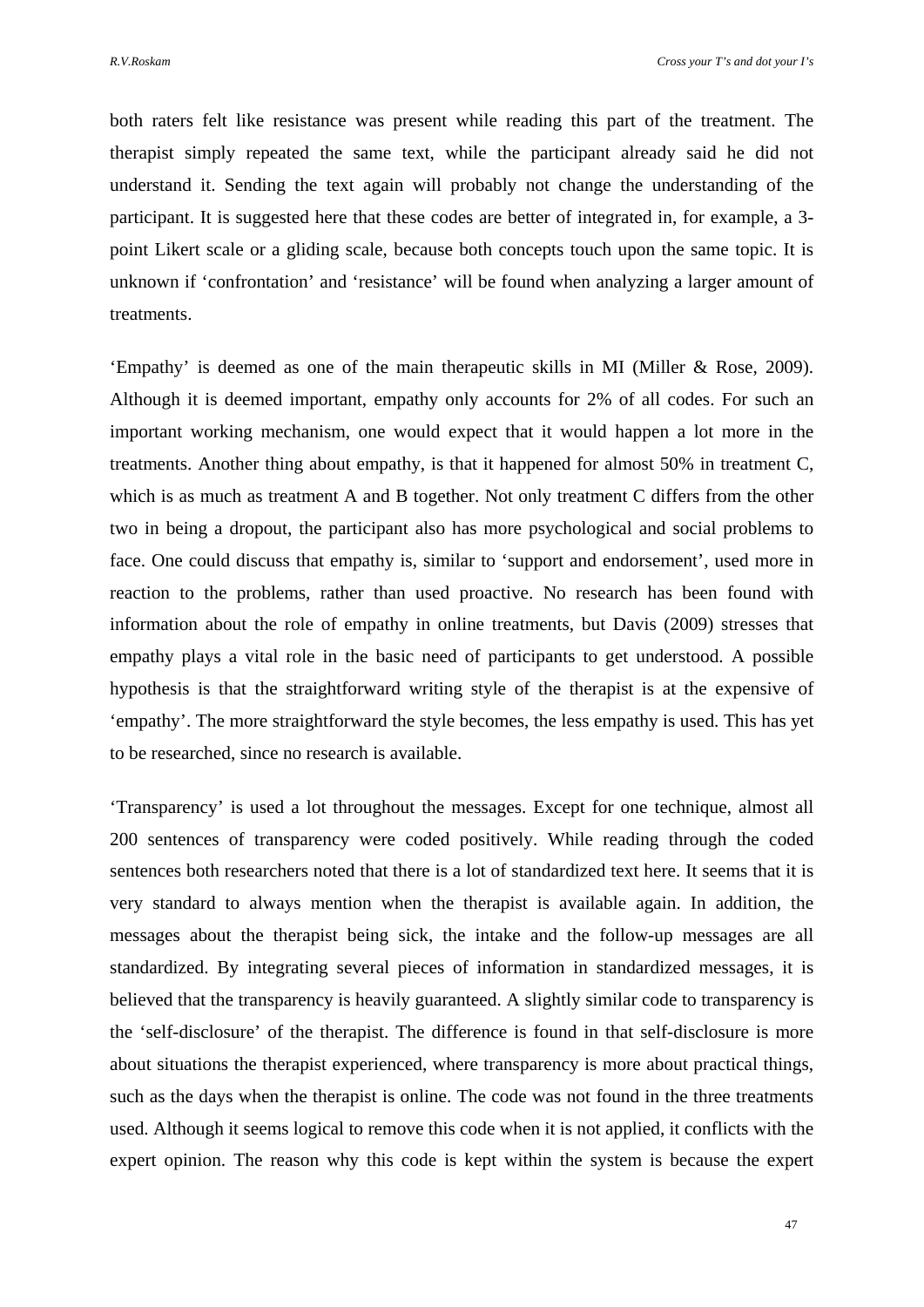stressed self-disclosure does happen, although he also underlined it is not done very often. In agreement with the expert opinion, it is expected that an analysis of more treatments will result in a quotes of 'self-disclosure', and if not, it can be removed or combined with another category subsequently.

'Summaries' are not found very often. A possible explanation for this is the structure of the web-based treatment. Because all information is kept available throughout the whole treatment both the therapist and the participant can look back at information given earlier. Summaries are often given to recapitulate on the prior information in a conversation where there is not such a possibility (besides the patient file) to read information back.

'Feedback on questionnaires, test results and information given in earlier messages' is given a lot, both as well-performed techniques and techniques were adjustment is needed. This could be explained by the fact that a lot of the standardized content states that the therapist should respond on certain topics. As seen at the bottom in table 3 on page 23 a lot of suggestions for response are given. A lot of the counseling skills were adjustment is needed are explained by the high rate of standardized content which is formulated prior to an in-depth question. This is done mostly because no value has been given to the formulated content. Why ask the question 'What do you think about that?' after mentioning that the participants eats 14 meals a week. The therapist can at least argument why he wants to know more about it, by giving a value to the '14' (is it low, high, could it be a problem)

With regard to the second question ('Which therapeutic skills are applied in Alcoholdebaas.nl?') questions rise on the concept of deadline flexibility. Although it can be seen as a distinct concept, which is also done in Paxling et al. (2012) it remains, according to the researchers discussions, very close to the 'Consent & Non-Committal' code. Since this last code was not available in Paxling et al. (2012) it is likely that, when using this code on Paxling et al.'s (2012) data, that it embodies a lot of sentences. It is advised to overthink both concepts again after a larger sample is taken for assessing therapist adherence and competence. It is likely they both address the same topic and thus, it is suggested to integrate the code 'Deadline Flexibility' with the 'Consent & Non-Committal' code.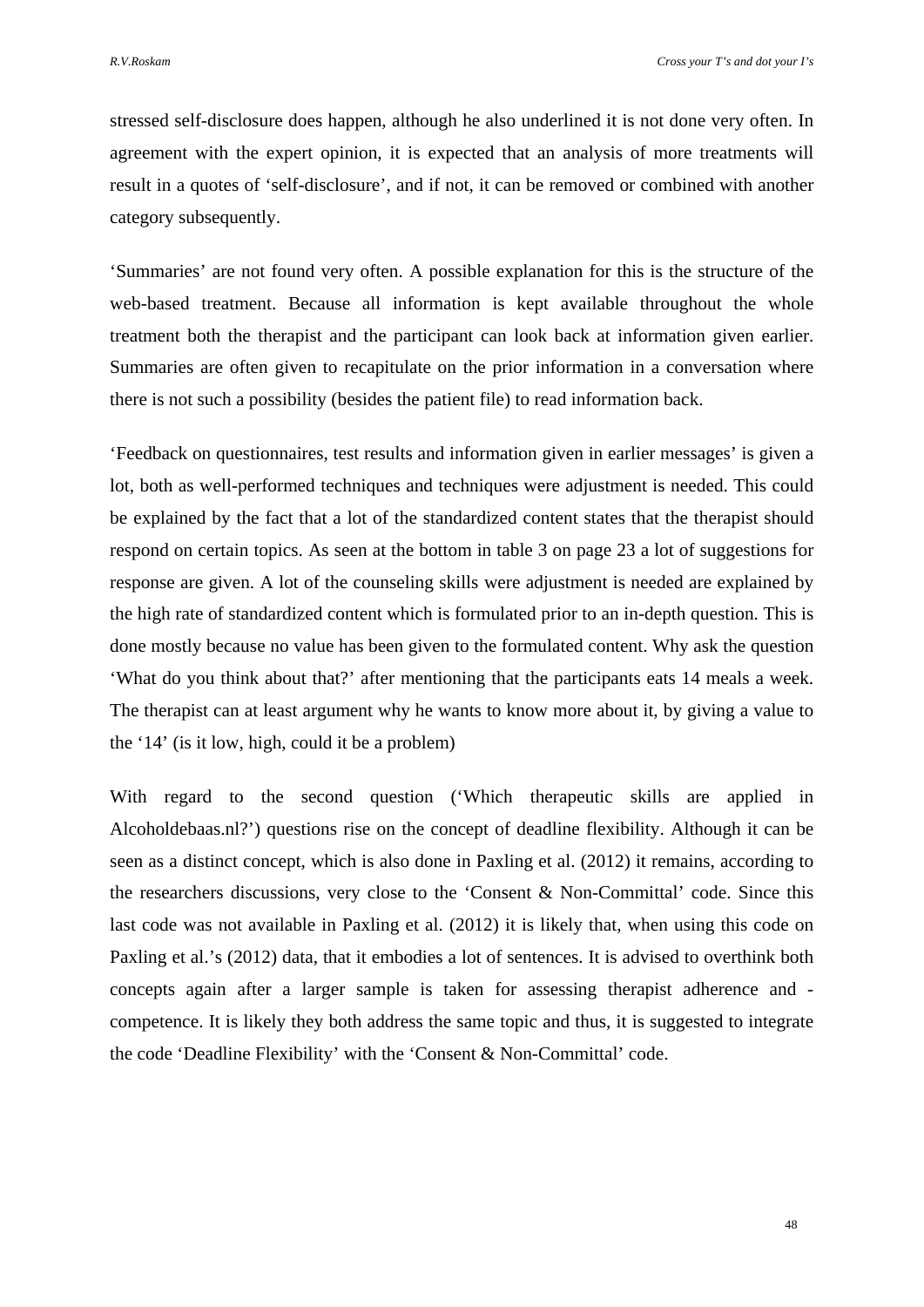# *The therapeutic function of codes*

While looking at the code 'showing interest' one could argue if showing interest could really be marked as well performed or as a skill were adjustments are necessary. Examples which are coded as sentences were adjustments are needed, do not have to be wrong per se. For example, the therapist elaborates on his own vacation. Although both raters agreed on this code, one can argue if this information increases the therapeutic alliance, instead of lessening it. Ackerman & Hilsenroth (2003) state that it is one of many parts of the therapeutic alliance. This not only accounts for 'showing interest' but also for other codes. Both raters experienced that, because the motivation of the therapist for several interventions is unknown, it is not always clear with what intention the therapist uses a specific therapeutic skill. The raters could only see what is written, not what is thought. As a result, although may fit the definitions perfectly, codes may be given a plus or a minus when the therapist used a certain intervention on purpose. It is suggested when using the LAYD-ACS to assess if the therapeutic skill is functional or not by discussion.

# *The connection*

Besides the search for related and applied therapeutic skills an assessment of the connection between the therapist and the participant has been made. This research showed that the connection between both is very strong. Although this assessment is highly subjective, this research can state the fact that the therapist goes into former details a lot. It can be stated that the therapist stays close to the topics discussed and does not suddenly, for example, talks about unrelated topics like a brand new car of the weather.

# *Research limitations*

A limitation of this research is the limited experience of both researchers in mental health care, in specific, in skills used in psychotherapies, like for example MI. Although RVR has (limited) working experience in the mental health care, TZ could only ground himself on literature and discussed cases. Both gave their very best into analyzing the data as conscientious as they could. In addition, definitions and skills were discussed with an expert.

Within psychotherapy and web-based treatments all analyzed concepts are integrated into one therapeutic play. Sentences were coded as distinct as possible, but, because of the integrated character, sometimes sentences were coded double (getting two, or sometimes more different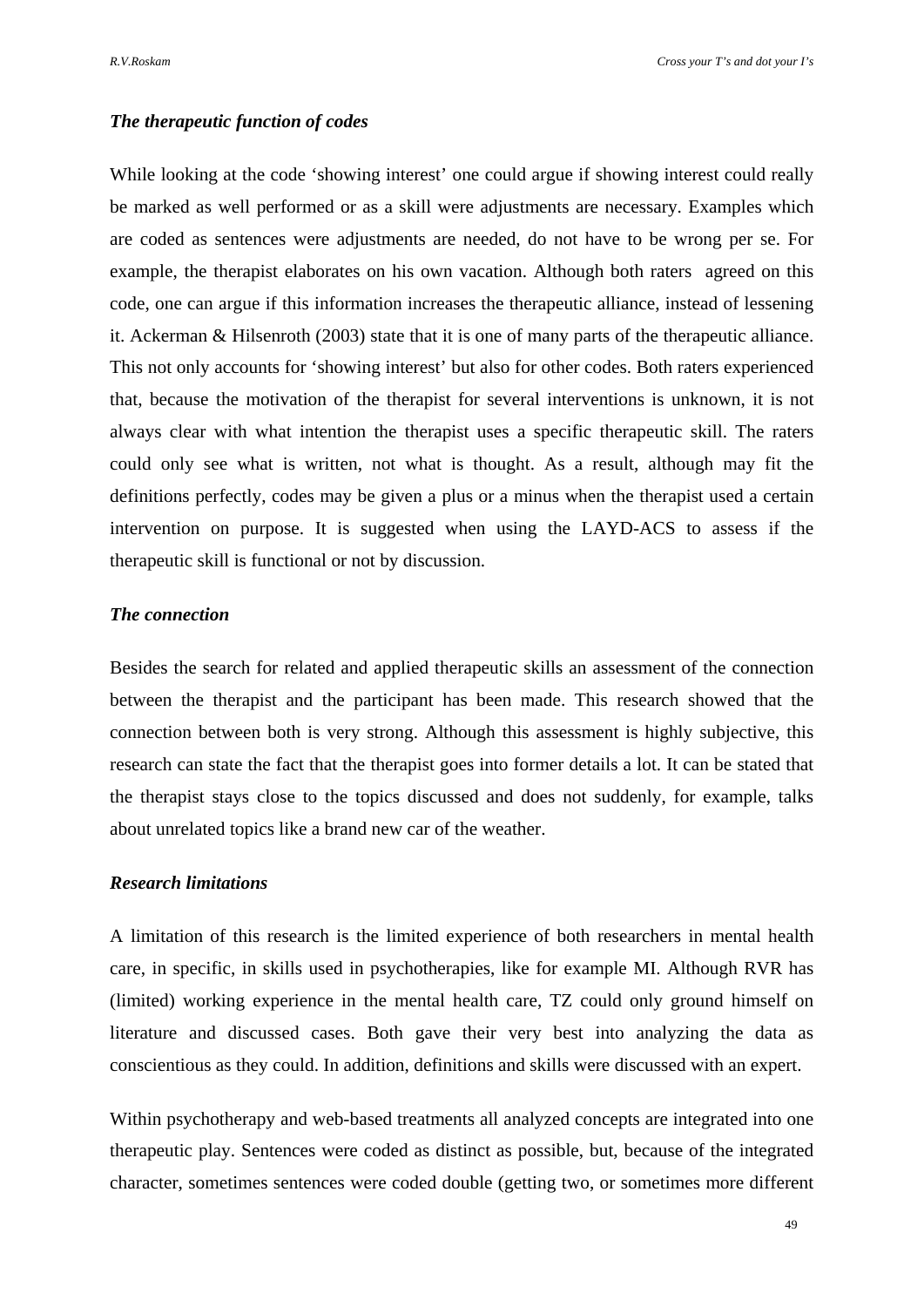codes for the same sentence). Thus, clear distinctions were not always possible to be made. Where, for example, one researcher chose the code 'Summary' the other choose 'Feedback on questionnaires, test results and information given in earlier messages'. Although these differences were reduced enormously by the inter-rater coding, there is still a small chance that some codes or sentences are sub- optimally coded.

During the process we encountered that it is not possible to code all minus codes. Some definitions suggest that some therapeutic interventions were lacking, but some also suggest that, for example, 'Support & Endorsement' should have been used at some point, but was not. It shows that the skills which are used by the therapist seem dependent on the message the participant sends. Therefore, the difficulty of coding from a third person perspective lies in the discussion of an objective- versus a subjective way of analyzing. During analysis it is tried to rate the used interventions, but when it is not used, the raters subjective feeling and knowledge of the literature told them that at some point, a specific intervention should have been used. Although every code is discussed between the two raters to rate as objective as possible, it means that this research embodies a certain amount of subjective coding.

The current research has been limited to three treatments due to time limitations. Although the number of counseling techniques found is large, the number of treatments is not sufficient. More treatments should be analyzed to gain more reliability and ensure the instrumental validity. This research assumed that, for example, the code of self-disclosure could be found in a larger sample. Although neither a plus nor a minus is found within this research, the expert recognized the definition and thought the code would be used. That, in the end, the code is not used may be due to the small sample. It is suggested to analyze more treatments to be able to make a decent comparison between the different therapists. It is also suggested to analyze more treatments per therapist to correct for therapist specific skills. No specific sample sizes are mentioned in the literature (Trotter, 2012). Bernard (2011, described in: Trotter II, 2012, p399) mentions that '*the ideal standard for qualitative sample size is to interview to redundancy*'. It means that research should be repeated until all concepts show up several times. Other advice to interview to saturation, which is a point were all concepts have been explored in detail and no new concepts were found in the subsequent interviews (Schensul & LeCompte, 2010 in Trotter II, 2012).

Next to general limitations of this research, the LAYD-ACS has limitations of its own. One limitation is the dichotomous way of measuring therapist adherence and -competence. Both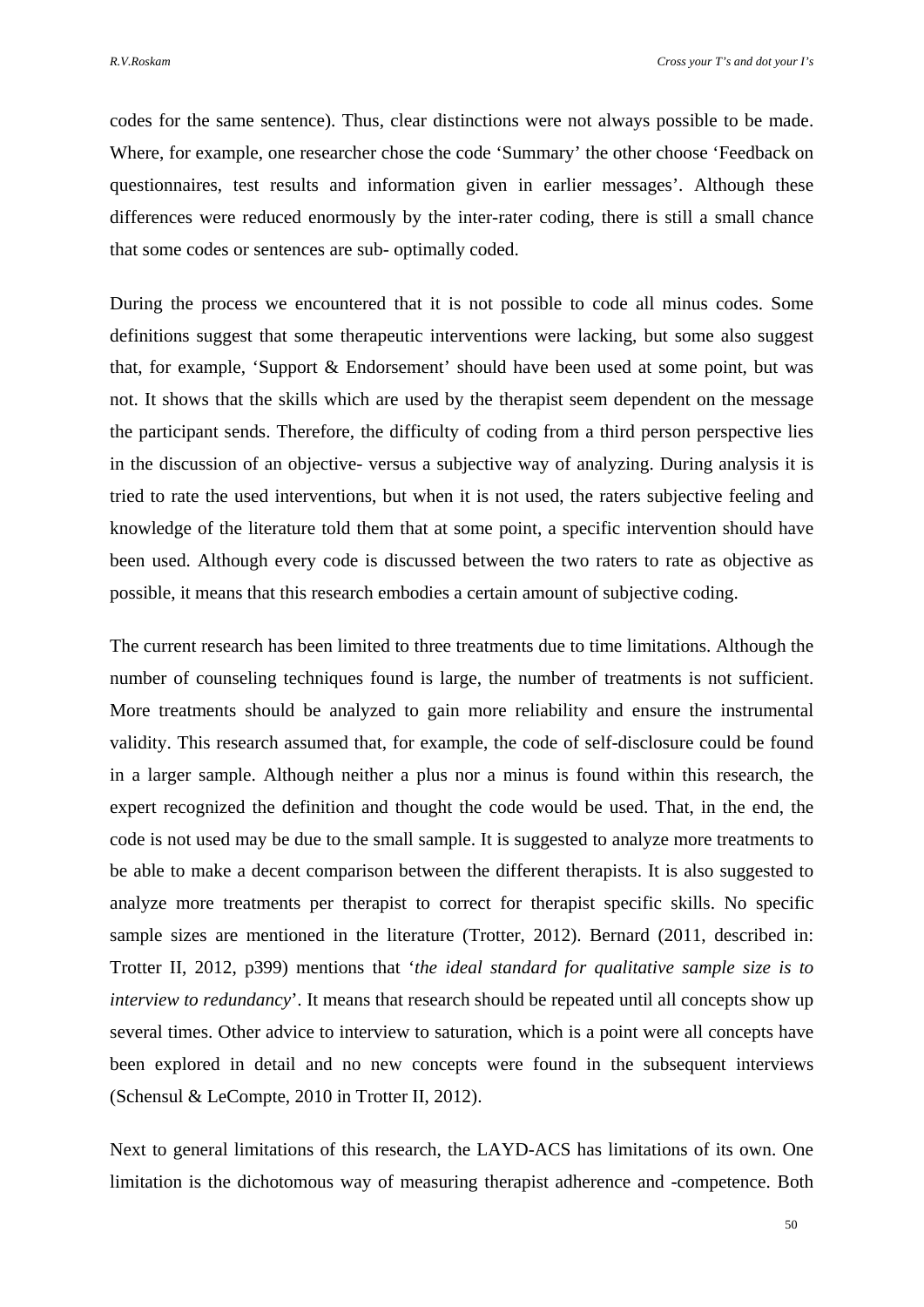raters were sometimes forced to put a certain counseling skill in a plus or a minus, although they did not agree fully. By using a dichotomous system the information is coded as either good (well-performed) or bad (needs adjustment). There is no room in between. Therefore, it should be taken in consideration that several codes are good, yet coded as a minus. Those codes are not per se bad, but could be improved. Thus, they are coded suboptimal. The same goes for the plus value. Not all sentences which are labeled as a plus were per se the best, but they simply fitted better with the plus, than with the minus. In that way, every sentence was coded in one of the two categories, even when they did fit more in a gray area, than in the dichotomous model.

# *Suggestions for future research*

Although the LAYD-ACS lays an extensive fundament to search for therapeutic skills in a web-based treatment the rating scale is, with 23 different skills, very large. The experience of the raters is that they both needed more than ten hours per treatment to analyze the sentences according the 23 categories and the total amount of 46 definitions. This means the current LAYD-ACS is highly time- and energy consuming. Time, of which is likely that it isn't available to the therapist. To achieve a self-control and self-learning approach for the therapist an easier way to analyze the treatments should be available. When taking a refreshment course it should be easy and take a short amount of time to analyze. Since this research aimed to take a broader, explorative and all-including approach, it is adviced to take on this research and narrow al the findings in a more easier and manageable instrument.

One way to make the LAYD-ACS more manageable is to reduce the number of categories. A research with more than three treatments should give more insight in which categories can be combined or can be left out. As discussed earlier on the 'consent-and-committal' code and the 'deadline flexibility' for example embody roughly the same topic. When reflecting on table 4 several categories were found one, two or maybe ten times, which is relatively low in comparison with the for example 'support and endorsement' category (339 codes). Though the category 'motivating' has only be found 9 times totally, it is theoretically important and should be kept in further development. The category 'Feedback or information from other sources than the participant' has been found 4 times totally. The function of this category can be discussed. Is the difference from categories such as 'Information and explanations about the Alcoholdebaas.nl.' and 'Feedback on questionnaires, test results and information given in earlier messages' large enough for its own category. It depends on the interest in knowing if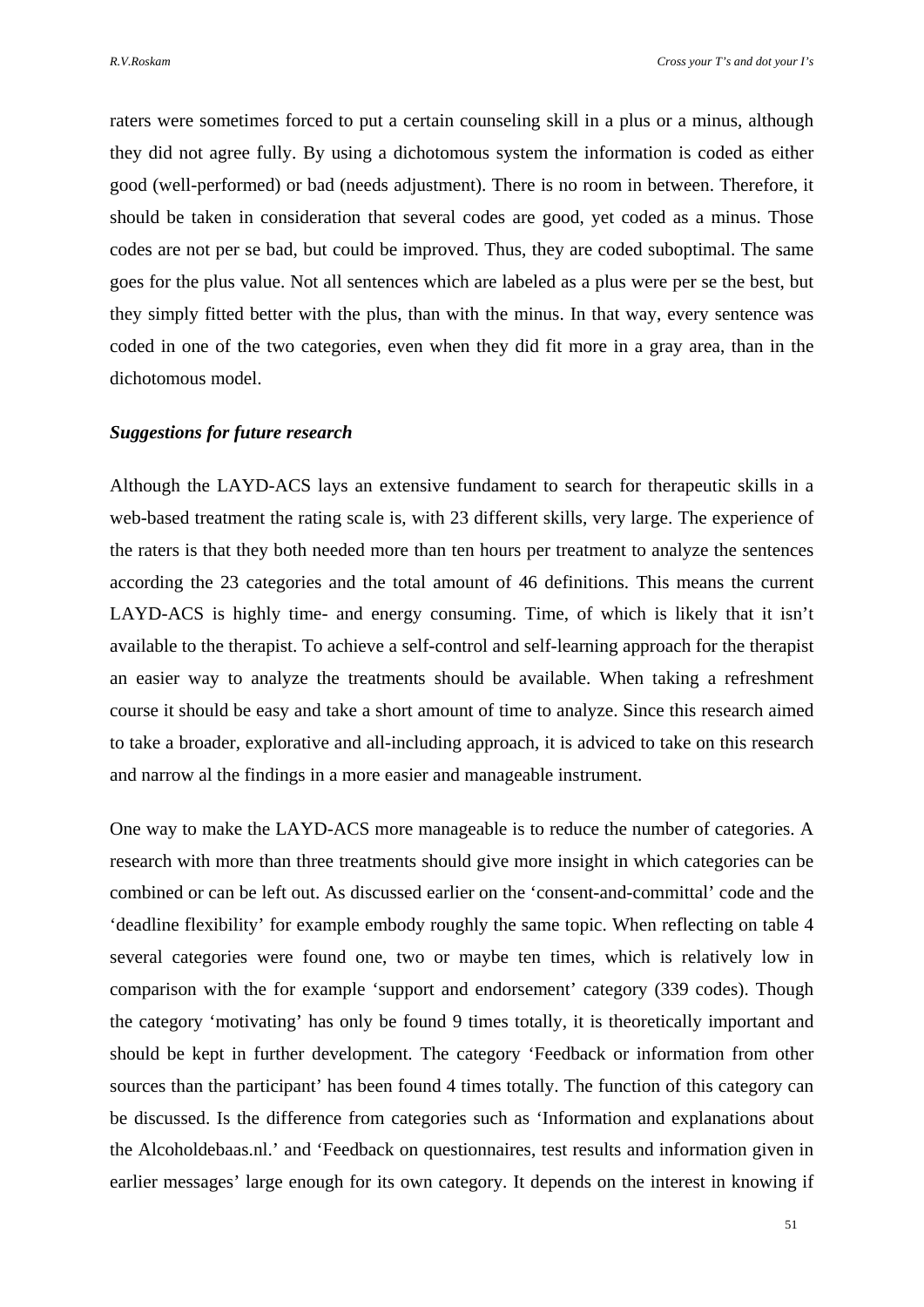the therapist used other sources than the sources related to Alcoholdebaas.nl. Otherwise, it is suggested to integrate this categories in the other 'informing' categories, since it covers psycho-education and feedback on test results. The same goes for the category 'selfdisclosure'. It has not been found in the sample used, but the expert said it does happen, although not so often. How large is the difference between 'transparency' and 'selfdisclosure'. The difference lies in giving personal cases or information (self-disclosure) or being transparent in the therapist actions. It is suggested to combine these two categories.

Another possibility for improvement of the LAYD-ACS is a more flexible way to rate. It is likely that the dichotomous way of measuring therapist fidelity will put a strain on the research. A two-way of measuring results in a difficulty to explore the gray area between black and white. For example, instead of a dichotomous way of measuring therapist fidelity, for some constructs a three or five-point Likert scale can work better. If three of five possibilities should be used in a Likert scale is not clear from this researches point of view. What is important is that every possibility has its own clear definition with a focus on the difference between the possibilities. In this research the plus and the minus code has its own definition which made it easier to make a distinction when coding sentences. When using a, for example, plus/minus (+/-) it should contribute to the coding in a way that it is different and functional.

In this research it is tried to search for elements of therapeutic alliance by means of qualities research. Known beforehand both researchers tried to find sentences which are linked with, for example, alliance bolstering or mutual trust and partnering. However, over the last years it has not been a very usual method. Several researches used a rating scales by both the therapist and the participant (for example the working alliance inventory (WAI), Resko et al., 2012), and sometimes a third person too, to seek for subjective comments by all parties on the therapeutic alliance. Due to limited time and limited possibilities to build in questionnaires into Alcoholdebaas.nl this research chose for a more explorative turn to therapeutic alliance. Suggested is, in future research to find a way to test for the therapeutic alliance by means of a valid and reliable rating scale in Alcoholdebaas.nl. This would give a lot of insight about how the therapeutic alliance is experienced by both the therapist and the participant.

Alcoholdebaas.nl was the first web-based treatment that was created at Tactus Addiction Treatment. Over the years Alcoholdebaas.nl showed such good effectiveness rates (Postel et al., 2010) that Tactus Addiction Treatment chose to broaden their scope. Instead of having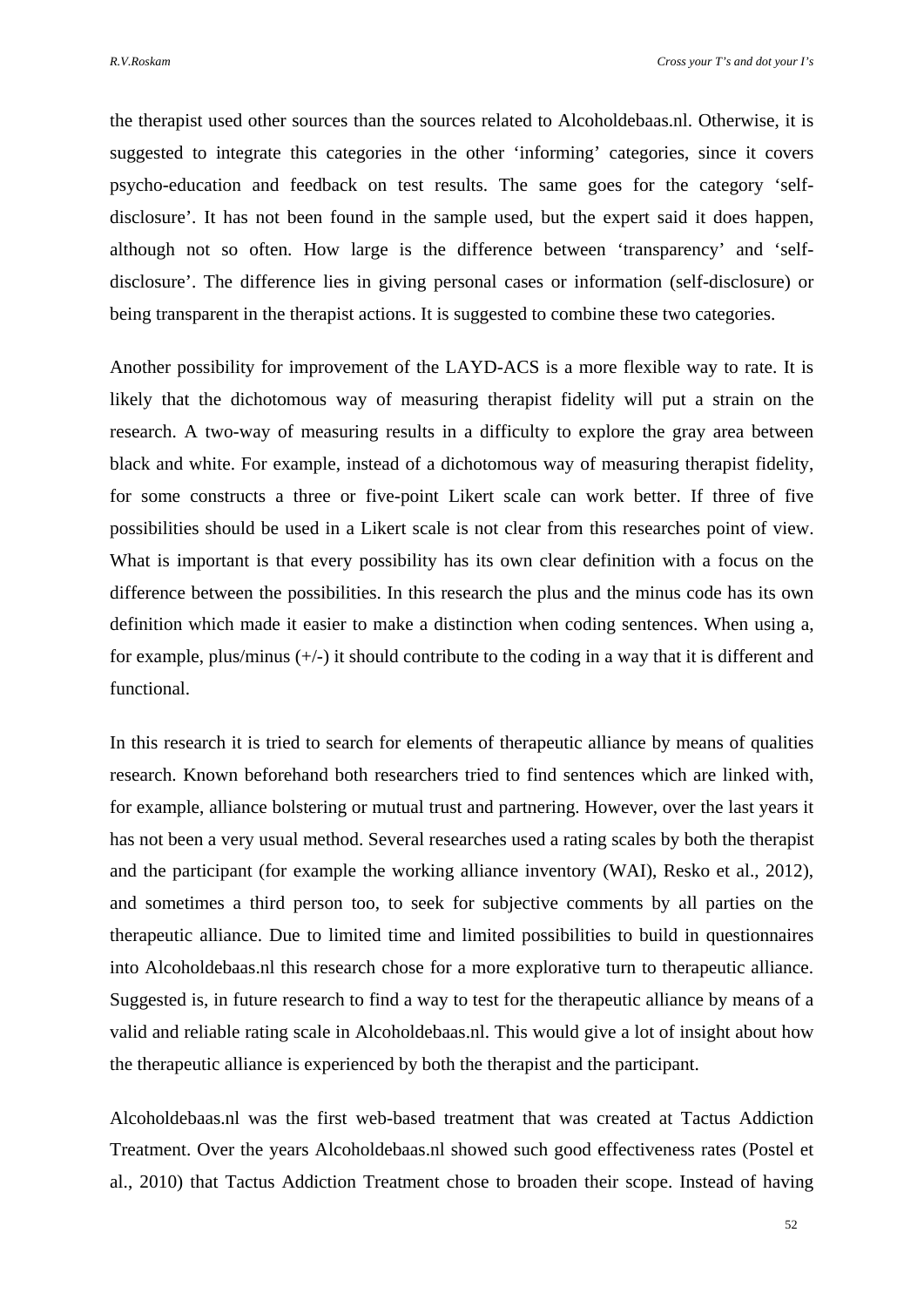only a web-based treatment Tactus Addiction Treatment expanded their web-based treatment to several other addictions than alcohol. An example is Benzodebaas.nl, a web-based treatment specifically made for decreasing the use of benzodiazepines, an addictive, sedative pharmaceutical. In addition, Tactus launched Etendebaas.nl, another form of the web-based treatment, but then for food addiction. Although all these different web-based treatments seem promising, a lot of them are still in development or just implemented. The current research is, at this moment, limited to Alcoholdebaas.nl. Future research can assess the generalizability of the LAYD-ACS in testing it on the other treatments.

As for therapist treatment fidelity, this research was the first to assess therapist treatment fidelity in a web-based treatment. Current experiences with the LAYD-ACS are good, but is, as said, limited. More research is necessary within the field of web-based treatment. Questions are: were the steps taken in this research the best way this research could be performed? Can therapist treatment fidelity be measured in other web-based treatments? How does a rating scale like the LAYD-ACS work out in practice? Further research is necessary on the usability of the LAYD-ACS, reliability (by using a more critical reliability measure) and the therapist experiences with such a rating scale. This can be done by, for example, organizing focus groups, doing test-retest research and doing interviews with therapists.

The topic of a straightforward or a more permission asking style has been mentioned shortly. This topic seems to be a very new and unknown topic in the field of guided online treatments. It is hypothesized that a less straightforward, frequently asking permission, writing style could be a reason that the treatment length is larger than intended. It is probably not the only factor which influences the treatment length, but could be a possible contributor. In addition, this research hypothesized that there could be a possible relation between the writing style and the frequency of the therapeutic skill 'Empathy'. Both hypotheses are based on a gut feeling on the one hand, and therapist experience on the other. Unfortunately, no research has been done neither the writing style in online treatments nor the relation with empathy. It is strongly advised to explore this field to either increase the use of 'empathy' in Alcoholdebaas.nl and to reduce treatment lengths.

# *Suggestions for improvement and implementation*

Based on the preceding results and discussion this research suggests that the following aspects of Alcoholdebaas.nl could be improved. These aspects can possibly contribute to a decrease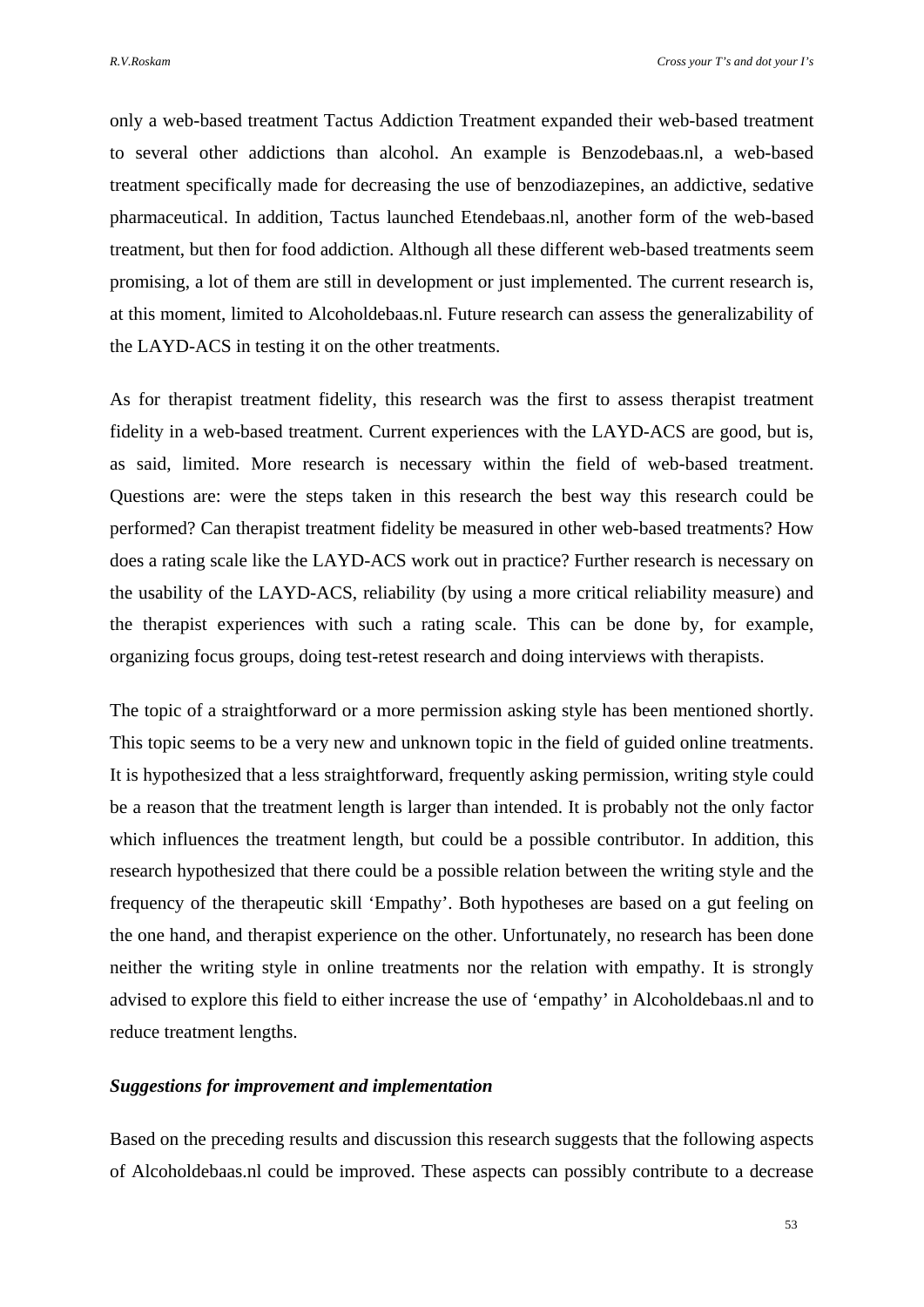of minus values and an improvement in therapeutic fidelity to the treatment protocols and therapist skills.

Richards & Viganó (2013) stress in their systematic review that alarming issues of noncompliance to the treatment protocols and a lack of specialized training for the therapists were found . This LAYD-ACS is an answer to increase the therapist treatment adherence and competence of therapist in Alcoholdebaas.nl. The sentences found can be used in specialized training for new and experienced employees. A huge mass of qualitative data was derived which can be used as examples. The quotes can be used to explain the therapeutic skills, to address the treatment protocols, to practice analyzing each other's messages on the skills used and to discuss about how to improve the skills used. The LAYD-ACS is a tool that can be used by employees to critically look at their own, or others work to learn. Not primarily to find minus values in their messages, but to gain more insight in how they write messages and to gain more insights in when and where they use what therapeutic skills. Second, this insight can be used to improve their own working proficiency.

Although it is one of the main concepts of MI, empathy is not found very often. Wynn  $\&$ Wynn (2006) underline that the importance of empathy has been proven several times, but there is a lack of material that demonstrates how it works. Currently, not one peer-reviewed publication is found that addresses empathy in an online treatment. Davis (2009, p78) stresses that 'In *all forms of health care empathy plays a vital role in the establishment of a healthy provider–patient relationship. Provider empathy fulfills the patient's basic human need to be understood and potentially impacts therapeutic effectiveness.*' It means that the therapeutic effectiveness benefits from the use of empathy. With the results and importance of empathy in face to face research in mind (Ackerman & Hilsenroth, 2003; Campbell et al., 2013), it is suggested that empathy should be more applied within the treatment.

As discussed before in this research, the concept of motivation should be improved. With the question in mind what initiates change talk and which thing which sentence or which action starts proceedings about motivation. In addition, one can argue about the 40% of minus values of the 'consent- of committal code'. With the lack of literature on the use of either a straightforward or more 'getting-permission' way the question raises what is really better to increase the plus values on this concepts. At this point, the therapists can only rely on their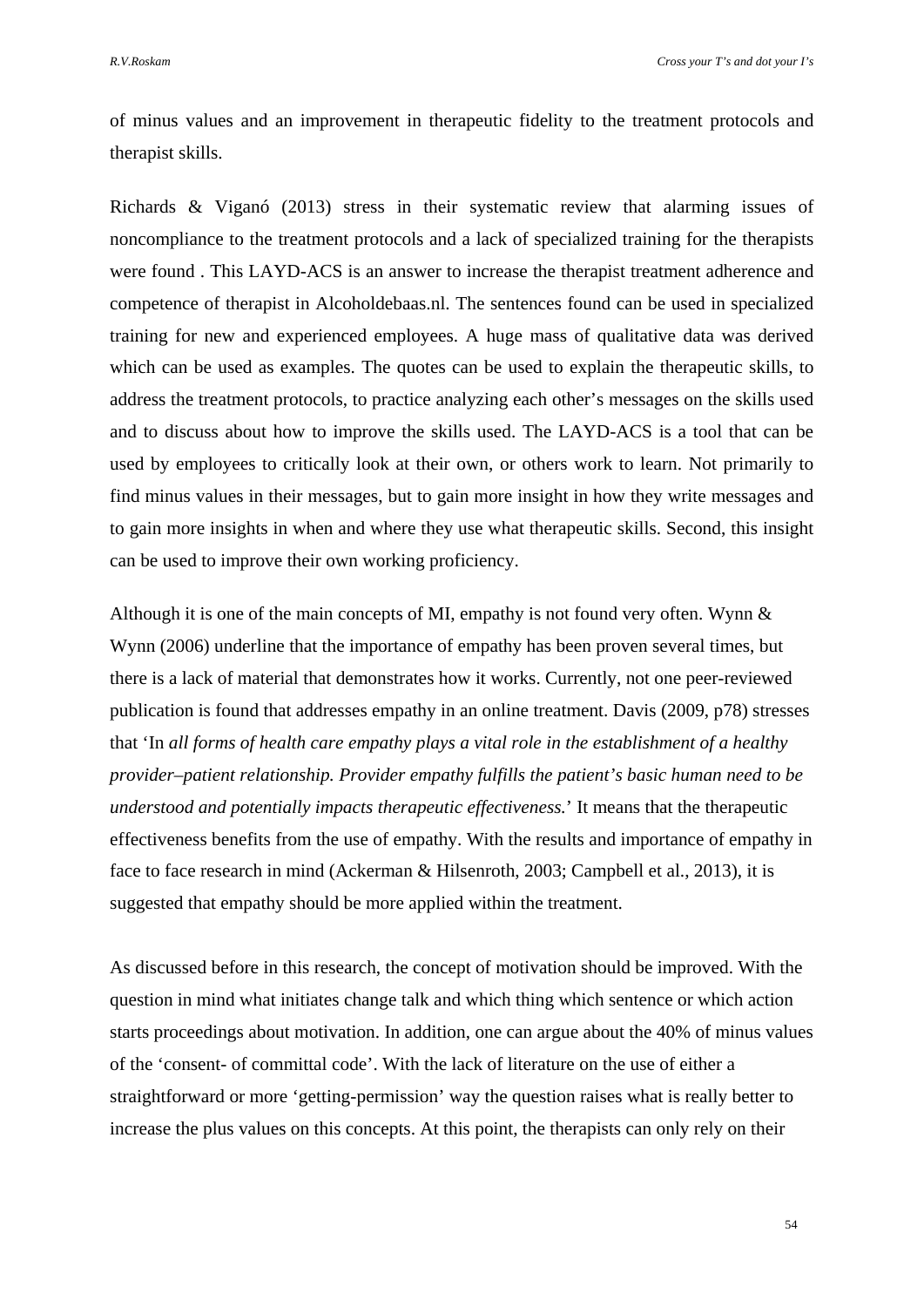experiences to do best. It is advised that therapist tailor their skills as much to the participants as possible.

The difficulty with these and other concepts is that the question remains if these concepts really should be done more often or not. More research is necessary to underpin this. It is suggested that the opinion of the participant should be integrated in this argument. The current research predominantly focused on the texts of the therapist messages. The opinion of the participant has been left out. It is mentioned that there is a possibility that there was a higher need for 'empathy' and 'support and endorsement' in therapist C. But is it necessary? An assessment of the clinical aspect in form of the participant's opinion is needed. A qualitative method like for example a structured interview or a focus group is suggested or questions can be added to the system structurally.

When researched extensively and tailored to the specific intervention the LAYD-ACS can be used for other treatment programs like the benzodiazepine- or food addiction program. Though, the LAYD-ACS is specifically designed for Alcoholdebaas.nl, the latter one was the foundation for the benzodiazepine- and food addiction program. Thus, it is very likely that all these online interventions are quite similar and thus, the LAYD-ACS can be used in other online interventions. Though the results should be viewed in light of the other treatments, while keeping in mind that the LAYD-ACS is not tailored to those other online treatments.

# *Conclusion*

Through explorative, qualitative research insight has been given into the content of Alcoholdebaas.nl. Although more research is necessary, treatment fidelity in Alcoholdebaas.nl is very high. Treatment fidelity is relevant, because the more therapists utilize existing, and scientifically proven methods, the more the participant benefits from the methods working mechanisms. A first step is made in creating a validated tool for analyzing a web-based treatment such as Alcoholdebaas.nl. To the authors best knowledge this is the first research which assessed therapist fidelity extensively in a web-based treatment. Although the tool should be validated with a larger sample, it showed to be effective in analyzing and assessing several counseling techniques. The LAYD-ACS can primarily be used to let therapists gain insight in their own working proficiency and supports them to develop their own therapeutic skills. This research implicates that online treatments are not only effective,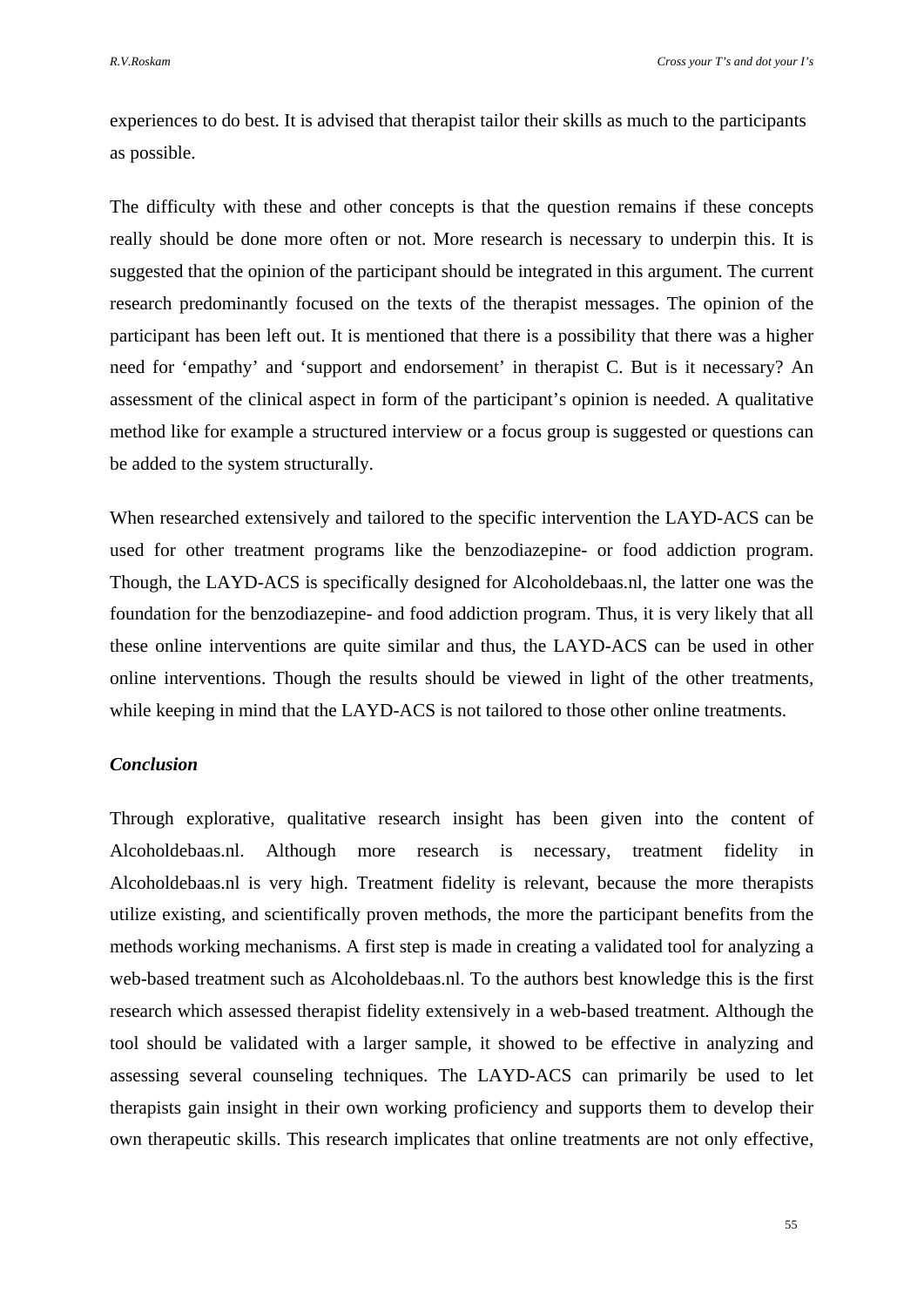but that therapists also utilize skills which are mostly seen in face-to-face research, like empathy, summaries and a therapeutic alliance.

# *Conflict of interest*

This is a student's master thesis. The author (RVR) got European Credit's (EC, curriculum points) for doing this research. No further conflicts are declared.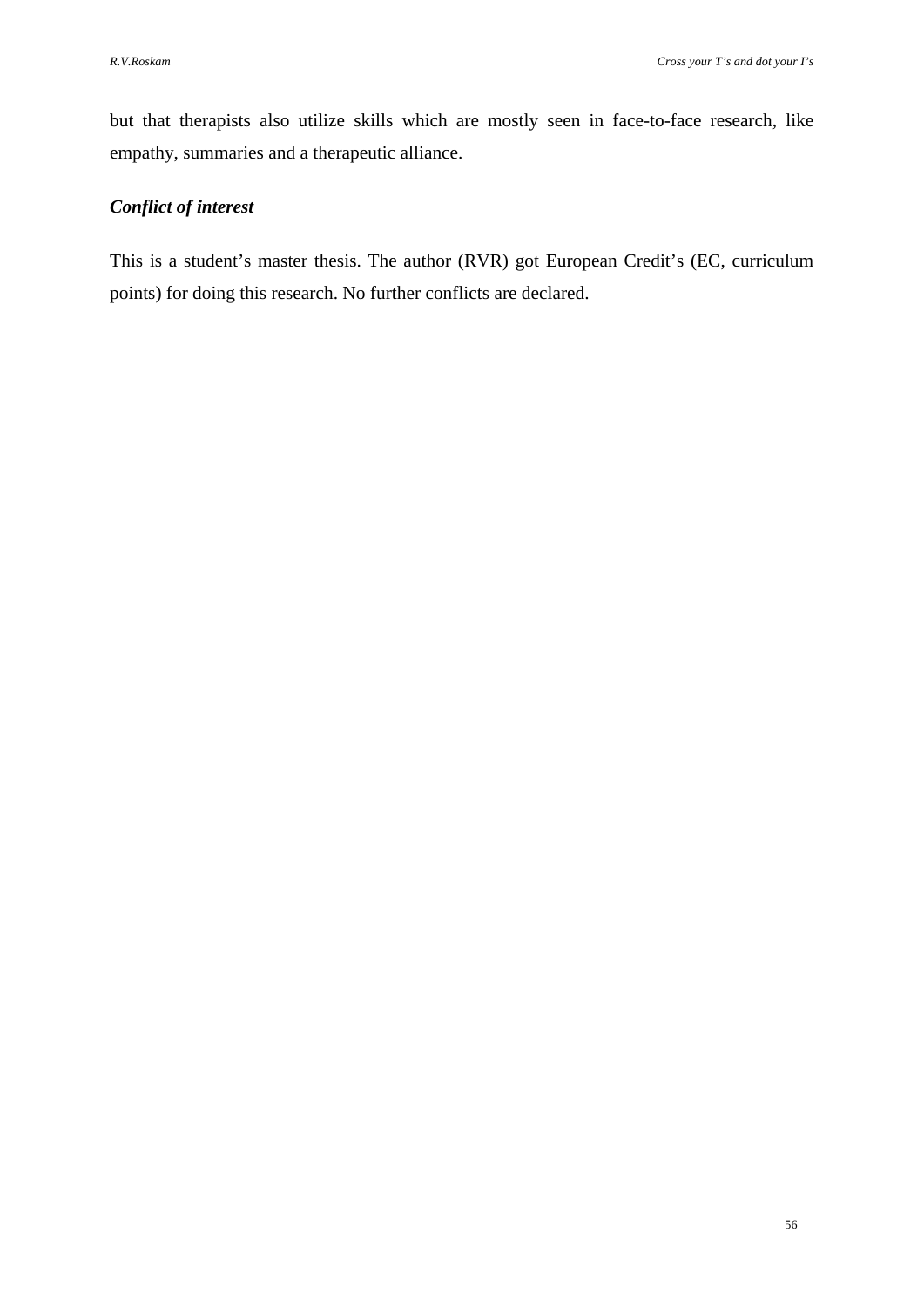# **References**

- Ackerman, S.J. & Hilsenroth, M.J. (2003). A review of therapist characteristics and techniques positively impacting the therapeutic alliance. *Clinical Psychology Review 23, 1-33*. DOI: 10.1016/S0272-7358(02)00146-0.
- Andersson, G., Paxling, B., Wiwe, M., Vernmark, K., Bertholds-Felix, C., Lundborg, L., Furmark, T., Cuijpers, P. & Carlbring, P. (2012). Therapeutic alliance in guided internet-delivered cognitive behavioural treatment of depression, generalized anxiety disorder and social anxiety disorder. *Behaviour Research and Therapy 50, p544-550.*  DOI: 10.1016/j.brat.2012.05.0 03.
- Barak, A., Hen, L., Boniel-Nissim, M. & Shapira, N. (2008). A Comprehensive Review and a Meta-Analysis of the Effectiveness of Internet-Based Psychotherapeutic Interventions. *Journal of Technology in Human Services 26 (2/4)*, 109-160. DOI: 10.1080/15228830802094429.
- Barak, A., Klein, B. & Proudfoot, J.G. (2009). Defining Internet-Supported Therapeutic Interventions. *Annals of Behavioral Medicine 38, 4-17*. DOI: 10.1007/s12160-009- 9130-7.
- Black, A.D., Car, J., Pagliari, C., Anadan, C., Crosswell, K., Bokun, T., McKindstry, B., Procter, R., Majeed, A. & Sheikh, A. (2009). The Impact of eHealth on the Quality and Safety of Health Care: A Systematic Overview. *PLoS Medicine Open Access Journal, 1-16.* DOI: 10.1371/journal.pmed.1000387
- Beck, A. T., Rush, A. J., Shaw, B. F., & Emery, G. (1979). Cognitive therapy of depression. New York: Guilford Press.
- Bernard, H.R. (2011). Research Methods in Anthropology: Qualitative and Quantitative Approaches, *Fifth edition. Rowman Altamira, New York*
- Bushman, B.J., Giancola, P.R., Parrott, D.J. & Roth, R.M. (2012). Failure to consider future consequences increases the effects of alcohol on aggression. *Journal of Experimental Social Psychology 48, 591-595*. DOI: 10.1016/j.jesp.2011.11.013
- Castonguay, L. G., Constantino, M. J., & Grosse Holtforth, M. (2006). The working alliance: where are we and where should we go? Psychotherapy 43, 271–279. DOI: 10.1037/0033-3204.43.3.271.
- Colella, C., Savage, C. & Whitmer, K. (2010). Alcohol Use in the Elderly and the Risk for Wernicke-Korsakoff Syndrome. *The Journal of Nurse Practioners 6 (8). 614-621*. DOI: 10.1016/j.nurpra.2010.11.003.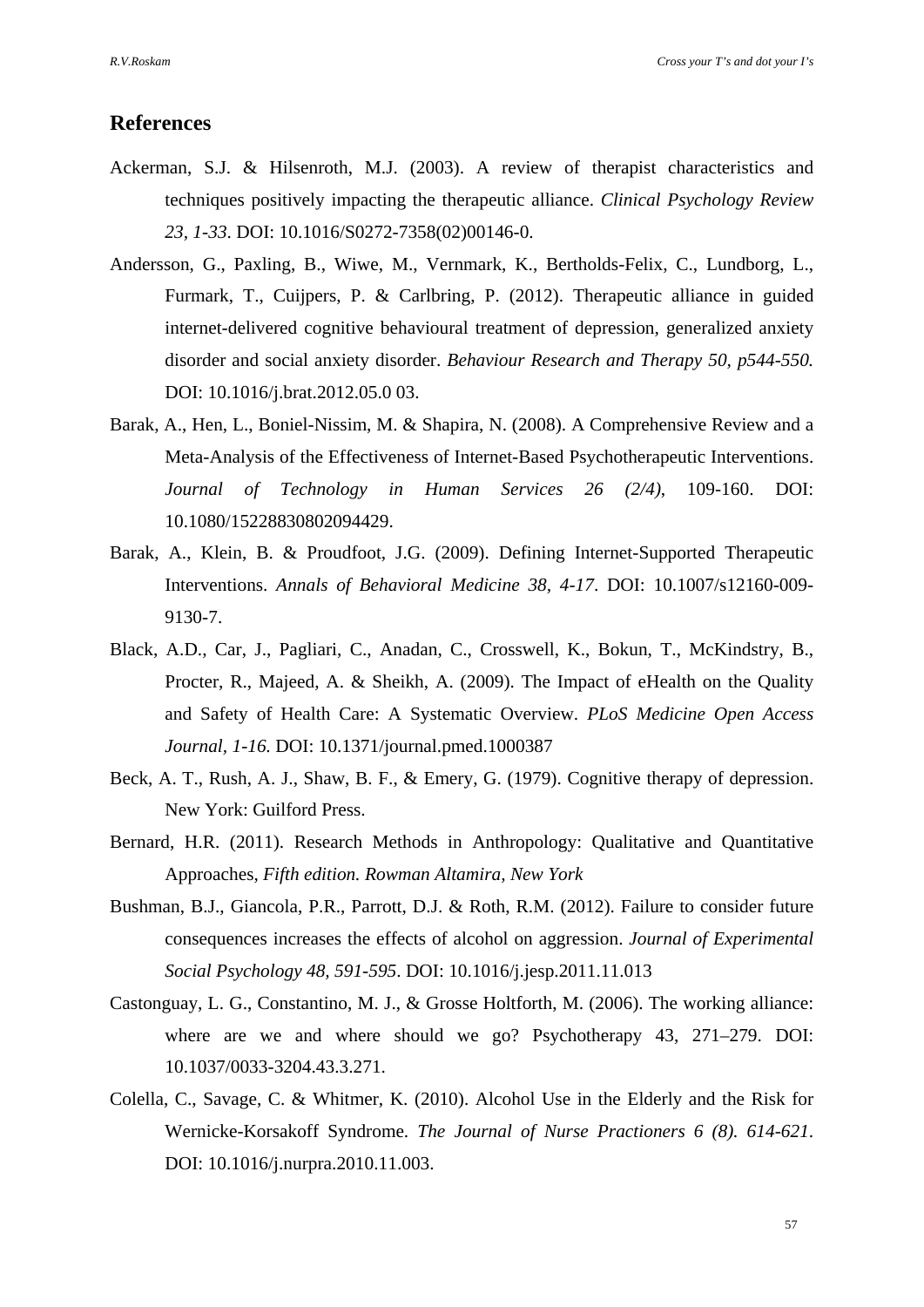- Campbell, B.K., Manuel, J.K., Turcotte Manser, S., Peavy, M., Stelmokas, J., McCarty, D. & Guydish, J.R. (2013). Assessing fidelity of treatment delivery in group and individual 12-step facilitation. *Journal of Substance Abuse Treatment 44*, 169-176. DOI: 10.1016/j.jsat.2012.07.003.
- Creed, T.A., & Kendall, P.C. (2005). Therapist alliance building behavior within a cognitive – behavioral treatment for anxiety in youth. *Journal of Consulting and Clinical Psychology 73, 498–505*. DOI: oclc/58483623.
- Davis, M.A. (2009). A perspective on cultivating clinical empathy. *Complementary Therapies in Clinical Practice 15, 76-79*. DOI: 10.1016/j.ctcp.2009.01.001
- De Graaf, R., Ten Have, M., & Dorsselear, S. (2010). De psychische gezondheid van de Nederlandse bevolking: Nemesis-2: Opzet en eerste resultaten. *Trimbos Insiture of Mental Health and Addiction, Utrecht, the Netherlands.* ISBN 978-90-5253-663-7.
- Del Re, A.C., Flückiger, C., Horvath, A.O.m Symonds, D. & Wampold, B.E. (2012). Therapist effects in the therapeutic alliance – outcome relationship: A restrictedmaximum likelihood meta-analysis. *Clinical Psychology Review 32, 642-649.* DOI: 10.1016/j.cpr.2012.07.002.
- Dijck, D., & Knibbe, R. A . (2005). De prevalentie van probleem drinken in Nederland; een algemeen bevolkingsonderzoek [prevalence of problematic alcohol use in the Netherlands; a medical examination of the population]. *Maastricht University*. Maastricht, The Netherlands.
- Elvins, R. & Green, J. (2008). The conceptualization and measurement of therapeutic alliance: An empirical review. *Clinical Psychology Review 28,* 1167-1187. DOI: 10.1016/j.cpr.20 08.04.0 02.
- Eysenbach, G. (2001). What is eHealth?. *Journal of Medical Internet Research 3(2), e20*, DOI: 10.2196/jmir.3.2.e20.
- Eysenbach, G. (2005). The Law of Attrition. *Journal of Medical Internet Research 7(1), 1-8, e11.* DOI: 10.2196/jmir.7.1.e11.
- Eveleigh, R.M., Muskens, E., Van Ravesteijn, H., Van Dijk, I., Van Rijswijk, E. & Lucassen, P. (2012). An overview of 19 instruments assessing the doctor-patient relationship: different models or concepts are used. *Journal of Clinical Epidemiology 65, 10-15*. DOI: 10.1016/j.jclinepi.2011.05.011.
- Gainsbury, S. & Bladzvzynski, A. (2011). A systematic review of Internet-based therapy for the treatment of addictions. *Clinical Psychology Review 31, 490-498.* DOI: 10.1016/j.cpr.2010.11.007.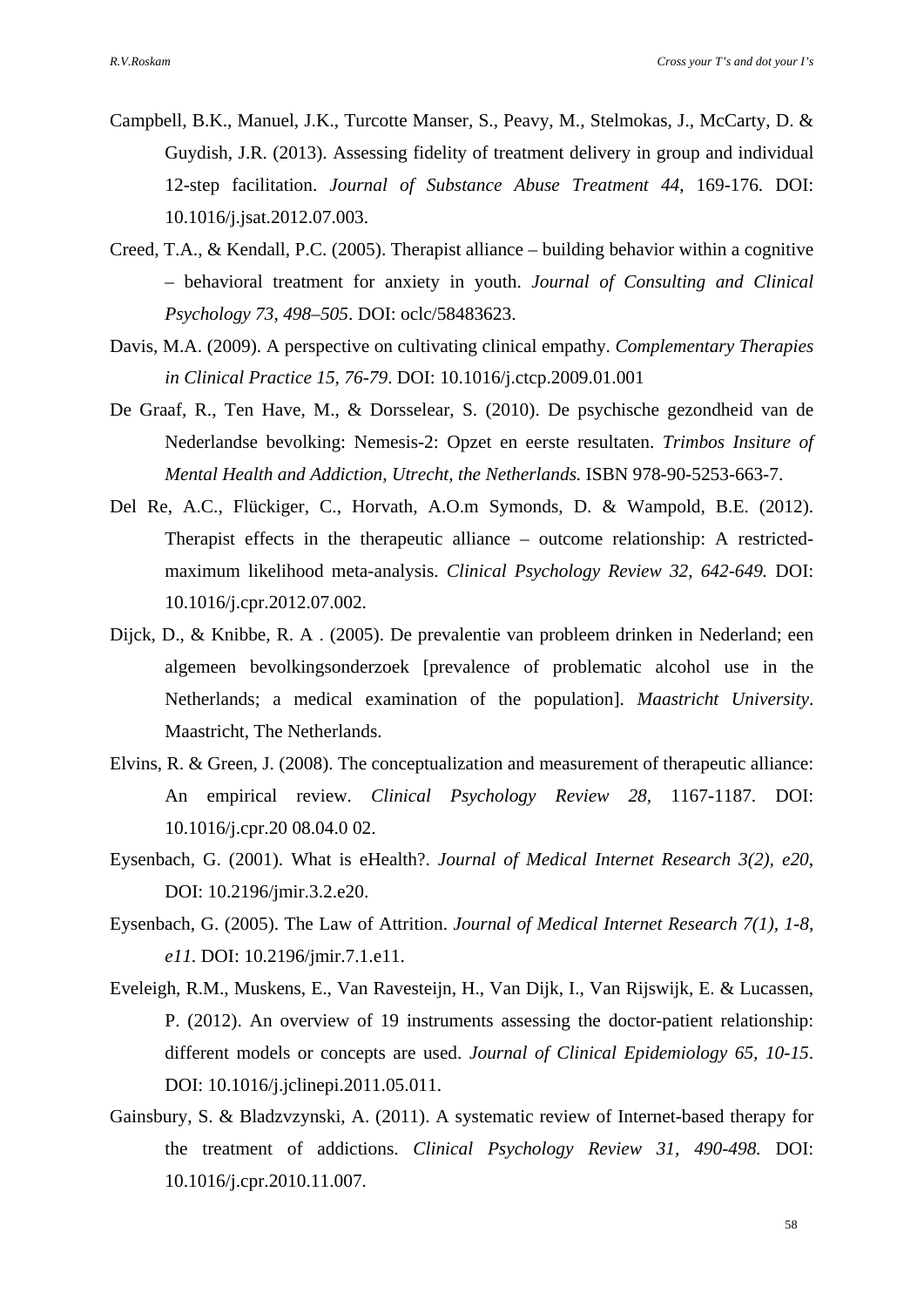- Gearing, R. E., El-Bassel, N., Ghesquiere, A., Baldwin, S., Gilles, J., & Ngeow, E. (2011). Major ingredients of fidelity: A review and scientific guide to improving quality of intervention research implementation. *Clinical Psychology Review 31, 79 – 88*. DOI: 10.1016/j.cpr.2010.09.007.
- Gooding, P. & Tarrier, N. A systematic review and meta-analysis of cognitive-behavioural interventions to reduce problem gambling: Hedging our bets? *Behaviour Research and Therapy 47, 592-607.* DOI: 10.1016/j.brat.2009.04.002.
- Hibell, B., Guttormsson, U., Ahlström, S., Balakireva, O., Bjarnason, T., Kokkevi, A., Kraus, L., 2009. The 2007 ESPAD Report: Substance Use Among Students in 35 European Countries. *The Swedish Council for Information on Alcohol and other Drugs,*  Stockholm.
- Hogue, A., Henderson, C. E., Dauber, S., Barajas, P., Fried, A., & Liddle, H. A. (2008). Treatment adherence, competence, and outcome in individual and family therapy for adolescent behavior problems. *Journal of Consulting & Clinical Psychology*, 76, 544–555//
- Hogue, A. & Dauber, S. (2013). Assessing fidelity to evidence-based practices in usual care: The example of family therapy for adolescent behavior problems. *Evaluation and Program Planning 37, 21-30*. DOI: 10.1016/j.evalprogplan.2012.12.001/
- Houwers, J.H.J.J.M., Vervoort, G.H.M., Rossem, C. & Kotz, D. (2013). Measuring the quality of smoking cessation counseling of practice nurses in the Dutch primary health care setting: development, validation and reliability testing of the smoking cessation counseling index (SMOCCI). *Research report, Faculty of Health, Medicine and Life Sciences, Maastricht University*.
- Hsieh, H.F. & Shannon, S.E. (2005). Three Approaches to Qualitative Content Analysis. Qualitative Health Research 15, 1277-1288. DOI: 10.1177/1049732305276687
- Imel, Z.E., Baer, J.S., Martino, S., Ball, S.A. & Carroll, K.M. (2011). Mutual influence in therapist competence and adherence to motivational enhancement therapy. *Drug and Alcohol Dependence 115, 229-236*. DOI:10.1016/j.drugalcdep.2010.11.010
- Jarry, J. & Ip, K. (2005). The effectiveness of stand-alone cognitive-behavioural therapy for body image: A meta-analysis. *Body Image 2. 317-331*. DOI: 10.1016/j.bodyim.2005.10.001
- Knaevelsrud, C. (2005). Efficacy of an internet-driven therapy (interapy) for posttraumatic stress and the online therapeutic alliance. *PhD-dissertation, Zurich University, Druckerei Pegasus Druck, Berlin*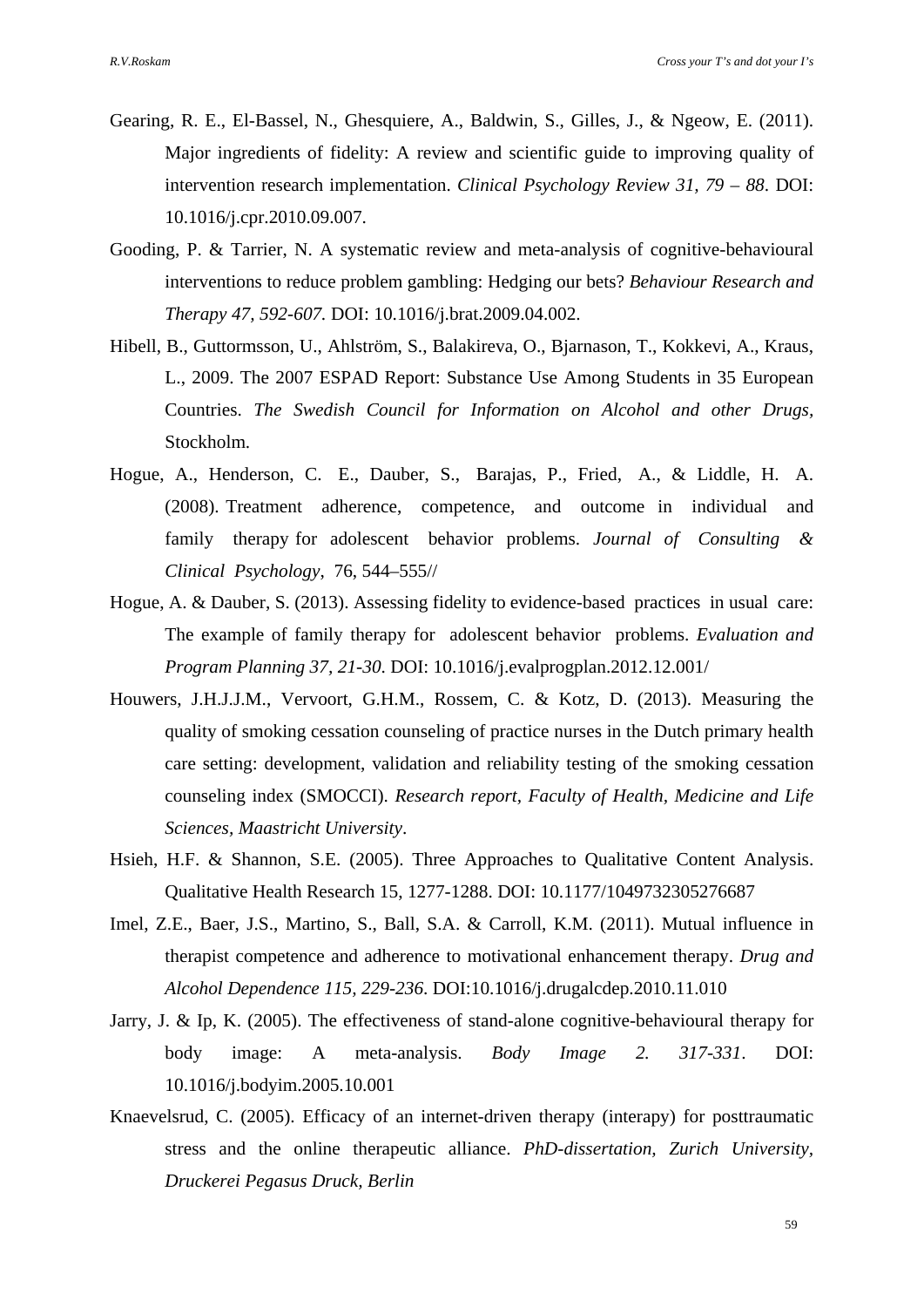- Kowalik, J., Weller, J., Venter, J. & Drachman, D. (2011). Cognitive behavioral therapy for the treatment of pediatric posttraumatic stress disorder: A review and meta-analysis. *Journal of Behavior Therapy and Experimental Psychiatry 42, 405-413*. DOI: 10.1016/j.jbtep.2011.02.0 02
- Langhoff, C., Baer, T., Zubraegel, D. & Linden, M. (2008). Therapist–Patient Alliance, Patient–Therapist Alliance, Mutual Therapeutic Alliance, Therapist–Patient Concordance, and Outcome of CBT in GAD. *Journal of Cognitive Psychotherapy: An International Quarterly 22(1), 68-79*. DOI: 10.1891/0889.8391.22.1.68
- Lee, G.A. & Forsythe, M. (2011). Is alcohol more dangerous than heroin? The physical, social and financial costs of alcohol. *International Emergency Nursing 19, 141-145.* DOI: 10.1016/j.ienj.2011.02.002
- Liber, J.M., McLeod, B.D., Van Widenfelt, B.M., Goedhart, A.W., Van de Leeden, A.J.M., Utenst, E.M.W.J. & Treffers, P.D.A. (2010). Examining the Relation Between the Therapeutic Alliance, Treatment Adherence, and Outcome of Cognitive Behavioral Therapy for Children With Anxiety Disorders. *Behavior Therapy 41, 172-186.* DOI: 0005-7894/09/172–186/\$1.00/0
- Longmore, R.J. & Worrell, M. (2007). Do we need to challenge thought in cognitive behavior therapy? *Clinical Psychology Review 27, 173-187*. *DOI: 10.1016/j.cpr.2006.08.001*
- Madson, M.B. & Campbell, T.C. (2006). Measures of fidelity in motivational enhancement: a systematic review. *Journal of Substance Abuse Treatment 31, 67-73*. DOI: 10.1016/j.jsat.2006.03.010
- Mann, R.E., Stoduto, G., Vingillis, E., Asbridge, M., Wickens, C.M., Ialomiteanu, A., Sharpley, J. & Smart, R.G. (2010). Alcohol and driving factors in collision risk. *Accident Analysis and Prevention 42, 1538-1544.* DOI: 10.1016/j.aap.2010.03.010
- Martell, C.R., Addis, M.E., & Jacobson, N.S. (2001). Depression in context. Strategies for guided action . *New York: W.W. Norton*. ISBN: 978-0393703504
- Martins, R.K. & McNeill, D.W. (2009). Review of Motivational Interviewing in promoting health behaviors. *Clinical Psychology Review 29, 283-293*. DOI: 10.1016/j.cpr.20 09.02.0 01
- McDonald, P., Hibbs, R., Corfield, F. & Treasure J. (2012). The use of motivational interviewing in eating disorders: a systematic review. *Psychiatry Research 200, 1-11.* DOI: 10.1016/j.psychres.2012.05.013
- Miller, W. R. (1983). Motivational interviewing with problem drinkers. Behavioural Psychotherapy 11,147-172. DOI: 10.1017/S0141347300006583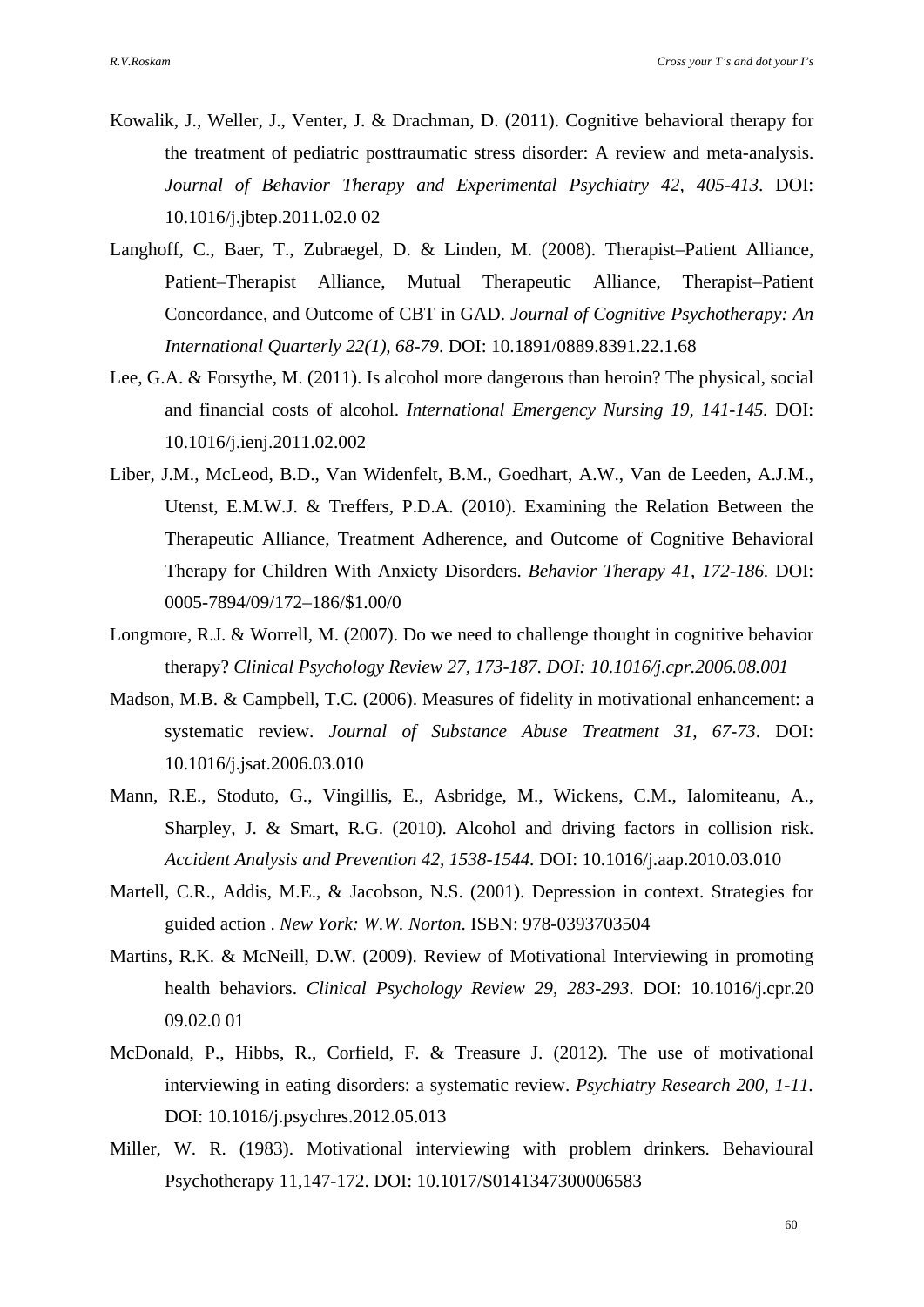- Miller, W. R. & Rollnick, S. (2002).Motivational interviewing: Preparing people for change (2nd ed.). *New York: Guilford Press*
- Miller, W.R. & Rose, G.S. (2009) Toward a Theory of Motivational Interviewing. *American Psychologist 64, 527-537*. DOI: 10.1037/a0016830
- Miller, M., Borges, G., Orozco, R., Mukamal, K., Rimm, E.B., Benjet, C. & Medina-Mora, M.E. (2011). Exposure to alcohol, drugs and tobacco and the risk of subsequent suicidality: Findings from the Mexican Adolescent Mental Health Survey. *Drug and Alcohol Dependence 113, 110-117.* DOI: 10.1016/j.drugalcdep.2010.07.016
- Moyers, T. B. (2004). The Global Rating of Motivational Interviewing Therapists. Retrieved from http://casaa.unm.edu/download/GROMIT.pdf on February 14, 2013.
- Moyers, T.B., Martin, T., Manuel, J.K., Hendrickson, S.M.L. & Miller, W.R. (2005). Assessing competence in the use of motivational interviewing. *Journal of Substance Abuse Treatment 28, 19-26*. DOI: :10.1016/j.jsat.2004.11.001
- Moyers, T.B., Martin, T., Manual, J.K. & Miller, W.R. (2006). The motivational interviewing treatment integrity (MITI) code. *MITI Nederlands, Dutch version. Centre for Motivation & Change, Hilversum, Netherlands.*
- Muse, K. & McManus, F. (2013). A systematic review of methods for assessing competence in cognitive-behavioural therapy. *Clinical Psychology Review 33, 484-499*. DOI: 10.1016/j.cpr.2013.01.010
- Ozabaci, N. (2011). Cognitive behavioural therapy for violent behaviour in children and adolescents: A meta-analysis. *Children and youth Services Review 33, 1989-1993*. DOI: 10.1016/j.childyouth.2011.05.027
- Paxling, B., Lundgrenm S., Norman, A., Almlövm J, Carlbring, P., Cuijpers, P. & Andersson, G. (2012). Therapist Behaviours in Internet-Delivered Cognitive Behaviour Therapy: Analyses of E-Mail Correspondence in the Treatment of Generalized Anxiety Disorder. *Behavioural and Cognitive Psychotherapy, 1-10*, DOI: 10.1017/S1352465812000240
- Perle, J.G., Langsam, L.C. & Nierenberg, B. (2011). Controversy clarified: an updated review of clinical psychology and tele-health. *Clinical Psychology Review 31, 1247-1258.* DOI: 10.1016/j.cpr.2011.08.003
- Perepletchikova, F., Treat, T.A., & Kazdin, A.E. (2007). Treatment integrity in psychotherapy research: Analysis of the studies and examination of associated factors. *Journal of Consulting and Clinical Psychology* 75, 829–841. DOI: 0.1037/0022-006X.75.6.829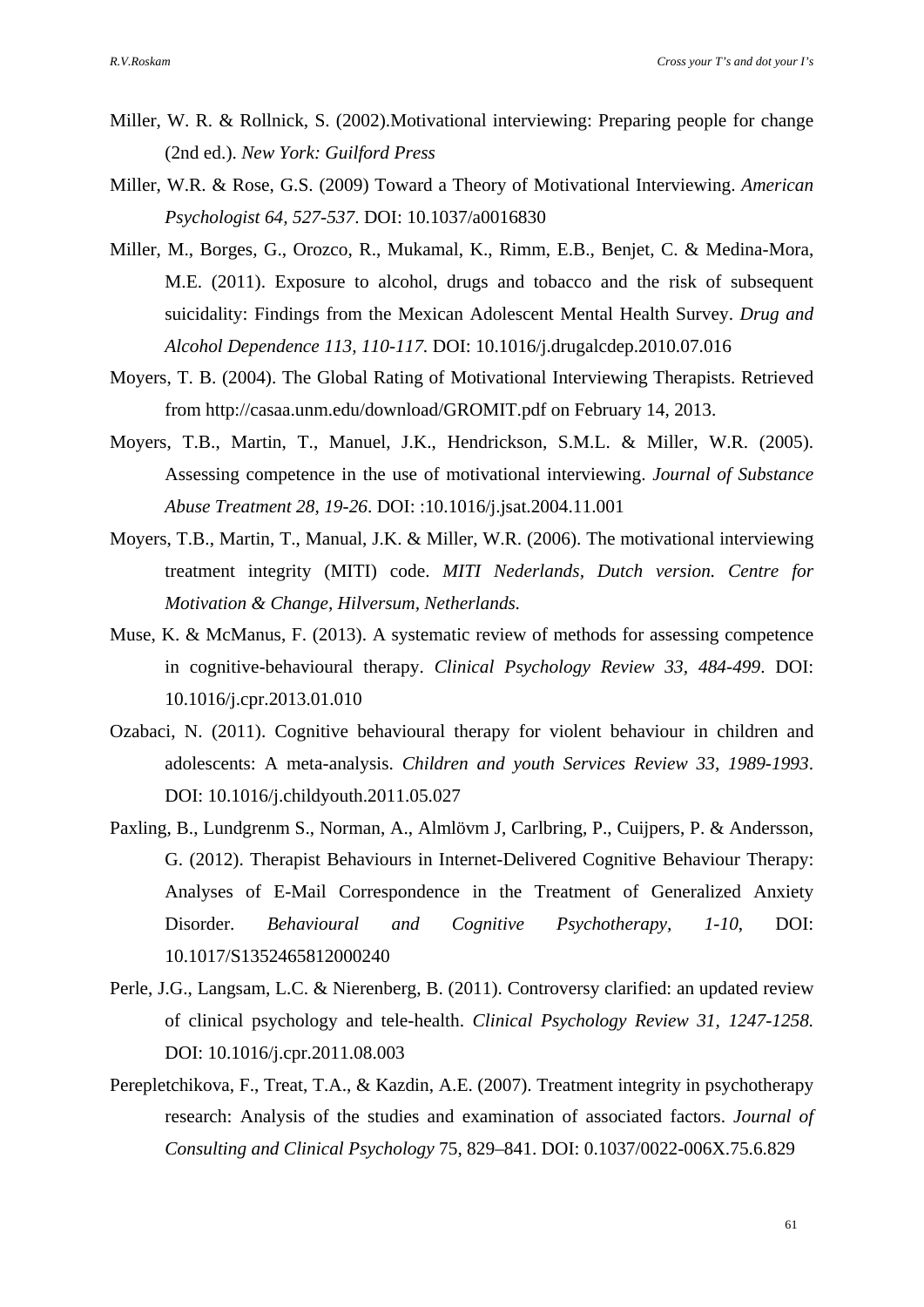- Peer, K., Rennert, L., Lynch, K.G., Farrer, L., Gelernter, J. & Kranzler, H.R. (2013). Prevalence of DSM-IV and DSM-5 alcohol, cocaine, opioid, and cannabis use disorders in a largely substance dependent sample. *Drug and Alcohol Dependence 127, 215– 219.* DOI: 10.1016/j.drugalcdep.2012.07.009
- Persons, J. B., Davidson, J., & Tompkins, M. A. (2001). Essential components of cognitivebehavior therapy for depression. American Psychological Association, Washington, DC. ISBN: 978‐1557986979
- Piersons, H.M., Hayes, S.C., Gifford, E.V., Roget, N., Padilla, M., Bissett, R., Berry, K., Kohlenberg, B., Rhode, R. & Fisher, G. (2007). An examination of the Motivational Interviewing Treatment Integrity code. *Journal of Substance Abuse Treatment 32, 11- 17*. DOI: 10.1016/j.jsat.2006.07.001
- Postel, M.G., De Haan, H.A. & De Jong, C.A.J. (2008). E-therapy for Mental Health Problems: A Systematic Review. *Telemedicine and e-Health, 14(7), 707-714*. DOI: 10.1089/tmj.2007.0111
- Postel, M.G., De Haan, H.A. & De Jong, C.A.J. (2010). Evaluation of an E-Therapy Program for Problem Drinkers: A Pilot Study. Substance Use & Misuse. *Early Online: 1-17.* DOI: 10.3109/10826084.2010.481701
- Postel, M.G., De Haan, H.A., Ter Huurne, E.D., Becker, E.S. & De Jong, C.A.J. (2010). Effectiveness of a Web-based Intervention for Problem Drinkers and Reasons for Dropout: Randomized Controlled Trial. *Journal of Medical Internet Research 12(4):e68*. DOI: 10.2196/jmir.1642
- Postel, M.G., De Haan, H.A., Ter Huurne, E.D., Becker, E.S. & De Jong, C.A.J. (2011a). Characteristics of Problem Drinkers in E‐Therapy versus Face‐to‐Face Treatment. *The American Journal of Drug and Alcohol Abuse, 1-6.* Early online 29 July 2011. DOI: 0.3109/00952990.2011.600388
- Postel, M.G., De Haan, H.A., Ter Huurne, E.D., Van der Palen, J., Becker, E.S. & De Jong, C.A.J. (2011b). Attrition in Web-Based Treatment for Problem Drinkers. *Journal of Medical Internet Research 3(4):e117*. DOI: 10.2196/jmir.1811
- Postel, M.G. (2011). Well connected. Web-based treatment for problem drinkers. *Nijmegen Institute for Scientist*‐*Practitioners in Addiction, Radboud University Nijmegen.* Oldenzaal, the Netherlands
- Resko, S.M., Walton, M.A., Chermack, S.T., Blow, F.C. & Cunningham, R.M. (2012). Therapist competence and treatment adherence for a brief intervention addressing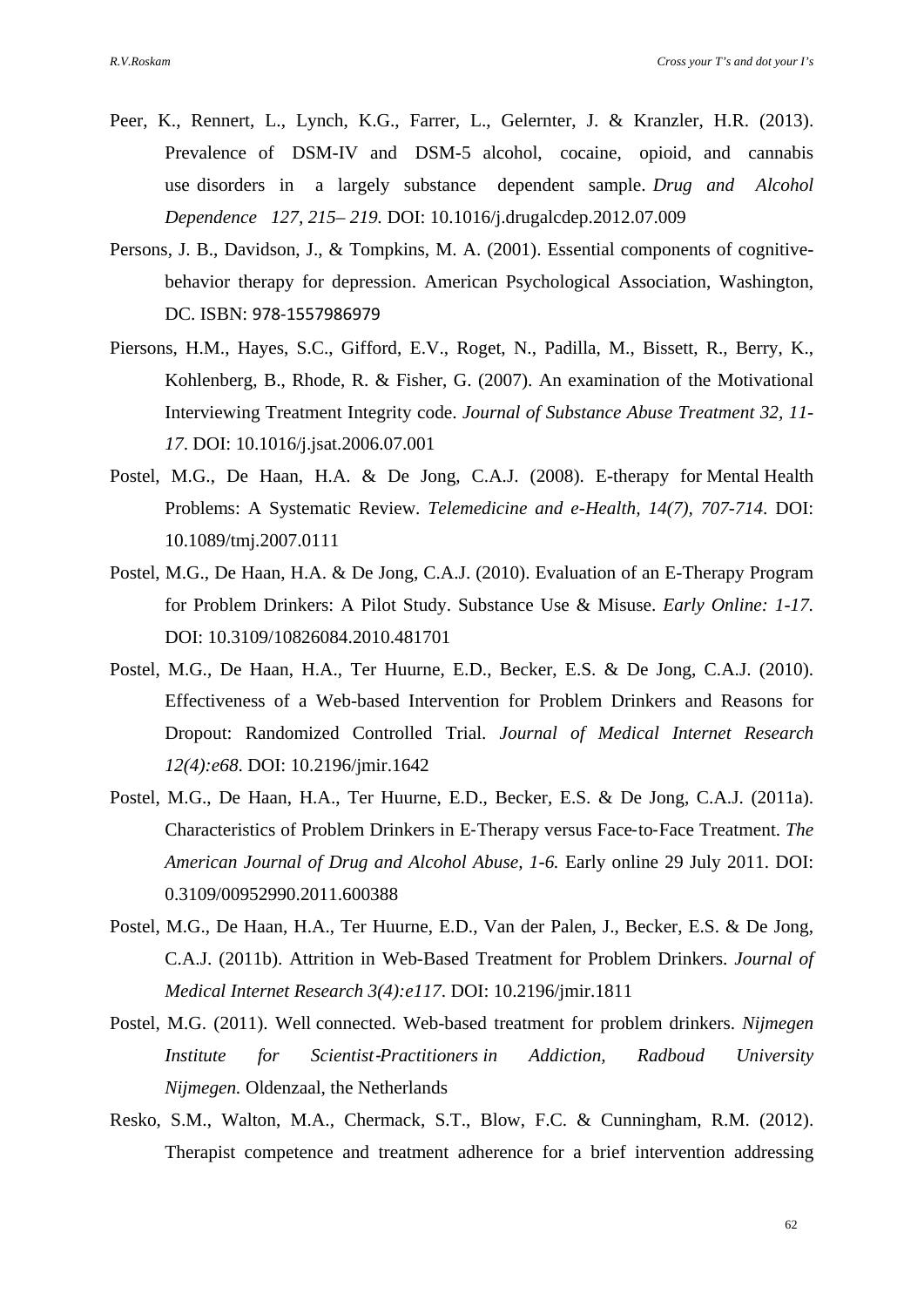alcohol and violence among adolescents. *Journal of Substance Abuse Treatment 42, 429-437.* DOI: 10.1016/j.jsat.2011.09.006

- Richards, D. & Viganó, N. (2013). Online Counseling: A Narrative and Critical Review of the Literature. *Journal of Clinical Psychology 00 (0), 1-18*. DOI: 10.1002/jclp.21974
- Ruwaard, J. (2012).The efficacy and effectiveness of online CBT. *Amsterdam: Department of Clinical Psychology, University of Amsterdam.* ISBN: 978-94-6191-588-7
- Schensul, J.J. & LeCompte, M.D. (2010). Designing and Conducting Ethnographic Research: *An Introduction. Altamira Press, Walnut Creek, CA*
- Spek, V., Cuijpers, P., Nyklicek, I., Riper, H., Keyzer, J. & Pop, V. (2007). An internet-based cognitive behavior therapy for symptoms of depression and anxiety: meta-analyses. *Psychological Medicine, 319-328*. DOI: 10.1017/S0033291706008944
- Suzuki, K. & Izumi, M. (in press). Alcohol is a Risk Factor not for Thalamic but for Putaminal Hemorrhage: The Akita Stroke Registry. *Journal of Stroke and Cerebrovascular Diseases*, in press, volume and pages unknown. DOI: /10.1016/j.jstrokecerebrovasdis.2012.07.009
- Taylor, B., Irving, H.M., Kanteres, F., Room, R., Borges, G., Cherpite, C., Greenfield, T. & Rehm, J. (2010). The more you drink, the harder you fall: A systematic review and meta-analysis of how acute alcohol consumption and injury or collision risk increase together. *Drug and Alcohol Dependence 110*, 108-116. DOI: 10.1016/j.drugalcdep.2010.02.011
- Toriala, A.T., Kurl, S., Dyba, T., Laukkanen, K.D. & Kauhanen (2010). The impact of alcohol consumption on the risk of cancer among men: A 20-year follow-up study from Finland. *European Journal of Cancer 46*, *1488-1492.* DOI: 10.1016/j.ejca.2010.03.035
- Trotter II, Robert T. (2012). Qualitative research sample design and sample size: resolving and unresolved issues and inferential imperatives. *Preventive Medicine 55, p398-400*. DOI: 10.1016/j.ypmed.2012.07.003
- Van Gemert-Pijnen, J.E.W.C., Nijland, N., Van Limburg, M., Ossebaard, H.C., Kelders, S.M., Eysenbach, G. & Seydel, E.R. (2011). A Holistic Framework to Improve the Uptake and Impact of eHealth Technologies. *Journal of Medical Internet Research 23, 43-61*. DOI: 10.2196/jmir.1672
- Van Laar, M.W., Cruts, A.A.N., Ooyen-Houben, M.M.J., Meijer, R.F., Croes, E.A. & Ketelaars, A.P.M. (2012). Nationale Drug Monitor: Jaarbericht 2011. *Ministerie van Veiligheid en Justitie & Trimbos Insituut*, Utrecht.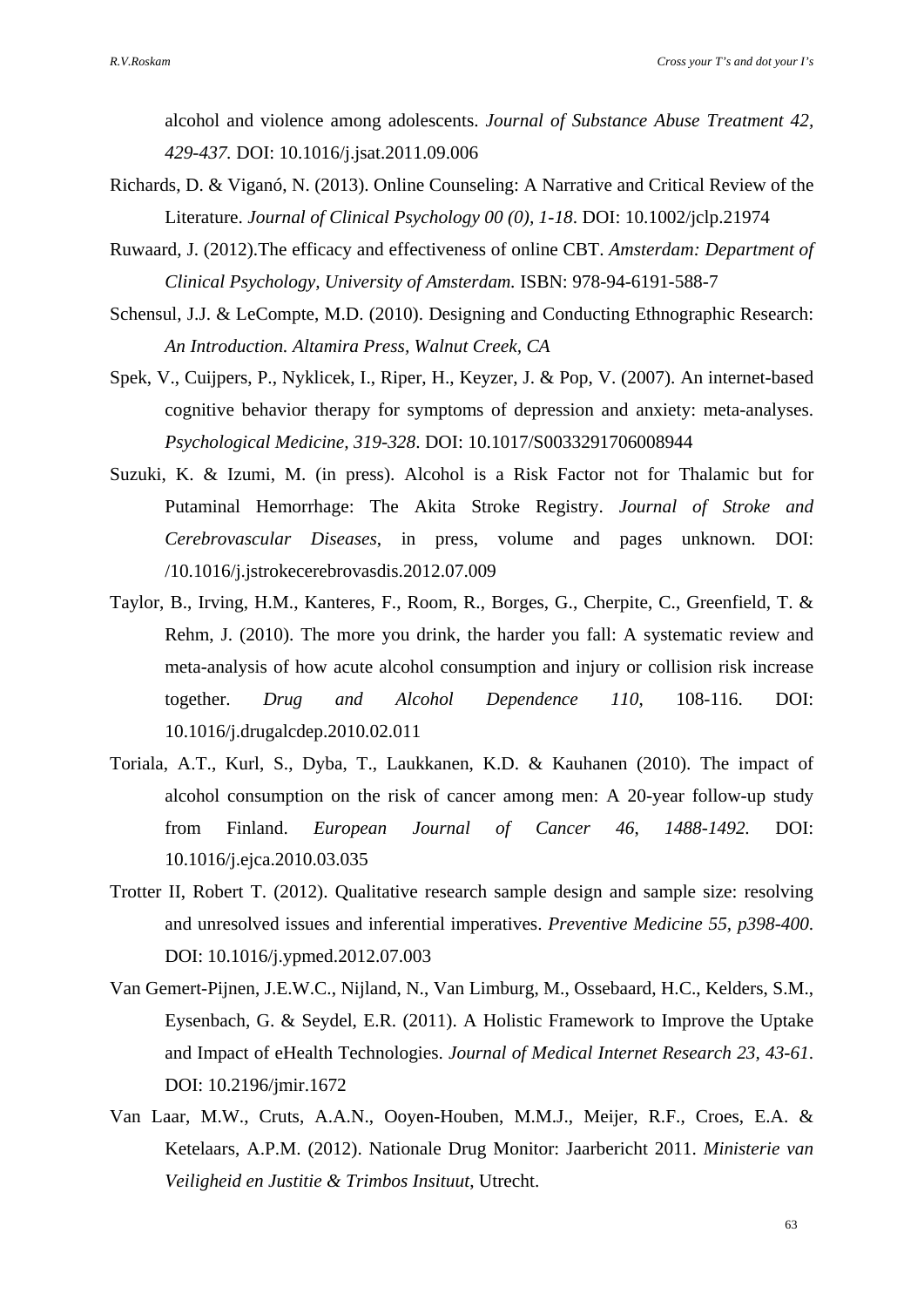- Van Limburg, M., Van Gemert-Pijnen, J.E.W.C., Nijland, N., Ossebaard, H.C., Hendrik, R.M.G. & Seydel, E.R. (2011). Why Business Modeling is Crucial in the Development of eHealth Technologies. *Journal of Medical Internet Research 23, 62- 71.* DOI: 10.2196/jmir.1674
- Vernmark, K., Lenndin, J., Bjärehed, J., Carisson, M., Karlsson, J., Öberg, J., Carlbring, P., Eriksson, T. & Andersson, G. (2010). Internet administered guided self-help versus individualized e-mail therapy: A randomized trial of two versions of CBT for major depression. *Behaviour Research and Therapy 48, 368-376.* DOI: 10.1016/j.brat.2010.01.005
- Wagner, B., Schulz, W., & Knaevelsrud, C. (2012). Efficacy of an Internet-based intervention for posttraumatic stress disorder in Iraq: A pilot study. *Psychiatry Research 195, 85- 88*. DOI: 10.1016/j.psychres.2011.07.026
- Waltz, J., Addis, M. E., Koerner, K., & Jacobson, N. S. (1993). Testing the integrity of a psychotherapy protocol: Assessment of adherence and competence. *Journal of Consulting and Clinical Psychology* 61, 620–630. DOI: 10.1037//0022-006X.61.4.620
- Weck, F., Richtberg, S., Esch, S., Höfling, V. & Stangier U. (2013). The Relationship Between Therapist Competence and Homework Compliance in Maintenance Cognitive Therapy for Recurrent Depression: Secondary Analysis of a Randomized Trial. *Behavior Therapy 44, 162-172*. DOI: 0005-7894/44/162- 172/\$ 1.00/0
- Winkler, A., Dörsing, B., Rief, W., Shen, Y. & Glombiewski, J.A. (2013). Treatment of internet addiction: A meta-analysis. *Clinical Psychology Review 33, 317-329*. DOI: 1 0.1016/j.cpr.2012.12.005
- Woodlin, E.M., Sotskova, A. & O'Leary, D. (2012). Do motivational interviewing behaviors predict reductions in partner aggression for men and women? *Behaviour Research and Therapy 50, 79-84*. DOI: 10.1016/j.brat.2011.11.0 01.
- Wynn, R. & Wynn, M. (2006). Empathy as an internationally achieved phenomenon in psychotherapy: Characteristics of some conversational resources. *Journal of Pragmatics 38, 1385-1397*. DOI: 10.1016/j.pragma.2005.09.008